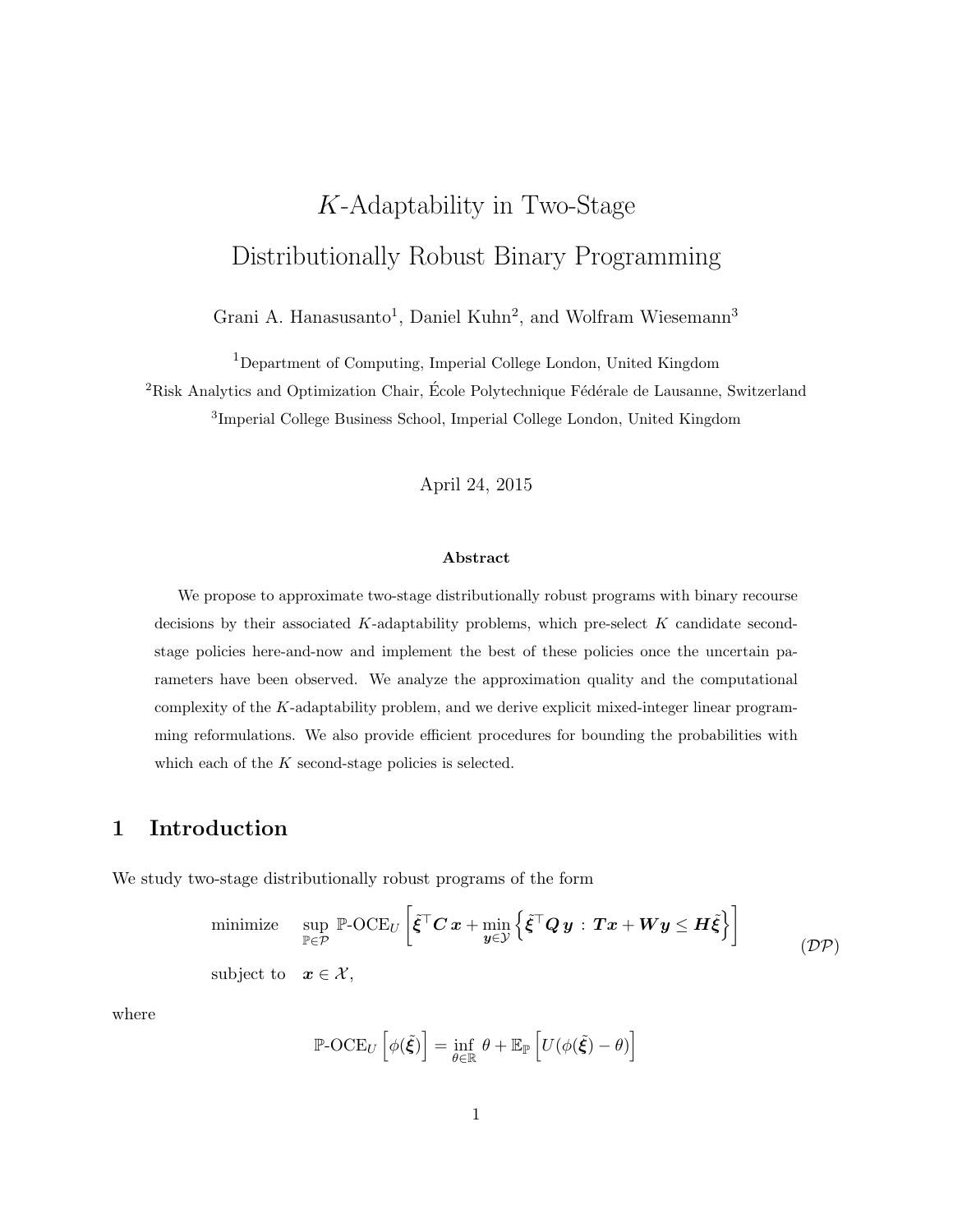denotes the *optimized certainty equivalent* of a disutility function  $U$  under the probability distribution P. Here,  $\mathcal{X} \subseteq \mathbb{R}^N$  and  $\mathcal{Y} \subseteq \{0,1\}^M$  are bounded mixed-integer linear sets, while  $\mathbf{C} \in \mathbb{R}^{Q \times N}$ ,  $Q \in \mathbb{R}^{Q \times M}$ ,  $T \in \mathbb{R}^{L \times N}$ ,  $W \in \mathbb{R}^{L \times M}$  and  $H \in \mathbb{R}^{L \times Q}$ . The first-stage or *here-and-now* decisions x are selected prior to the observation of the uncertain parameters  $\tilde{\xi} \in \mathbb{R}^Q$ , and the second-stage or *wait-and-see* decisions y are chosen after  $\tilde{\xi}$  has been revealed. We assume that all components of y are binary, while x may have continuous as well as binary components. Problem  $\mathcal{DP}$  minimizes the worst-case optimized certainty equivalent over all distributions  $\mathbb P$  from an ambiguity set  $\mathcal P$ . Problems of the type  $\mathcal{DP}$  have many applications, for example in facility location, vehicle routing, unit commitment, layout planning, project scheduling, portfolio selection and game theory.

Despite the broad applicability of problem  $\mathcal{DP}$ , its numerical solution is extremely challenging. Instead of solving  $\mathcal{DP}$  exactly, we propose to solve its associated K-adaptability problem

minimize 
$$
\sup_{\mathbb{P}\in\mathcal{P}} \mathbb{P}\text{-OCE}_U\left[\tilde{\xi}^\top C \, x + \min_{k\in\mathcal{K}} \left\{\tilde{\xi}^\top Q \, y^k : \, Tx + W y^k \leq H \tilde{\xi}\right\}\right]
$$
  
subject to  $x \in \mathcal{X}, y^k \in \mathcal{Y}, k \in \mathcal{K},$  (DP<sub>K</sub>)

where  $\mathcal{K} = \{1, ..., K\}$ . Thus, we pre-select exactly K of the  $|\mathcal{Y}| \leq 2^M$  possible second-stage decisions in the first stage. After the realization  $\xi$  of the random parameters  $\xi$  has been observed, we implement the best of these K pre-selected candidate decisions. More precisely, among all candidate decisions that are feasible for  $\xi$ , we implement the one that achieves the lowest secondstage cost in scenario  $\xi$ . If all K candidate decisions are infeasible for a given  $\xi$ , then the innermost minimum in  $\mathcal{DP}_K$  is interpreted as an infimum that evaluates to  $+\infty$ . By construction, the Kadaptability problem may provide a strict upper bound on the optimal value of problem  $\mathcal{DP}$  unless  $K = |\mathcal{Y}|$ , but the hope is that the corresponding optimality gap is small already for some  $K \ll |\mathcal{Y}|$ .

The K-adaptability problem has first been studied in  $[4]$  in the context of robust two-stage integer programming, where the objective is to minimize the worst-case cost over all uncertainty realizations  $\xi \in \Xi$ . In that paper, it is shown that the K-adaptability problem for  $K = 2$  can be reformulated as a finite-dimensional bilinear program. Still in a robust optimization setting, it has recently been proved that the K-adaptability problem for any  $K \leq |\mathcal{Y}|$  admits an explicit mixed-integer linear programming (MILP) reformulation and, for problems where  $\xi$  impacts only the objective function, that the K-adaptability problem with  $K = \min\{M, Q\} + 1$  is equivalent to the original robust integer program  $[14]$ . The latter result may be surprising because M and Q are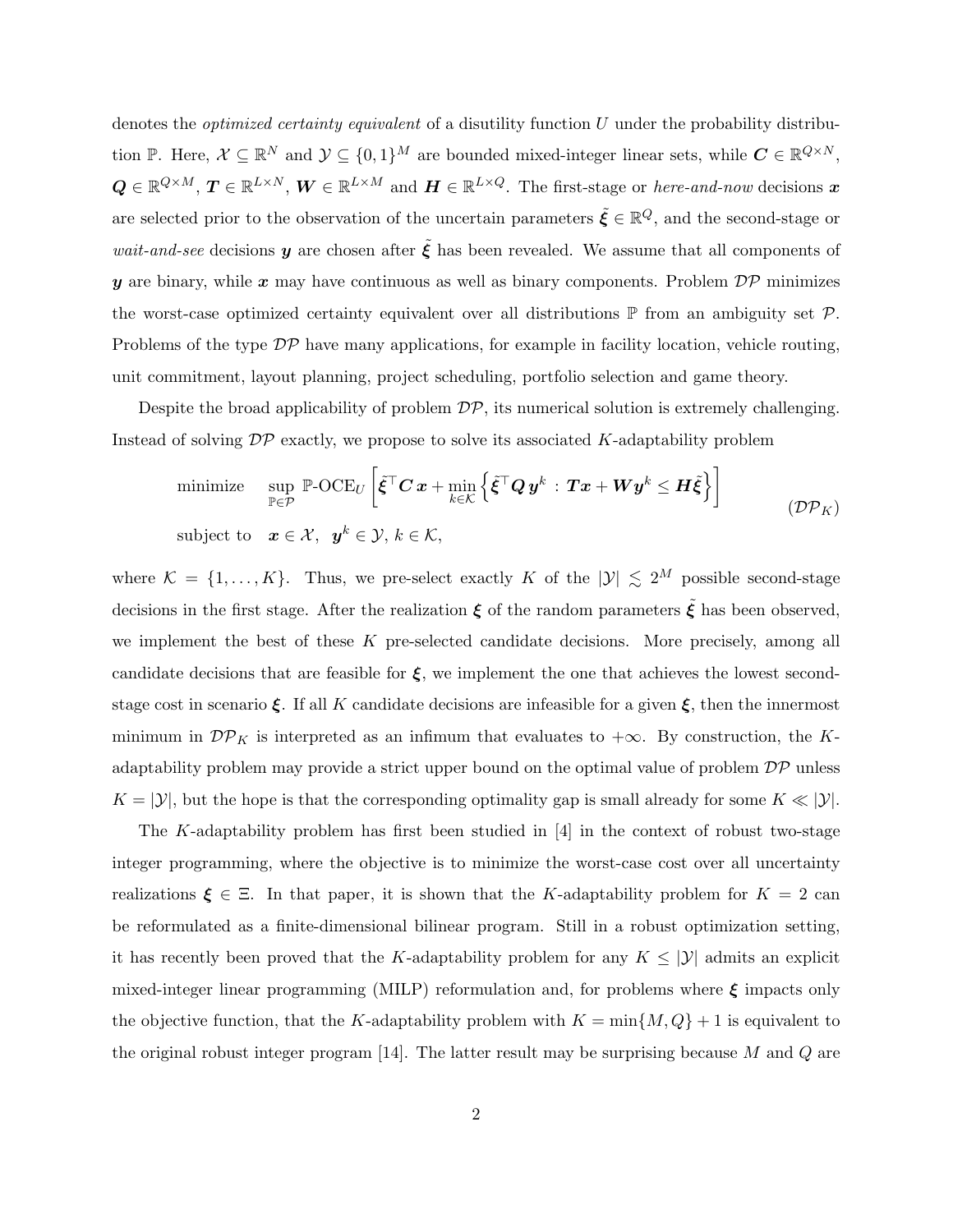typically much smaller than the number  $|\mathcal{Y}| \lesssim 2^M$  of all possible second-stage decisions. In this paper we aim to extend these results to the *distributionally robust* two-stage integer program  $DP$ .

Several alternative solution schemes for two- and multi-stage robust optimization problems with discrete recourse decisions have been proposed recently. One of the earliest approaches relies on a decision rule approximation, where the integer recourse decisions are modeled as integer-weighted linear combinations of piecewise constant basis functions in  $\xi$ , and where the recourse constraints are enforced with high probability using constraint sampling techniques [3]. Binary recourse decisions that evaluate to 1 exactly if a decision-dependent piecewise affine function of  $\xi$  is nonpositive are studied in [6]. The resulting semi-infinite programs are solved with a cutting plane algorithm. A decision rule approximation for multi-stage robust integer programs with random recourse has been proposed in [5], where the approximate problems admit exact MILP reformulations. If the recourse decisions are restricted to linear combinations of translated Heaviside step functions, then these MILP reformulations scale polynomially in the dimension of  $\xi$ . Another early approach for solving dynamic robust integer programs uses a fixed tessellation of the support set  $\Xi$  into subcells and restricts the continuous and binary recourse decisions to affine and constant functions of  $\xi$  over each cell, respectively [12, 21]. This approach has recently been refined by allowing for an adaptive tessellation of the support set [8, 18]. All solution schemes discussed so far result in conservative (upper bound) approximations for dynamic robust MILPs. A progressive (lower bound) approximation based on a discretization of the support set Ξ has been proposed in [13].

None of the above approaches has been extended to a distributionally robust setting. For a general introduction to distributionally robust optimization we refer to [7, 11, 22] and the references therein. To the best of our knowledge, so far only the literature on persistency in combinatorial optimization has addressed distributionally robust two-stage integer programs [16]. Here, the goal is to determine the expected optimal value of a binary program with random cost coefficients  $\xi$ , as well as the probability that a particular binary variable adopts the value 1 at optimality, under the *most favorable* probability distribution  $\mathbb P$  from within a prescribed ambiguity set  $\mathcal P$ .

In this paper we investigate the distributionally robust two-stage integer program  $\mathcal{DP}$ . In contrast to the persistency literature, problem  $\mathcal{DP}$  seeks the best decision in view of the *least* favorable distribution  $\mathbb{P} \in \mathcal{P}$ . The contributions of this paper can be summarized as follows.

1. We prove that for fixed K, problem  $\mathcal{DP}_K$  can be reformulated as an explicit MILP whose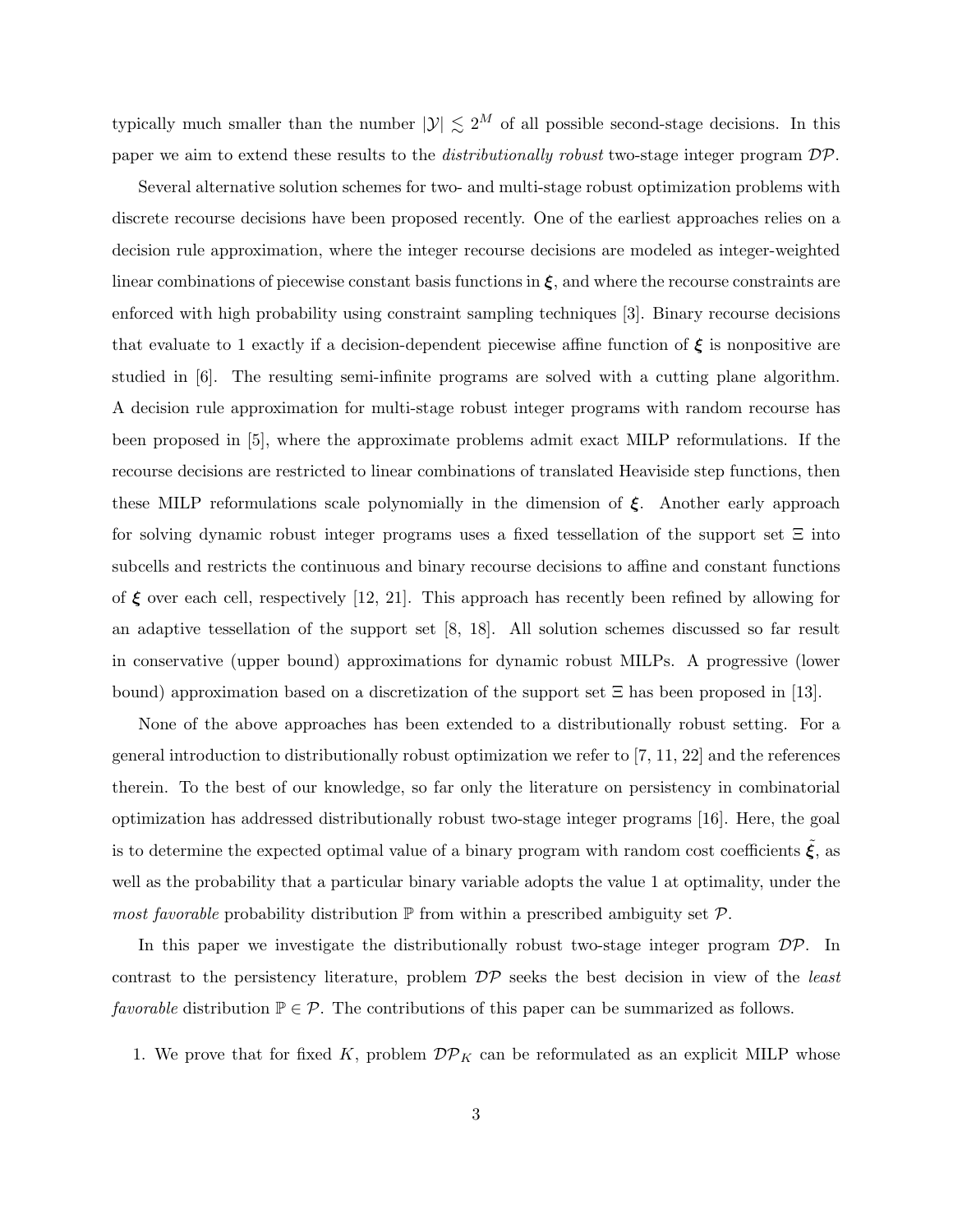size grows polynomially in the description of  $\mathcal{DP}$ . If  $\tilde{\xi}$  impacts only the objective function, we show that  $\mathcal{DP}_K$  typically achieves the same optimal value as  $\mathcal{DP}$  for some K of size polynomial in the description of  $\mathcal{DP}_K$  (implying that  $K \ll |\mathcal{Y}|$ ), and the size of the MILP reformulation of  $\mathcal{DP}_K$  grows only linearly with K. If  $\tilde{\xi}$  impacts also the constraints, we argue that  $\mathcal{DP}_K$  may provide a strict upper bound on  $\mathcal{DP}$  for any  $K < |\mathcal{Y}|$ , and the size of the MILP reformulation of  $\mathcal{DP}_K$  grows exponentially with K.

- 2. We describe a systematic and efficient procedure for constructing an extremal distribution  $\mathbb{P}^{\star} \in \mathcal{P}$  that achieves the worst-case optimized certainty equivalent in  $\mathcal{DP}_K$ .
- 3. In an effort to extend the persistency analysis in [16], we determine the minimum and maximum probability that a candidate decision  $y^k$  is chosen in  $\mathcal{DP}_K$  if  $\tilde{\xi}$  may follow any distribution within the ambiguity set  $P$ . These probability bounds characterize the ambiguity of the persistence inherited by the ambiguity of the distribution of  $\xi$ .

The rest of the paper develops as follows. We provide a detailed formulation of the Kadaptability problem  $\mathcal{DP}_K$  in Section 2. The approximation quality as well as explicit MILP reformulations of the distributionally robust K-adaptability problem with objective and constraint uncertainty are studied in Sections 3 and 4, respectively. Section 5 reports on numerical results.

Notation Variables with tilde signs represent random objects. We denote by e the vector of ones and by  $e_i$  the vector whose *i*-th entry is 1 while all other entries are 0. The indicator function  $\mathbb{I}[\mathcal{E}]$ of a logical expression  $\mathcal E$  is defined through  $\mathbb{I}[\mathcal E]=1$  if  $\mathcal E$  is true;  $=0$  otherwise. To avoid tedious case distinctions, we define the minimum (maximum) of an empty set as  $+\infty$  ( $-\infty$ ).

## 2 Problem Formulation

Problem  $\mathcal{DP}$  accounts for both ambiguity aversion (through the ambiguity set) and risk aversion (through the optimized certainty equivalent). We discuss both of these components in turn.

**Ambiguity Set.** By construction, the ambiguity set  $P$  contains all probability distributions that share certain known properties of the unknown true distribution  $\mathbb{P}^0$  of  $\tilde{\xi}$ . Hedging against the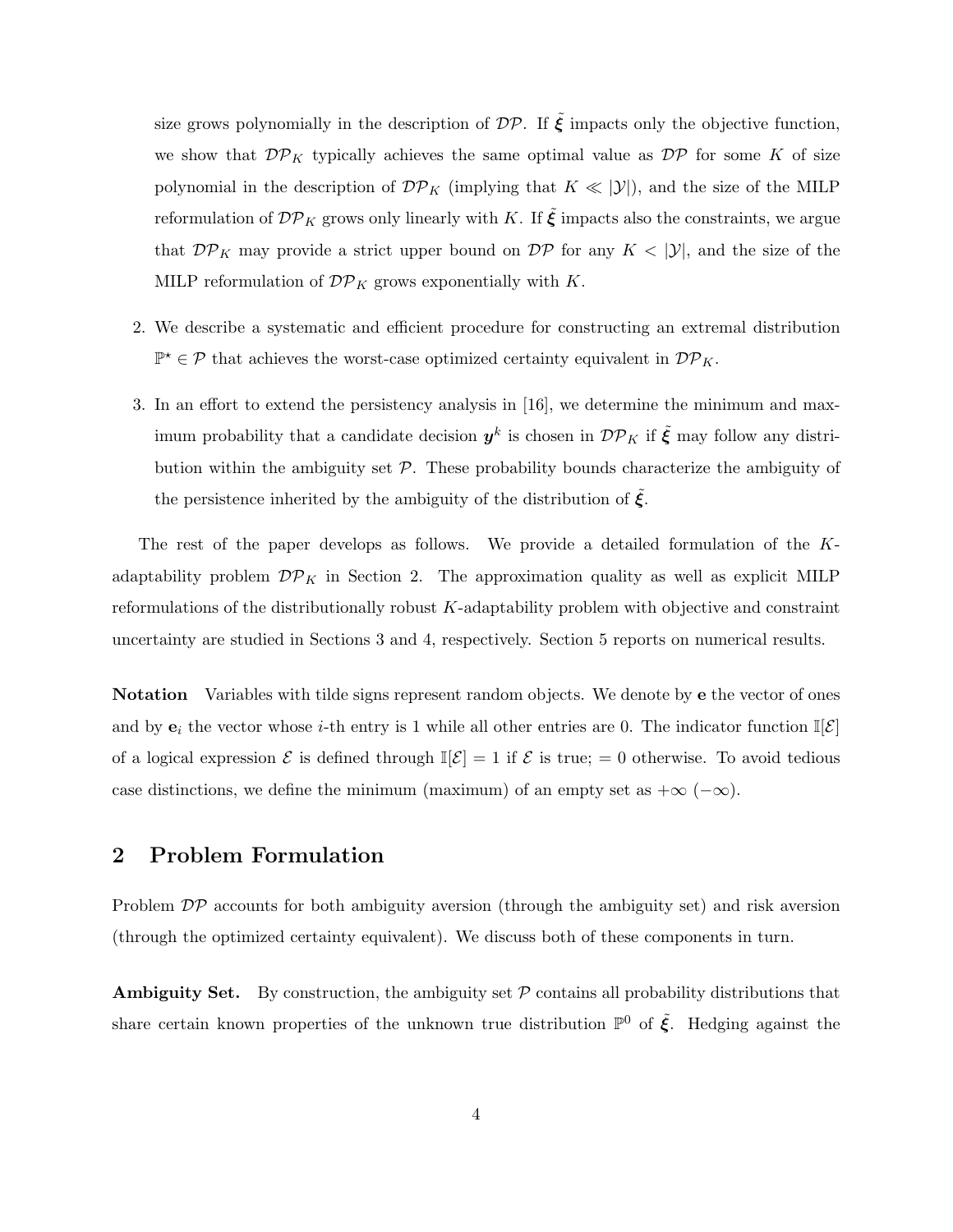worst probability distribution within the ambiguity set  $P$  reflects an aversion against distributional ambiguity, which enjoys strong justification from decision theory [9, 10].

We henceforth assume that the ambiguity set  $P$  is of the form

$$
\mathcal{P} = \left\{ \mathbb{P} \in \mathcal{M}_+ (\mathbb{R}^Q) : \mathbb{P} \left[ \tilde{\xi} \in \Xi \right] = 1, \ \mathbb{E}_{\mathbb{P}} \left[ g(\tilde{\xi}) \right] \leq c \right\},\tag{1}
$$

where  $\mathcal{M}_{+}(\mathbb{R}^{Q})$  denotes the cone of nonnegative Borel measures supported on  $\mathbb{R}^{Q}$ . The support set  $\Xi$  is defined as the smallest set that is known to satisfy  $\tilde{\xi} \in \Xi$  w.p. 1, and it constitutes a nonempty bounded polytope of the form  $\Xi = \{ \boldsymbol{\xi} \in \mathbb{R}^Q : A \boldsymbol{\xi} \leq \boldsymbol{b} \}$  with  $A \in \mathbb{R}^{R \times Q}$  and  $\boldsymbol{b} \in \mathbb{R}^R$ . We assume that  $c \in \mathbb{R}^S$  and that  $g: \mathbb{R}^Q \to \mathbb{R}^S$  has convex piecewise linear component functions of the form

$$
g_s(\boldsymbol{\xi}) = \max_{t \in \mathcal{T}} \, \boldsymbol{g}_{st}^\top \boldsymbol{\xi} \qquad \forall s \in \mathcal{S} = \{1, \ldots, S\}.
$$

Without loss of generality, the index t of the linear pieces ranges over the same index set  $\mathcal{T} =$  $\{1, \ldots, T\}$  for each component  $g_s$ . To ensure the applicability of strong semi-infinite duality results, we finally assume that the ambiguity set  $P$  contains a Slater point in the sense that there is a distribution  $\mathbb{P} \in \mathcal{P}$  such that  $\mathbb{E}_{\mathbb{P}}[g_s(\tilde{\xi})] < c$  for all  $s \in \mathcal{S}$  for which  $g_s(\xi)$  is nonlinear.

Ambiguity sets of the form (1) are flexible enough to encode various moment bounds to characterize the unknown true distribution  $\mathbb{P}^0$ .

**Example 1** (Expected Value). Assume that the distribution  $\mathbb{P}^0$  is known to satisfy  $G \mathbb{E}_{\mathbb{P}^0}[\tilde{\xi}] \leq f$ for  $G \in \mathbb{R}^{P \times Q}$  and  $f \in \mathbb{R}^P$ . This knowledge is reflected by the following instance of (1).

$$
\mathcal{P} = \left\{ \mathbb{P} \in \mathcal{M}_+ (\mathbb{R}^Q) \, : \, \mathbb{E}_{\mathbb{P}} \left[ G \tilde{\xi} \right] \leq f \right\}
$$

**Example 2** (Mean Absolute Deviation). Assume that the distribution  $\mathbb{P}^0$  is known to satisfy  $\mathbb{E}_{\mathbb{P}^0}[|\tilde{\xi}-\mu|] \leq f$  for  $\mu, f \in \mathbb{R}^Q$ , where the modulus operator is applied component-wise. This knowledge is reflected by the following instance of (1).

$$
\mathcal{P} = \left\{ \mathbb{P} \in \mathcal{M}_+(\mathbb{R}^Q) : \mathbb{E}_{\mathbb{P}} \left[ \max \left\{ \tilde{\xi}_q - \mu_q, \mu_q - \tilde{\xi}_q \right\} \right] \leq f_q \ \forall q = 1, \dots, Q \right\}
$$

In the same way, we can also specify upper bounds on the mean absolute deviations of affine functions of  $\tilde{\xi}$ , such as  $|\boldsymbol{p}^{\top}(\tilde{\xi}-\boldsymbol{\mu})|$  for  $\boldsymbol{p} \in \mathbb{R}^Q$ .

Ambiguity sets of the type (1) can also be used to approximate nonlinear dispersion measures such as the variance or the standard deviation. For further details, we refer to [22].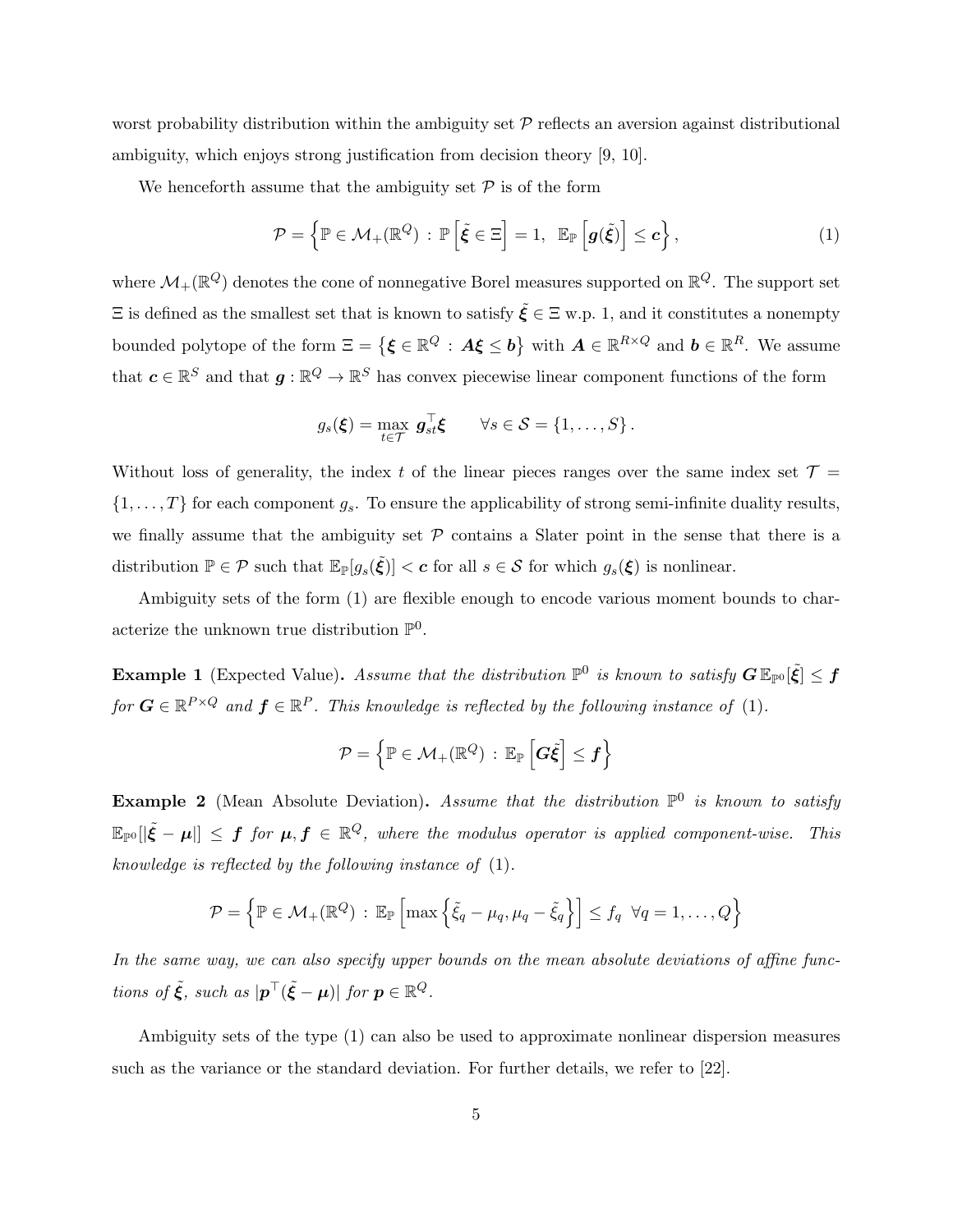**Optimized Certainty Equivalent.** Intuitively, the optimized certainty equivalent  $\mathbb{P}\text{-} \mathrm{OCE}_U[\phi(\tilde{\xi})]$ represents the expected present value of an optimized payment schedule that splits an uncertaintyaffected future liability  $\phi(\tilde{\xi})$  into a fixed installment  $\theta$  that is paid today and a remainder  $\phi(\tilde{\xi})-\theta$ that is paid after the realization of  $\zeta$  has been observed [2].

The decision maker's attitude towards risk is controlled by the choice of the disutility function U. For  $U(\phi) = \phi$ ,  $\mathcal{DP}$  optimizes the worst-case expected value over all distributions  $\mathbb{P} \in \mathcal{P}$ , whereas the choice  $U(\phi) = (1 - \beta)^{-1} \max{\lbrace \phi, 0 \rbrace}$  recovers the worst-case conditional value-at-risk at level  $\beta \in [0, 1]$ , that is, the worst-case expected value of the  $(1 - \beta) \cdot 100\%$  largest outcomes [19].

We consider increasing, convex and piecewise affine disutility functions of the form

$$
U(x) = \max_{i \in \mathcal{I}} \left\{ s_i x + t_i \right\}, \qquad \text{where } \mathcal{I} = \left\{ 1, \dots, I \right\} \text{ and } \mathbf{s} \ge \mathbf{0}, \, \mathbf{s} \ne \mathbf{0}. \tag{2}
$$

The choice  $I = 1$ ,  $s = 1$  and  $t = 0$  corresponds to the worst-case expected value, whereas  $I = 2$ ,  $\mathbf{s} = ((1 - \beta)^{-1}, 0)^{\top}$  and  $\mathbf{t} = (0, 0)^{\top}$  recovers the worst-case conditional value-at-risk at level  $\beta$ .

## 3 The K-Adaptability Problem with Objective Uncertainty

In this section, we assume that the random parameters  $\tilde{\xi}$  only enter the objective function of the two-stage robust binary program DP:

minimize 
$$
\sup_{\mathbb{P}\in\mathcal{P}} \mathbb{P}\text{-OCE}_U\left[\tilde{\xi}^\top C \, x + \min_{\mathbf{y}\in\mathcal{Y}} \left\{\tilde{\xi}^\top Q \, \mathbf{y} \, : \, \mathbf{T} \mathbf{x} + \mathbf{W} \mathbf{y} \leq \mathbf{h}\right\}\right]
$$
  
subject to  $\mathbf{x} \in \mathcal{X}$ , (DPO)

where  $h \in \mathbb{R}^L$ . Problem  $\mathcal{DPO}$  arises naturally in a number of application domains, such as traveling salesman and vehicle routing problems with uncertain travel times, network expansion problems with uncertain costs, facility location problems with uncertain customer demands and layout planning problems with uncertain production quantities.

In the following, we study the K-adaptability problem associated with  $\mathcal{DPO}$ :

minimize 
$$
\sup_{\mathbb{P}\in\mathcal{P}} \mathbb{P}\text{-OCE}_U\left[\tilde{\xi}^\top C \, x + \min_{k\in\mathcal{K}} \left\{\tilde{\xi}^\top Q \, y^k : \, \mathbf{T} x + \mathbf{W} y^k \leq h\right\}\right]
$$
  
subject to  $\mathbf{x} \in \mathcal{X}, \ \mathbf{y}^k \in \mathcal{Y}, \ k \in \mathcal{K}$  (3)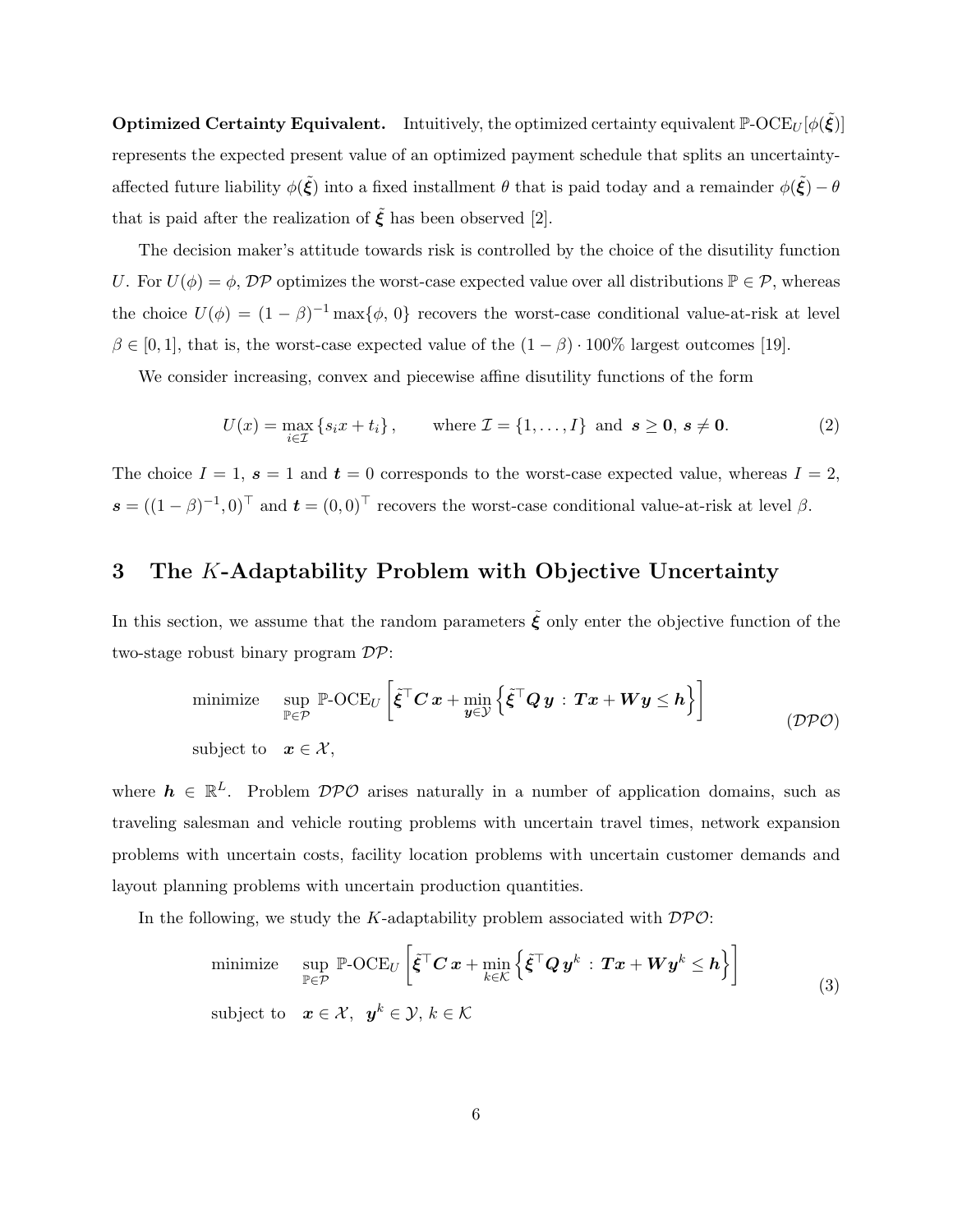We note that the  $K$ -adaptability problem (3) is equivalent to the problem

minimize 
$$
\sup_{\mathbb{P}\in\mathcal{P}} \mathbb{P}\text{-OCE}_U \left[ \tilde{\xi}^\top C \mathbf{x} + \min_{k \in \mathcal{K}} \tilde{\xi}^\top Q \mathbf{y}^k \right]
$$
  
\nsubject to  $\mathbf{x} \in \mathcal{X}, \ \mathbf{y}^k \in \mathcal{Y}, k \in \mathcal{K}$   
\n $\mathbf{T}\mathbf{x} + \mathbf{W}\mathbf{y}^k \leq \mathbf{h} \qquad \forall k \in \mathcal{K},$  (DPO<sub>K</sub>)

where we have shifted the second-stage constraints to the first stage, see [14, Observation 1].

We now show that the problem  $\mathcal{DPO}_K$  has an equivalent reformulation as a MILP. To this end, we interpret the objective function in  $\mathcal{DPO}_K$  as a moment problem. The dual of this moment problem constitutes a semi-infinite program which we can simplify using a standard LP dualization.

**Theorem 1.** For the ambiguity set  $P$  defined in (1) and the disutility function U defined in (2), problem  $\mathcal{DPO}_K$  is equivalent to the following MILP.

minimize 
$$
\alpha + c^{\top}\beta + \theta
$$
  
\nsubject to  $\mathbf{x} \in \mathcal{X}, \mathbf{y}^{k} \in \mathcal{Y}, k \in \mathcal{K}, \alpha \in \mathbb{R}, \beta \in \mathbb{R}_{+}^{S}$   
\n $\gamma^{i} \in \mathbb{R}_{+}^{R}, \delta^{i} \in \mathbb{R}_{+}^{K}, \Lambda^{i} \in \mathbb{R}_{+}^{S \times T}, i \in \mathcal{I}$   
\n $z^{i,k} \in \mathbb{R}_{+}^{M}, i \in \mathcal{I} \text{ and } k \in \mathcal{K}, \theta \in \mathbb{R}$   
\n $\mathbf{T}\mathbf{x} + \mathbf{W}\mathbf{y}^{k} \leq \mathbf{h}$   $\forall k \in \mathcal{K}$   
\n $\mathbf{b}^{\top}\gamma^{i} + t_{i} \leq \alpha + s_{i}\theta, \mathbf{e}^{\top}\delta^{i} = 1, \Lambda^{i}\mathbf{e} = \beta$   
\n $\mathbf{A}^{\top}\gamma^{i} + \sum_{s \in S} \sum_{t \in \mathcal{T}} \Lambda_{st}^{i} \mathbf{g}_{st} = s_{i}C\mathbf{x} + \sum_{k \in \mathcal{K}} s_{i}Qz^{i,k}$   
\n $z^{i,k} \leq \mathbf{y}^{k}, \mathbf{z}^{i,k} \leq \delta_{k}^{i}\mathbf{e}$   
\n $z^{i,k} \geq (\delta_{k}^{i} - 1)\mathbf{e} + \mathbf{y}^{k}$   $\forall k \in \mathcal{K}$ 

By construction, the optimal value of problem  $\mathcal{DPO}_K$  constitutes an upper bound on the optimal value of problem  $\mathcal{DPO}$  as we restrict our flexibility in the second stage. For classical two-stage robust binary programs, it has been shown that the approximation provided by the Kadaptability formulation is tight whenever  $K$  exceeds the affine dimension of either the uncertainty set or the second-stage feasible region, see [14, Theorem 1]. We now show that this favorable approximation behavior generalizes to distributionally robust two-stage binary programs.

**Theorem 2.** Problem  $\mathcal{DPO}_K$  has the same optimal value as problem  $\mathcal{DPO}$  if we choose  $K \geq$  $I \cdot \min \{\dim \mathcal{Y}, \text{rk } \mathbf{Q}\} + I \text{ policies.}$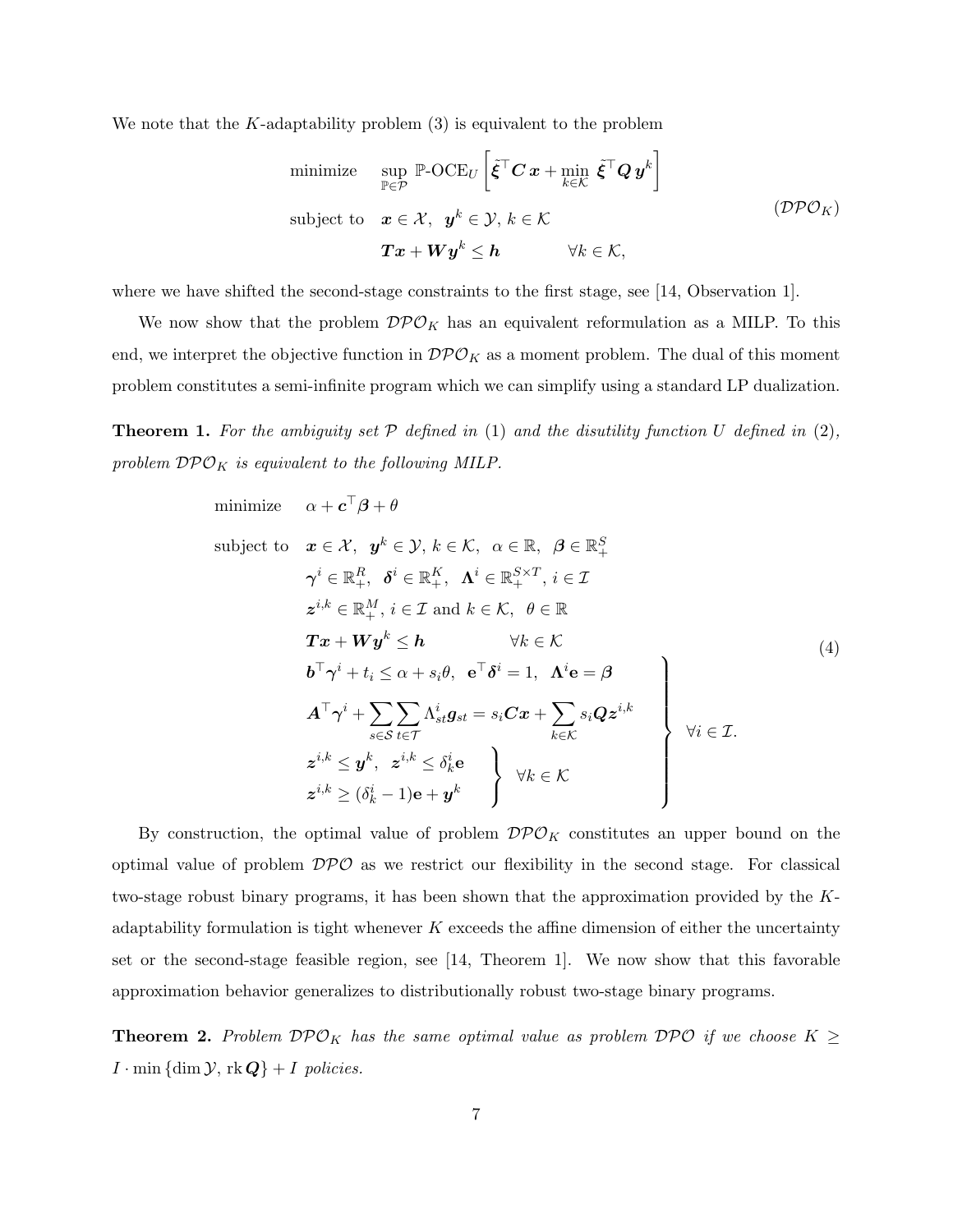We note that  $\dim \mathcal{Y} \leq M$  and  $\text{rk } Q \leq Q$  by construction. Without loss of generality, we can further assume that  $rk Q \leq \dim \Xi + 1$ . Indeed, if this is not the case, then there is a matrix  $Q'$  such that  $\text{rk } Q' \leq \dim \Xi + 1$  and the optimal value and the optimal solutions to  $\mathcal{DPO}_K$  do not change if we replace  $Q$  with  $Q'$ , see also [14, Remark 3].

#### 3.1 Persistence

We now study the contribution of each second-stage policy  $y^k$  to the objective value in problem  $\mathcal{DPO}_K$ . This analysis can provide important insights for practical decision-making. Amongst others, it can help to determine how much adaptability is needed (i.e., it can inform the choice of  $K$ ), and it can elucidate the relative 'criticality' of each second-stage policy. In an emergency management problem, for example, the second-stage policies may correspond to different disaster response plans, and the contribution of each response plan can be used to establish priorities for resource allocation, as well as the design of training and education programs.

A naïve approach to estimate the contribution of a second-stage policy is to measure the increase in objective value if the policy becomes unavailable. More precisely, for a fixed decision  $(\bm{x},\{\bm{y}^k\}_{k\in\mathcal{K}})$ in problem  $\mathcal{DPO}_K$  and the second-stage policy  $y^{k^*}, k^* \in \mathcal{K}$ , we could determine the increase in objective value if we instead implement the truncated decision  $(x, \{y^k\}_{k \in \mathcal{K}\setminus\{k^*\}})$  in the  $(K-1)$ adaptability problem  $\mathcal{DPO}_{K-1}$ . This difference in objective values may be difficult to interpret, however, since the worst-case distributions in  $\mathcal{DPO}_{K-1}$  and  $\mathcal{DPO}_K$  will differ in general.

This section develops two alternative measures for the importance of a second-stage policy. We first determine the probability with which a particular policy  $y^k$  is chosen under a worst-case distribution in problem  $\mathcal{DPO}_K$ . This approach is reminiscent of the persistency analysis in [16], and it is justified by the assumption that the decision maker optimizes in view of the worst distribution from within  $P$ . Afterwards, we determine the minimum and maximum probability that a policy  $y^k$  is chosen if the unknown true probability distribution  $\mathbb{P}^0$  can be any distribution within the ambiguity set  $\mathcal{P}$ . These probability bounds characterize the ambiguity of the persistence inherited by the ambiguity of  $\mathbb{P}^0$  that governs  $\tilde{\xi}$ .

We now study the probability that a particular second-stage policy  $y^k$  is chosen under a worstcase distribution for  $\mathcal{DPO}_K$ .

**Theorem 3.** For a feasible decision  $(x, \{y^k\}_k)$  in problem  $\mathcal{DPO}_K$  with the ambiguity set (1) and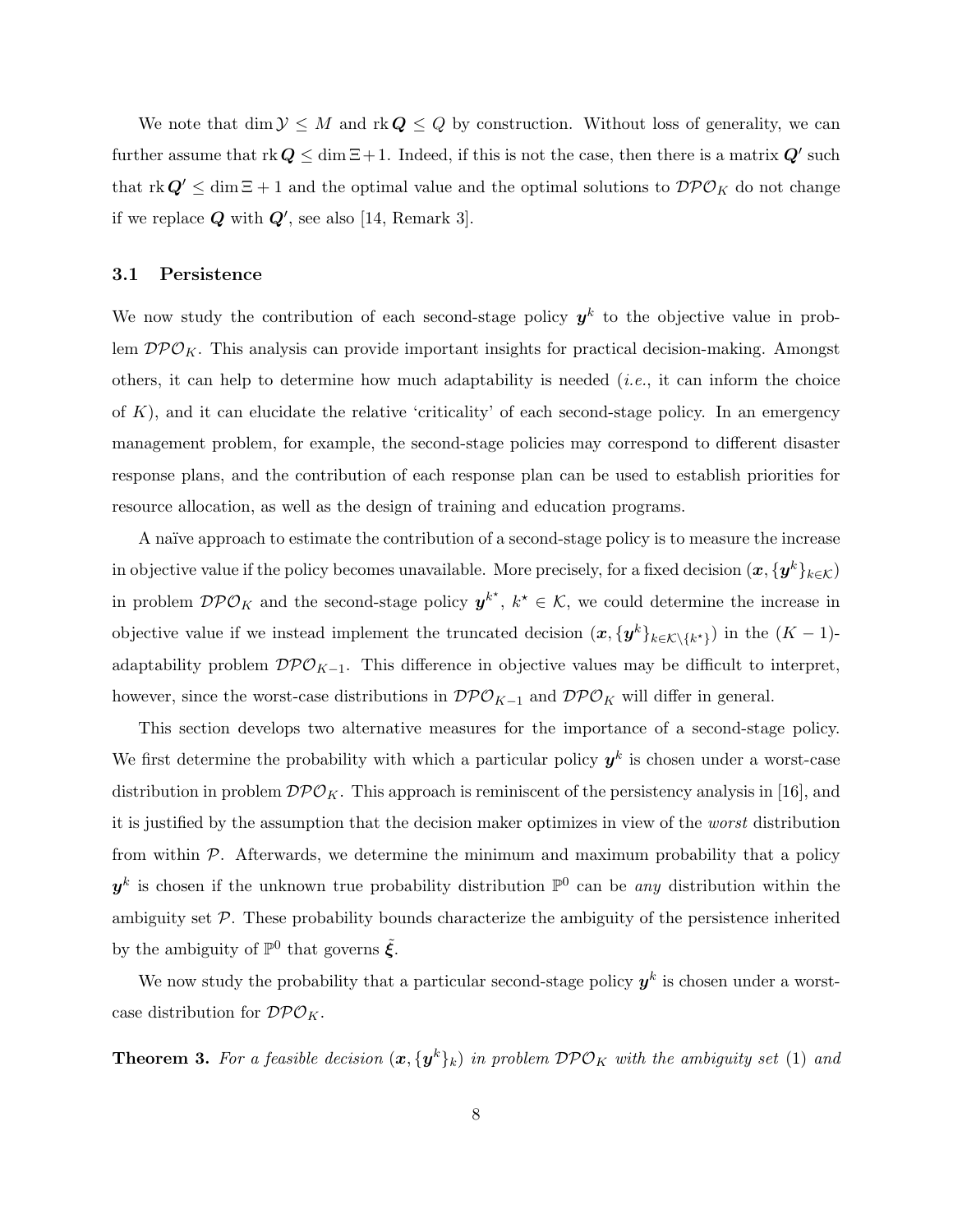the disutility function (2), and let  $(\phi, {\{\chi^i\}}_i, \psi, {\{\omega^i\}}_i)$  be an optimal solution to the LP

maximize 
$$
\sum_{i \in \mathcal{I}} t_i \phi_i + s_i (\mathbf{C} \mathbf{x})^\top \mathbf{\chi}^i + \psi_i
$$
  
\nsubject to 
$$
\phi_i \in \mathbb{R}_+, \quad \mathbf{\chi}^i \in \mathbb{R}^Q, \quad \psi_i \in \mathbb{R}, \quad \omega^i \in \mathbb{R}^S
$$
\n
$$
\mathbf{A} \mathbf{\chi}^i \leq b \phi_i
$$
\n
$$
\psi_i \leq s_i (\mathbf{Q} \mathbf{y}^k)^\top \mathbf{\chi}^i \qquad \forall k \in \mathcal{K}
$$
\n
$$
\mathbf{g}_{st}^\top \mathbf{\chi}^i \leq \omega_s^i \qquad \forall s \in \mathcal{S}, \forall t \in \mathcal{T}
$$
\n
$$
\mathbf{e}^\top \phi = 1, \quad \mathbf{s}^\top \phi = 1, \quad \sum_{i \in \mathcal{I}} \omega^i \leq c.
$$
\n(5)

Then, a worst-case distribution  $\mathbb{P}^{\star}$  for  $(x, \{y^k\}_k)$  in problem  $\mathcal{DPO}_K$  is defined through

$$
\mathbb{P}^{\star}\left[\tilde{\xi}=\frac{\chi^i}{\phi_i}\right]=\phi_i, \quad i\in\mathcal{I}: \phi_i>0,
$$

and the probability with which a policy  $y^k$ ,  $k \in K$ , is chosen under  $\mathbb{P}^*$  is

$$
\mathbb{P}^\star\left[\tilde{\boldsymbol{\xi}}^\top\boldsymbol{Q}\,\boldsymbol{y}^k \leq \tilde{\boldsymbol{\xi}}^\top\boldsymbol{Q}\,\boldsymbol{y}^{k'} \;\;\forall k'\in \mathcal{K}\right] = \sum_{i\in\mathcal{I}}\phi_i\cdot \mathbb{I}\left[(\boldsymbol{\chi}^i)^\top\boldsymbol{Q}\,\boldsymbol{y}^k \leq (\boldsymbol{\chi}^i)^\top\boldsymbol{Q}\,\boldsymbol{y}^{k'} \;\;\forall k'\in \mathcal{K}\right].
$$

We now evaluate the maximum probability with which a second-stage policy  $y^k$  is chosen under any distribution  $\mathbb{P} \in \mathcal{P}$ .

**Proposition 1.** Let  $(x, \{y^k\}_k)$  be a feasible decision in problem  $\mathcal{DPO}_K$  with the ambiguity set (1) and the disutility function (2). The maximum probability with which policy  $y^k$ ,  $k \in \mathcal{K}$ , is chosen under any probability distribution  $\mathbb{P} \in \mathcal{P}$  is given by the optimal value of the LP

minimize 
$$
\alpha + \mathbf{c}^\top \boldsymbol{\beta}
$$
  
\nsubject to  $\alpha \in \mathbb{R}, \ \boldsymbol{\beta} \in \mathbb{R}_+^S, \ \boldsymbol{\gamma} \in \mathbb{R}_+^R, \ \boldsymbol{\delta} \in \mathbb{R}_+^K, \ \boldsymbol{\kappa} \in \mathbb{R}_+^R$   
\n $\Lambda \in \mathbb{R}_+^{S \times T}, \ \boldsymbol{\Phi} \in \mathbb{R}_+^{S \times T}$   
\n $\alpha \geq \mathbf{b}^\top \boldsymbol{\gamma} + 1, \ \alpha \geq \mathbf{b}^\top \mathbf{\kappa}, \ \Lambda \mathbf{e} = \boldsymbol{\beta}, \ \boldsymbol{\Phi} \mathbf{e} = \boldsymbol{\beta}$   
\n $\mathbf{A}^\top \boldsymbol{\gamma} + \sum_{s \in \mathcal{S}} \sum_{t \in \mathcal{T}} \Lambda_{st} g_{st} = \sum_{k' \in \mathcal{K}} Q(\mathbf{y}^{k'} - \mathbf{y}^k) \delta_{k'}$   
\n $\mathbf{A}^\top \boldsymbol{\kappa} + \sum_{s \in \mathcal{S}} \sum_{t \in \mathcal{T}} \Phi_{st} g_{st} = \mathbf{0}.$ 

We close the section with the following result about the minimum probability with which a second-stage policy  $y^k$  is chosen under any distribution  $\mathbb{P} \in \mathcal{P}$ .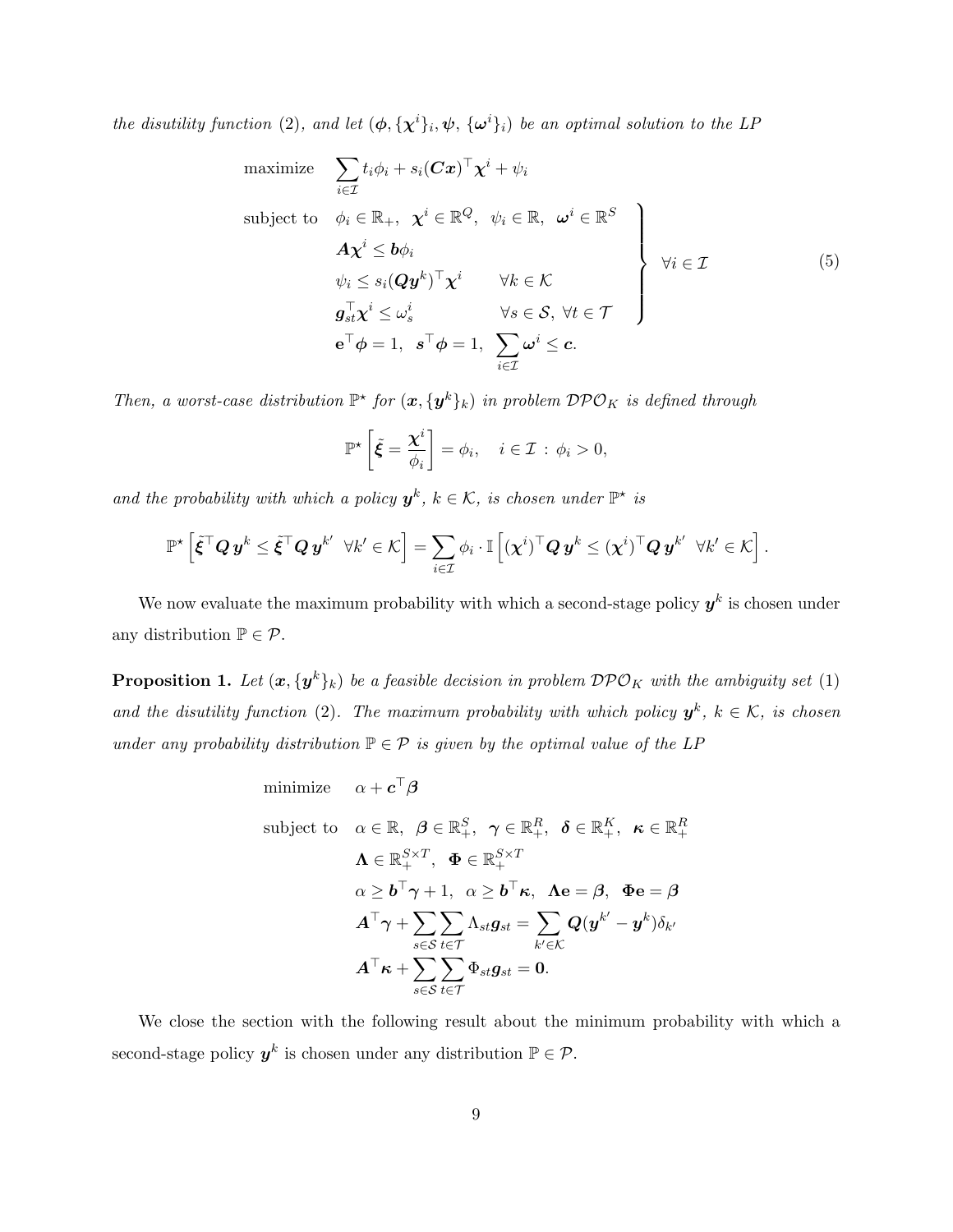**Proposition 2.** Let  $(x, \{y^k\}_k)$  be a feasible decision in problem  $\mathcal{DPO}_K$  with the ambiguity set (1) and the disutility function (2). For  $k \in \mathcal{K}$ , let  $\mathcal{K}(k)$  be the subset of indices  $k' \in \mathcal{K}$  for which there is a parameter realization  $\xi \in \Xi$  such that  $\xi^{\top} \mathbf{Q} (y^k - y^{k'}) > 0$ . Then, the minimum probability with which policy  $y^k$ ,  $k \in \mathcal{K}$ , is chosen under any probability distribution  $\mathbb{P} \in \mathcal{P}$  is given by the optimal value of the LP

maximize  $\alpha - \boldsymbol{c}^\top \boldsymbol{\beta}$ 

subject to 
$$
\alpha \in \mathbb{R}
$$
,  $\beta \in \mathbb{R}_{+}^{S}$ ,  $\gamma \in \mathbb{R}_{+}^{R}$ ,  $\Lambda \in \mathbb{R}_{+}^{S \times T}$   
\n
$$
\kappa^{k'} \in \mathbb{R}_{+}^{R}
$$
,  $\pi_{k'} \in \mathbb{R}_{+}$ ,  $\Phi^{k'} \in \mathbb{R}_{+}^{S \times T}$   
\n
$$
b^{\top} \gamma + \alpha \leq 1
$$
,  $b^{\top} \kappa^{k'} + \alpha \leq 0$ ,  $\Lambda \mathbf{e} = \beta$ ,  $\Phi^{k'} \mathbf{e} = \beta$   
\n
$$
A^{\top} \kappa^{k'} + \sum_{s \in S} \sum_{t \in \mathcal{T}} \Phi_{st}^{k'} g_{st} = Q(y^{k} - y^{k'}) \pi_{k'}
$$
  
\n
$$
A^{\top} \gamma + \sum_{s \in S} \sum_{t \in \mathcal{T}} \Lambda_{st} g_{st} = 0.
$$

## 4 The K-Adaptability Problem with Constraint Uncertainty

We now study the generic K-adaptability problem  $\mathcal{DP}_K$  introduced in Section 1. Compared to the K-adaptability problem with objective uncertainty, the objective function in problem  $\mathcal{DP}_K$  can be discontinuous, and the optimal value of the problem may not be attained. Moreover, evaluating the objective function in problem  $\mathcal{DP}_K$  is strongly  $\mathcal{NP}$ -hard even if  $g(\xi) = 0$ ,  $c = 0$ , and  $U(\phi) = \phi$  [14, Theorem 3], and the problem may attain a strictly higher optimal value than the two-stage robust binary program  $\mathcal{DP}$  for any non-trivial number of policies  $K < |\mathcal{Y}|$  [14, Theorem 4].

We first derive a MILP reformulation for problem  $\mathcal{DP}_K$ . Since the optimal value of  $\mathcal{DP}_K$  may not be achieved, our MILP formulation constitutes an approximation whose quality is controlled by an approximation parameter  $\epsilon$ . In the remainder of the section, we use the notation  $\mathcal{L} =$  $\{0,\ldots,L\}^K, \partial \mathcal{L} = \{\ell \in \mathcal{L} : \ell \geq 0\}$  and  $\mathcal{L}_+ = \{\ell \in \mathcal{L} : \ell > 0\}$ , where L is the number of second-stage constraints in problem  $\mathcal{DP}$ . Furthermore, we let  $h_k$  be the k-th row of the right-hand side matrix  $H$ , expressed as a column vector.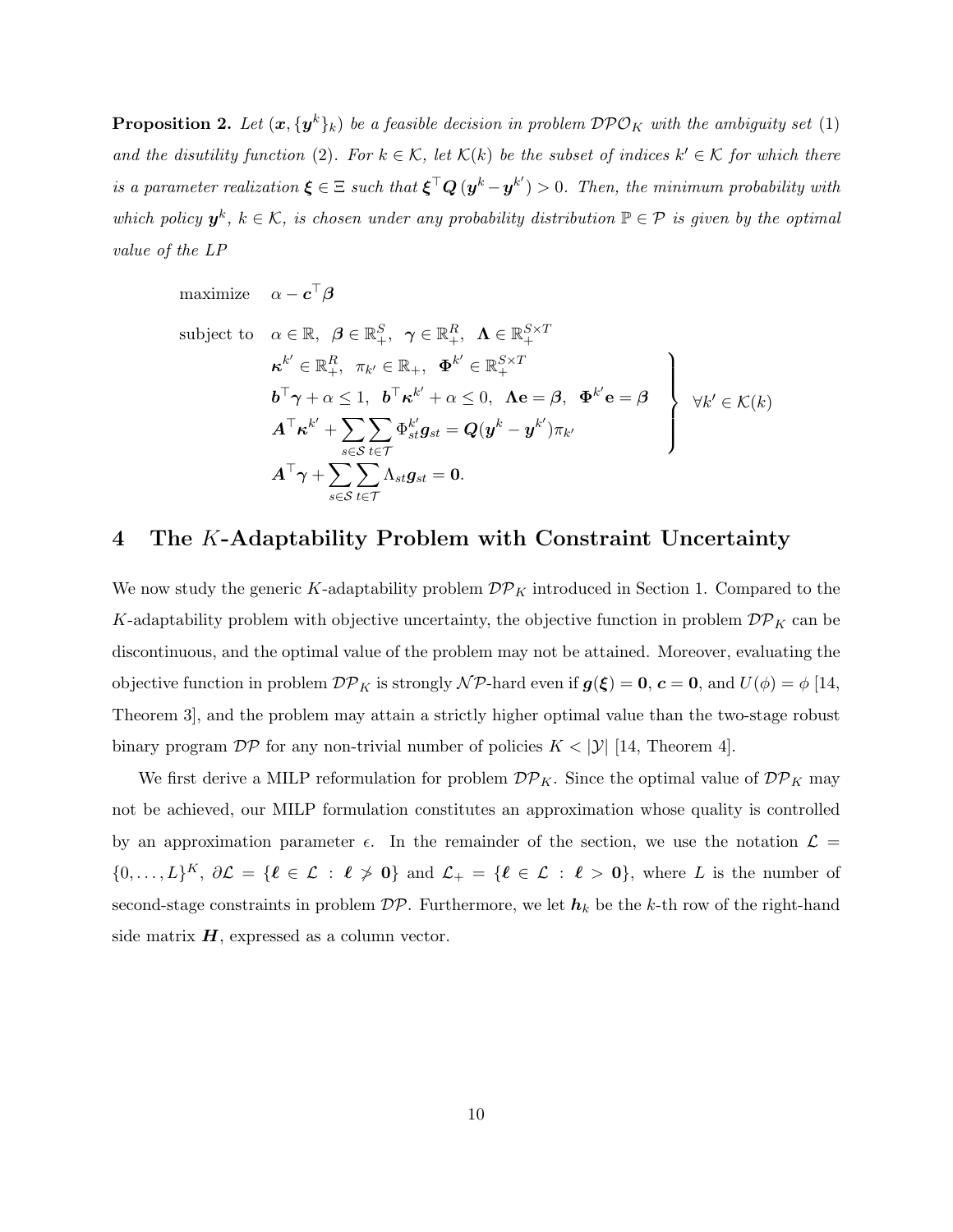**Theorem 4.** The following mixed-integer bilinear program provides a lower bound to problem  $\mathcal{DP}_K$ :

minimize 
$$
\alpha + c^{\top}\beta + \theta
$$
  
\nsubject to  $\mathbf{x} \in \mathcal{X}, \mathbf{y}^{k} \in \mathcal{Y}, k \in \mathcal{K}, \alpha \in \mathbb{R}, \beta \in \mathbb{R}_{+}^{S}, \theta \in \mathbb{R}$   
\n $\lambda(i,\ell) \in \Delta_{K}(\ell), \gamma(i,\ell) \in \mathbb{R}_{+}^{R}, \mathbf{\Lambda}(i,\ell) \in \mathbb{R}_{+}^{S \times T}$   
\n $\chi^{k}(i,\ell) \in \mathbb{R}_{+}^{L}, k \in \mathcal{K}, \psi(i,\ell) \in \mathbb{R}_{+}^{K}$   
\n $b^{\top}\gamma(i,\ell) - \sum_{\substack{k \in \mathcal{K}:\\k \in \mathcal{K}}} (\mathbf{T}\mathbf{x} + \mathbf{W}\mathbf{y}^{k})^{\top}\mathbf{\chi}^{k}(i,\ell)$   
\n $+ \sum_{\substack{k \in \mathcal{K}:\\k \neq 0}}^{k \in \mathcal{K}} (\mathbf{T}\mathbf{x} + \mathbf{W}\mathbf{y}^{k})_{\ell_{k}} - \epsilon) \psi_{k}(i,\ell) + t_{i} \leq \alpha + s_{i}\theta$   
\n $\mathbf{A}^{\top}\gamma(i,\ell) + \sum_{s \in S} \sum_{t \in \mathcal{T}} \Lambda_{st}(i,\ell) g_{st} - \sum_{\substack{k \in \mathcal{K}:\\k \in \mathcal{K}}} \mathbf{H}^{\top}\chi^{k}(i,\ell)$   
\n $+ \sum_{\substack{k \in \mathcal{K}:\\k \neq 0}}^{k \in \mathcal{K}} h_{\ell_{k}} \psi_{k}(i,\ell) = s_{i}C\mathbf{x} + \sum_{k \in \mathcal{K}} s_{i}\lambda_{k}(i,\ell)Q\mathbf{y}^{k}$   
\n $\Lambda(i,\ell) \mathbf{e} = \beta$   
\n $\phi(\ell) \in \mathbb{R}_{+}^{R}, \ \rho(\ell) \in \mathbb{R}_{+}^{K}$   
\n $\mathbf{b}^{\top}\phi(\ell) + \sum_{k \in \mathcal{K}} (\mathbf{T}\mathbf{x} + \mathbf{W}\mathbf{y}^{k}|_{\ell_{k}} - \epsilon) \rho_{k}(\ell) \leq -1$   
\n

where  $\Delta_K(\ell) = {\{\mathbf{\lambda} \in \mathbb{R}_+^K : \mathbf{e}^\top \mathbf{\lambda} = 1, \lambda_k = 0 \quad \forall k \in \mathcal{K} : \ell_k \neq 0\}}$  and  $\epsilon > 0$  is a parameter that controls the approximation quality. If  $X \subseteq \{0,1\}^N$ , then the problem can be reformulated as a MILP using standard Big-M techniques.

We remark that the size of the MILP reformulation (6) scales with  $|\mathcal{L}| = (L+1)^K$ , that is, the problem grows exponentially with the number of policies  $K$ . This is not surprising as the evaluation of the objective function in problem  $\mathcal{DP}_K$ , which amounts to fixing the values of all binary variables in (6) and solving the resulting LP, is already strongly  $\mathcal{NP}$ -hard. We now show that the MILP reformulation (6) converges to the K-adaptability problem  $\mathcal{DP}_K$  in a meaningful way.

**Proposition 3.** Let dom (6) and dom  $(\mathcal{DP}_K)$  denote the effective domains of the objective functions of problems (6) and  $\mathcal{DP}_K$ , respectively, that is, the sets of decisions  $(\mathbf{x}, {\{\mathbf{y}^k\}}_k)$  for which the objective functions in the respective problems are finite (i.e., do not evaluate to  $+\infty$ ). Then,

(i) dom  $(6) = \text{dom}(\mathcal{DP}_K)$  if  $\epsilon$  is sufficiently small, and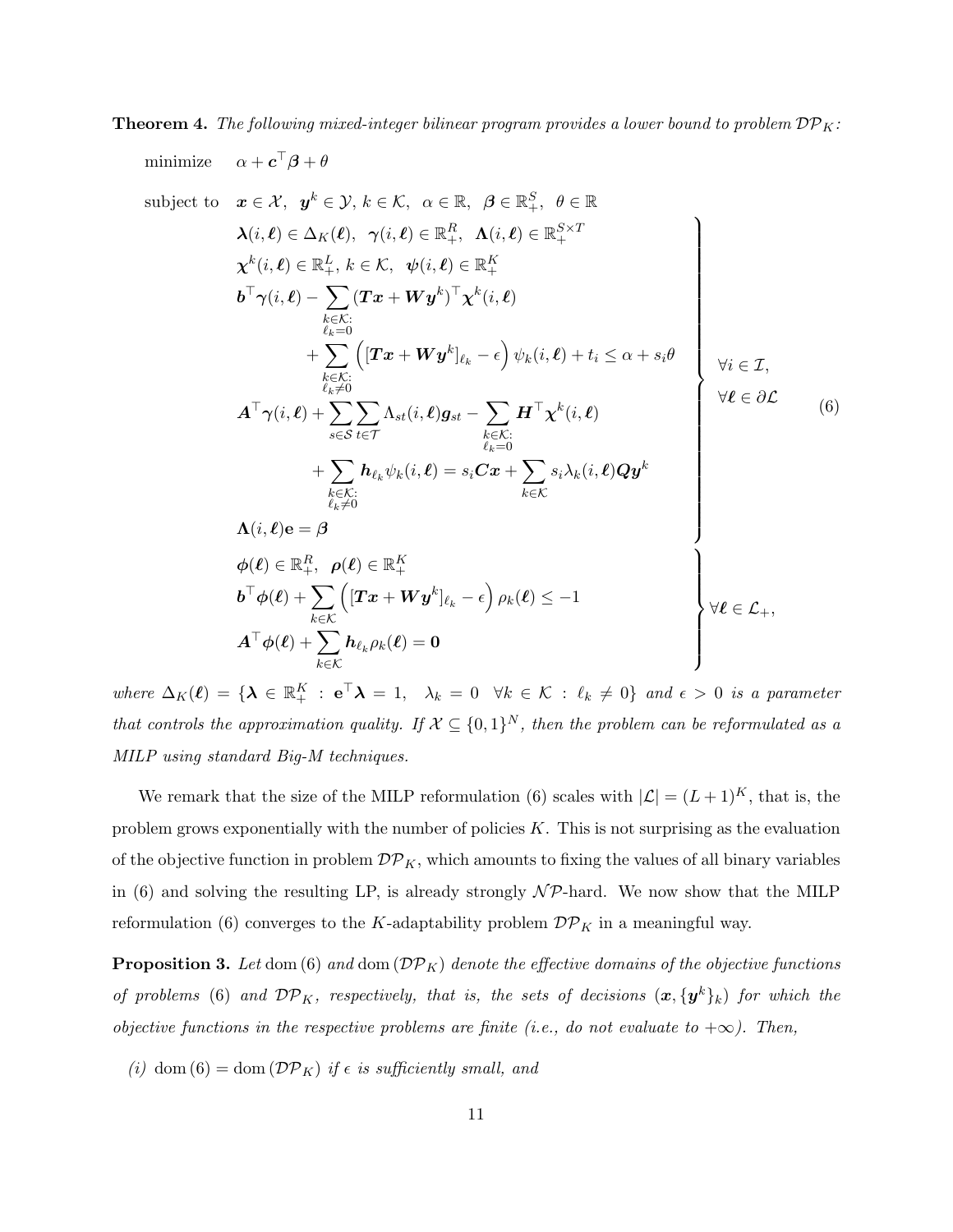(ii) over their effective domains, the objective function in (6) converges uniformly from below to the objective function in  $\mathcal{DP}_K$  as  $\epsilon$  approaches 0.

Proposition 3 implies that the optimal value of the problem (6) converges to the optimal value of problem  $\mathcal{DP}_K$  as  $\epsilon$  approaches 0.

#### 4.1 Persistence

In analogy to Section 3.1, we now study the contribution of each second-stage policy  $y^k, k \in \mathcal{K}$ , to the objective value in problem  $\mathcal{DP}_K$ . We first determine the probability with which a particular second-stage decision  $y^k$  is chosen under a worst-case distribution for  ${\cal DP}_K$ .

**Theorem 5.** Fix a feasible solution  $(x, \{y^k\}_k)$  to problem (6) and let  $(\phi, \chi, \psi, \omega)$  be an optimal solution to the LP

maximize 
$$
\sum_{i \in \mathcal{I}} \sum_{\ell \in \partial \mathcal{L}} t_i \phi(i, \ell) + s_i (\mathbf{C} \mathbf{x})^\top \chi(i, \ell) + \psi(i, \ell)
$$
  
\nsubject to 
$$
\phi(i, \ell) \in \mathbb{R}_+, \chi(i, \ell) \in \mathbb{R}^Q, \quad \psi(i, \ell) \in \mathbb{R}, \quad \omega(i, \ell) \in \mathbb{R}^S
$$
  
\n
$$
A \chi(i, \ell) \leq b \phi(i, \ell)
$$
  
\n
$$
\psi(i, \ell) \leq s_i (\mathbf{Q} \mathbf{y}^k)^\top \chi(i, \ell) \qquad \forall k \in \mathcal{K} : \ell_k = 0
$$
  
\n
$$
\mathbf{g}_{st}^\top \chi(i, \ell) \leq \omega_s(i, \ell) \qquad \forall s \in \mathcal{S}, \forall t \in \mathcal{T}
$$
  
\n
$$
(\mathbf{T} \mathbf{x} + \mathbf{W} \mathbf{y}^k) \phi(i, \ell) \leq \mathbf{H} \chi(i, \ell) \qquad \forall k \in \mathcal{K} : \ell_k = 0
$$
  
\n
$$
(\mathbf{T} \mathbf{x} + \mathbf{W} \mathbf{y}^k) \phi(i, \ell) \geq \mathbf{h}_{\ell_k}^\top \chi(i, \ell) \qquad \forall k \in \mathcal{K} : \ell_k \neq 0
$$
  
\n
$$
\sum_{i \in \mathcal{I}} \sum_{\ell \in \partial \mathcal{L}} \phi(i, \ell) = 1, \sum_{i \in \mathcal{I}} \sum_{\ell \in \partial \mathcal{L}} s_i \phi(i, \ell) = 1, \sum_{i \in \mathcal{I}} \sum_{\ell \in \partial \mathcal{L}} \omega(i, \ell) \leq c.
$$
  
\n(7)

Then, a worst-case distribution  $\mathbb{P}^{\star}$  for  $(\mathbf{x}, {\{\mathbf{y}^k\}}_k)$  in problem  $\mathcal{DP}_K$  is defined through

$$
\mathbb{P}^{\star}\left[\tilde{\xi}=\frac{\boldsymbol{\chi}(i,\boldsymbol{\ell})}{\phi(i,\boldsymbol{\ell})}\right]=\phi(i,\boldsymbol{\ell}),\quad i\in\mathcal{I},\ \boldsymbol{\ell}\in\partial\mathcal{L}:\ \phi(i,\boldsymbol{\ell})>0,
$$

and the probability with which a policy  $y^k$ ,  $k \in \mathcal{K}$ , is chosen under  $\mathbb{P}^*$  is

$$
\mathbb{P}^\star\left[\begin{array}{l}\bm{T}\bm{x}+\bm{W}\bm{y}^k\leq\bm{H}\tilde{\bm{\xi}},\\\tilde{\bm{\xi}}^\top\bm{Q}\,\bm{y}^k\leq\tilde{\bm{\xi}}^\top\bm{Q}\,\bm{y}^{k'}\quad\forall k'\in\mathcal{K}\,:\,\bm{T}\bm{x}+\bm{W}\bm{y}^{k'}\leq\bm{H}\tilde{\bm{\xi}}\\\end{array}\right]\\=\sum_{i\in\mathcal{I}}\sum_{\substack{\bm{\ell}\in\partial\mathcal{L}:\\\ell_k=0}}\phi(i,\bm{\ell})\cdot\mathbb{I}\left[\bm{\chi}(i,\bm{\ell})^\top\bm{Q}\,\bm{y}^k\leq\bm{\chi}(i,\bm{\ell})^\top\bm{Q}\,\bm{y}^{k'}\quad\forall k'\in\mathcal{K}\,:\,\ell_{k'}=0\right].
$$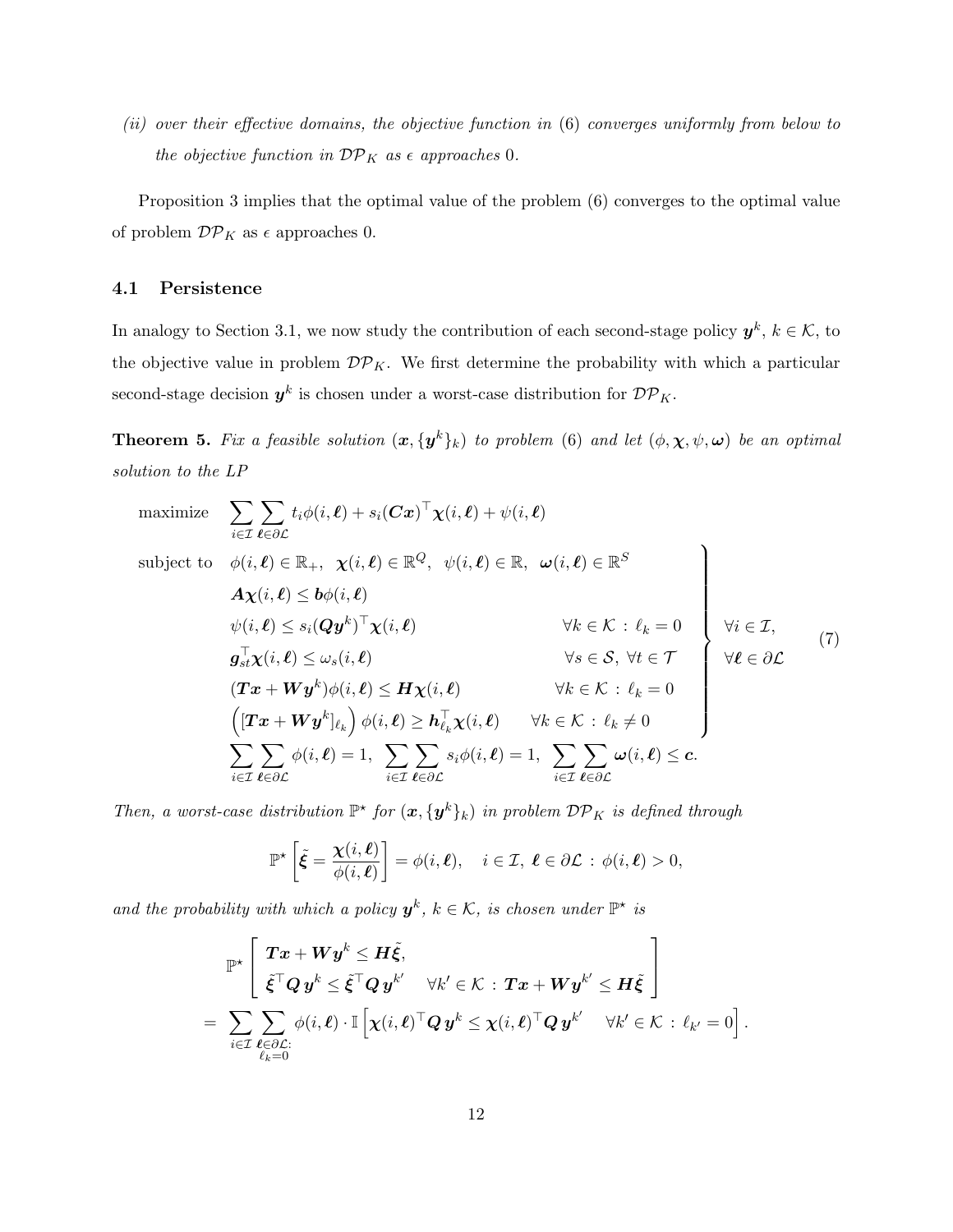We now study the maximum probability with which a second-stage decision  $y^k$  is chosen under any distribution  $\mathbb{P} \in \mathcal{P}$ .

**Proposition 4.** For a feasible solution  $(x, \{y^k\}_k)$  to problem (6), the maximum probability with which policy  $y^k$ ,  $k \in \mathcal{K}$ , is chosen under any probability distribution  $\mathbb{P} \in \mathcal{P}$  is given by the optimal value of the LP

minimize 
$$
\alpha + c^{\top}\beta
$$
  
\nsubject to  $\alpha \in \mathbb{R}, \ \beta \in \mathbb{R}_{+}^{S}, \ \kappa \in \mathbb{R}_{+}^{R}, \ \Phi \in \mathbb{R}_{+}^{S\times T}$   
\n $\gamma(\ell) \in \mathbb{R}_{+}^{R}, \ \delta(\ell) \in \mathbb{R}_{+}^{K}, \ \Lambda(\ell) \in \mathbb{R}_{+}^{S\times T}$   
\n $\chi(k',\ell) \in \mathbb{R}_{+}^{L}, k' \in \mathcal{K}, \ \psi(\ell) \in \mathbb{R}_{+}^{K}$   
\n $\alpha \geq b^{\top}\gamma(\ell) - \sum_{\substack{k' \in \mathcal{K}: \\ \ell_{k'}=0}} (Tx + Wy^{k'})^{\top}\chi(k',\ell)$   
\n $+ \sum_{\substack{k' \in \mathcal{K}: \\ \ell_{k'} \neq 0}} [(Tx + Wy^{k'}]_{\ell_{k'}}) \psi_{k'}(\ell) + 1$   
\n $\mathcal{A}^{\top}\gamma(\ell) + \sum_{s \in S} \sum_{t \in \mathcal{T}} \Lambda_{st}(\ell)g_{st} - \sum_{\substack{k' \in \mathcal{K}: \\ \ell_{k'}=0}} H^{\top}\chi(k',\ell)$   
\n $+ \sum_{\substack{k' \in \mathcal{K}: \\ \ell_{k'} \neq 0}} h^{\top}_{\ell_{k'}}\psi_{k'}(\ell) = \sum_{\substack{k' \in \mathcal{K}: \\ \ell_{k'}=0}} Q(y^{k'} - y^{k})\delta_{k'}(\ell)$   
\n $\Lambda(\ell) e = \beta$   
\n $\alpha \geq b^{\top}\kappa, \ \mathcal{A}^{\top}\kappa + \sum_{s \in S} \sum_{t \in \mathcal{T}} \Phi_{st}g_{st} = 0, \ \Phi e = \beta.$ 

We close the section with a result about the minimum probability with which a second-stage decision  $y^k$  is chosen under any distribution  $\mathbb{P} \in \mathcal{P}$ .

**Proposition 5.** For a feasible solution  $(x, \{y^k\}_k)$  to problem (6), the minimum probability with which policy  $y^k$ ,  $k \in \mathcal{K}$ , is chosen under any probability distribution  $\mathbb{P} \in \mathcal{P}$  is given by the optimal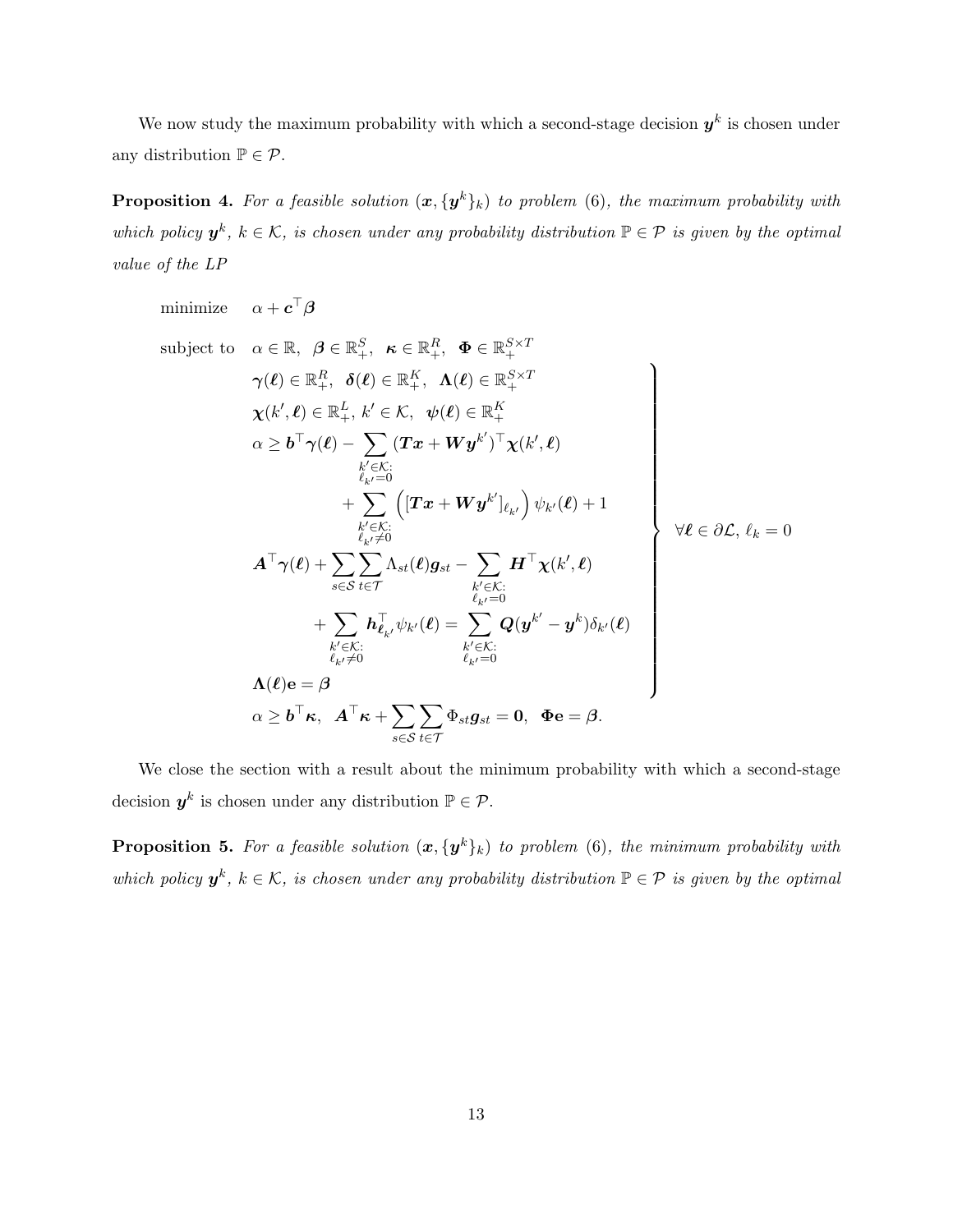value of the LP

maximize  $\alpha - \boldsymbol{c}^\top \boldsymbol{\beta}$ subject to  $\alpha \in \mathbb{R}$ ,  $\beta \in \mathbb{R}^S_+$ ,  $\delta \in \mathbb{R}^R_+$ ,  $\Gamma \in \mathbb{R}^{S \times T}_+$  $\alpha + \boldsymbol{b}^\top \boldsymbol{\delta} \leq 1, \enspace \boldsymbol{A}^\top \boldsymbol{\delta} + \sum \limits_{i=1}^n \boldsymbol{b}_i$ s∈S  $\sum$ t∈T  $\Gamma_{st}g_{st}=0, \ \ \Gamma\mathrm{e}=\beta$  $\boldsymbol{\gamma}(\boldsymbol{\ell}) \in \mathbb{R}_{+}^{R}, \;\; \boldsymbol{\Lambda}(\boldsymbol{\ell}) \in \mathbb{R}_{+}^{S \times T}, \;\; \boldsymbol{\chi}(k',\boldsymbol{\ell}) \in \mathbb{R}_{+}^{L},\, k' \in \mathcal{K}, \;\; \boldsymbol{\psi}(\boldsymbol{\ell}) \in \mathbb{R}_{+}^{K}$  $\alpha + \boldsymbol{b}^\top \boldsymbol{\gamma}(\boldsymbol{\ell}) - |\sum_{\boldsymbol{\ell}}% \boldsymbol{\ell}|^2 \boldsymbol{\gamma}(\boldsymbol{\ell})$  $k' \in \mathcal{K}$ :  $\ell_{k}$ <sub>c</sub>=0  $(\boldsymbol{T}\boldsymbol{x} + \boldsymbol{W}\boldsymbol{y}^{k'})^\top \boldsymbol{\chi}(k', \boldsymbol{\ell})$  $+$   $\Sigma$  $k' \in \mathcal{K}$ :  $\ell_{k}$  $\neq$ 0  $\left( [\boldsymbol{T} \boldsymbol{x} + \boldsymbol{W} \boldsymbol{y}^{k'}]_{\ell_{k'}} \right) \psi_{k'}(\boldsymbol{\ell}) \leq 0$  $A^\top \gamma(\ell) + \sum$ s∈S  $\sum$ t∈T  $\Lambda_{st}(\boldsymbol\ell) \boldsymbol g_{st} - \ \sum \limits_{\,\,\nu\in\mathbb{Z}\,}\,$  $k' \in \mathcal{K}$ :  $\ell_{k}$ <sub>c</sub> $=0$  $\boldsymbol{H}^{\top} \boldsymbol{\chi}(k',\boldsymbol{\ell}) + \left. \boldsymbol{\sum} \right.$  $k' \in \mathcal{K}$ :  $\ell_{k}$  $\neq$ 0  $\bm{h}_{\ell_{k'}}\psi_{k'}(\bm{\ell})=\bm{0}$  $\Lambda(\ell)$ e = β  $\mathcal{L}$   $\begin{array}{c} \begin{array}{c} \begin{array}{c} \end{array} \\ \end{array} \end{array}$  $\forall \ell \in \partial \mathcal{L} : \ell_k \neq 0$  $\boldsymbol{\kappa}(k',\boldsymbol{\ell})\in \mathbb{R}_+^R, \ \ \pi(k',\boldsymbol{\ell})\in \mathbb{R}_+,\ \ \boldsymbol{\Phi}(k',\boldsymbol{\ell})\in \mathbb{R}_+^{S\times T}$  $\boldsymbol{\phi}(k',k'',\boldsymbol{\ell}) \in \mathbb{R}_{+}^{L},\, k'' \in \mathcal{K},\,\,\,\boldsymbol{\omega}(k',\boldsymbol{\ell}) \in \mathbb{R}_{+}^{K}$  $\mathcal{C}',k'',\boldsymbol{\ell})\in\mathbb{R}^L_+,\,k''\in\mathcal{K},\,\,\,\,\boldsymbol{\omega}(k',\boldsymbol{\ell})\in\mathbb{R}^K_+$  $\alpha + \boldsymbol{b}^{\top}\boldsymbol{\kappa}(k',\boldsymbol{\ell}) - |\sum_{\boldsymbol{\kappa},\boldsymbol{\ell}}% \boldsymbol{b}^{\top}\boldsymbol{\kappa}'(\boldsymbol{\kappa}')|$  $k^{\prime\prime}$  $\in$ K:  $\ell_{k}$ <sub>o</sub> $=0$  $(\boldsymbol{T}\boldsymbol{x}+\boldsymbol{W}\boldsymbol{y}^{k^{\prime\prime}})^{\top}\boldsymbol{\phi}(k^{\prime},k^{\prime\prime},\boldsymbol{\ell})$  $+$   $\Sigma$  $k^{\prime\prime}$  $\in$ K:  $\ell_{k}$  $\neq 0$  $\left( \left[ \boldsymbol{T} \boldsymbol{x} + \boldsymbol{W} \boldsymbol{y}^{k^{\prime \prime}} \right]_{\ell_{k^{\prime \prime}}} \right) \omega_{k^{\prime \prime}}(k^{\prime}, \boldsymbol{\ell}) \leq 0$  $\bm{A}^{\top}\bm{\kappa}(k',\bm{\ell})+\sum_{\bm{\ell}}% \bm{\ell}^{\dag}\left(\bm{\ell}\right) +\left(\sum_{\bm{\ell}}% \bm{\ell}^{\dag}\right)\bm{\ell}^{\dag}\left(\bm{\ell}\right) +\left(\sum_{\bm{\ell}}% \bm{\ell}^{\dag}\right)\left(\bm{\ell}\right)$ s∈S  $\sum$ t∈T  $\Phi_{st}(k',\boldsymbol{\ell})\boldsymbol{g}_{st}-\sum_{\boldsymbol{\ell}}% \boldsymbol{g}_{st}(\boldsymbol{\ell})\boldsymbol{\ell}^{\prime\prime}(\boldsymbol{\ell})\boldsymbol{\ell}^{\prime\prime\prime}=2\pi\mathbf{e}(\boldsymbol{\ell})\mathbf{e}(\boldsymbol{\ell})\mathbf{e}(\boldsymbol{\ell})\mathbf{e}(\boldsymbol{\ell})\mathbf{e}(\boldsymbol{\ell})\mathbf{e}(\boldsymbol{\ell})\mathbf{e}(\boldsymbol{\ell})\mathbf{e}(\boldsymbol{\ell})$  $k^{\prime\prime}$  $\in$ K:  $\ell_{k}$ <sub>o</sub> $=0$  $\boldsymbol{H}^{\top}\boldsymbol{\phi}(k',k'',\boldsymbol{\ell})$  $+$   $\Sigma$  $k^{\prime\prime}$  $\in$ K:  $\ell_{k}$ <sub>0</sub> $\neq$ 0  $\bm{h}_{\ell_{k^{\prime\prime}}}^\top \bm{\omega}_{k^{\prime\prime}}(k^\prime,\bm{\ell}) = \bm{Q}(\bm{y}^k-\bm{y}^{k^\prime})\pi(k^\prime,\bm{\ell})$  $\top$  (event)  $\ell$  =  $\Omega(a^k - a^{k'}) \pi(k')$  $\mathbf{\Phi}(k',\boldsymbol{\ell})\mathbf{e} = \boldsymbol{\beta}$  $\mathcal{L}$   $\forall \ell \in \partial \mathcal{L} : \ell_k = 0,$  $\forall k' \in \mathcal{K}(k,\boldsymbol{\ell}),$ 

where the index set  $\mathcal{K}(k, \ell)$  is defined as

$$
\mathcal{K}(k,\boldsymbol{\ell}) = \left\{ k' \in \mathcal{K} : \ell_{k'} = 0, \exists \boldsymbol{\xi} \in \Xi \text{ such that } \left[ \begin{array}{cc} \boldsymbol{T} \boldsymbol{x} + \boldsymbol{W} \boldsymbol{y}^k \leq \boldsymbol{H} \boldsymbol{\xi} & \forall k \in \mathcal{K} : \ell_k = 0 \\ \left[ \boldsymbol{T} \boldsymbol{x} + \boldsymbol{W} \boldsymbol{y}^k \right]_{\ell_k} & \forall k \in \mathcal{K} : \ell_k \neq 0 \\ \boldsymbol{\xi}^\top \boldsymbol{Q} \left( \boldsymbol{y}^k - \boldsymbol{y}^{k'} \right) > 0 \end{array} \right] \right\}.
$$

We emphasize that the sizes of the LPs in Theorem 5 and Propositions 4 and 5 scale with  $|\mathcal{L}| = (L+1)^K$ , that is, all three problems grow exponentially with the number of policies K but polynomially in the problem description for any fixed K.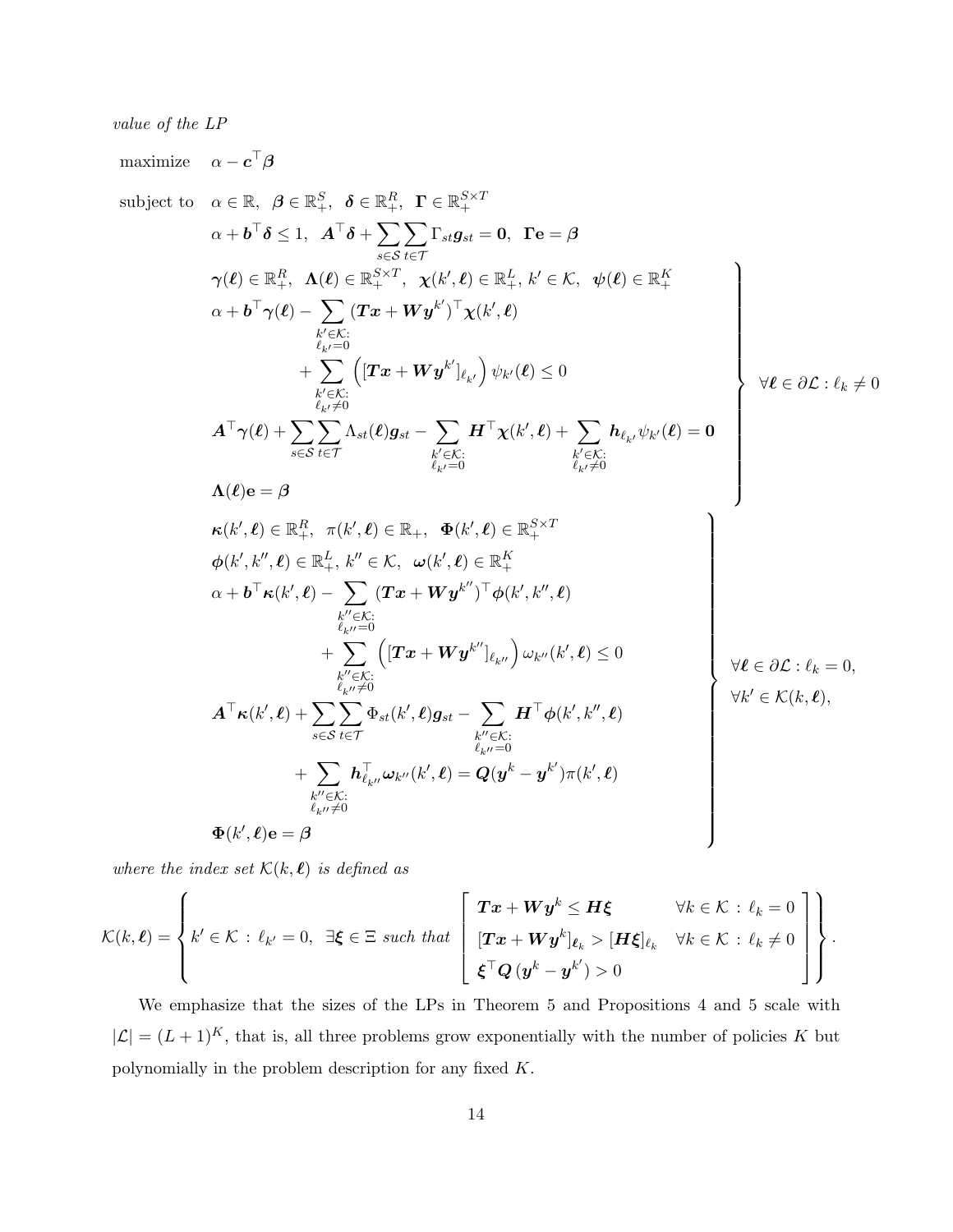#### 5 Numerical Experiments

We apply the K-adaptability approximation to a stylized two-stage version of the vertex packing problem. The optimization problems in this section are solved using the YALMIP modeling language [17] and Gurobi Optimizer 5.6 [15] with the default settings and a time limit of 7,200 seconds.

Consider an undirected, node-weighted graph  $G = (V, E, \xi)$  with nodes  $V = \{1, \ldots, N\}$ , edges  $E \subseteq \{\{i, j\} : i, j \in V\}$  and weights  $\xi_i \in \mathbb{R}_+, i \in V$ . The vertex packing problem asks for a packing P, that is, a subset of nodes  $P \subseteq V$  such that no pair of nodes in P is connected by an edge, that maximizes the sum of node weights  $\sum_{i\in P}\xi_i$ . We consider a two-stage distributionally robust variant of the problem where the node weights are modeled as a random vector  $\tilde{\xi}$  that is governed by an unknown probability distribution. The goal is to pre-commit to a subset of nodes  $P_1$  before observing  $\tilde{\xi}$  and to complete  $P_1$  to a packing  $P_2$  after observing  $\tilde{\xi}$  so that  $|P_1 \setminus P_2| + |P_2 \setminus P_1| \leq B$ , where  $B$  denotes the budget of change, and the packing  $P_2$  maximizes the sum of node weights.

Using the worst-case conditional value-at-risk as a risk measure, the problem can be formulated as a distributionally robust two-stage binary program with objective uncertainty:

maximize 
$$
\inf_{\mathbb{P}\in\mathcal{P}} \mathbb{P}\text{-CVaR}_{\beta} \left[\max_{\boldsymbol{y}\in\{0,1\}^N} \left\{ \tilde{\boldsymbol{\xi}}^{\top}\boldsymbol{y} : \|\boldsymbol{x}-\boldsymbol{y}\|_1 \leq B, \ y_i+y_j \leq 1 \ \forall \{i,j\}\in E \right\} \right]
$$
  
subject to  $\boldsymbol{x} \in \{0,1\}^N$ 

In this formulation, the decisions  $x$  and  $y$  represent indicator functions for the sets  $P_1$  and  $P_2$ , respectively, that is, we have  $x_i = \mathbb{I}[i \in P_1]$  and  $y_i = \mathbb{I}[i \in P_2]$ ,  $i \in V$ , and  $\mathbb{P}\text{-CVaR}_{\beta}$  denotes the conditional value-at-risk at level  $\beta$  under the distribution  $\mathbb{P} \in \mathcal{P}$ .

For our numerical experiments, we generate random graphs with  $N \in \{10, \ldots, 50\}$  nodes and  $|E| = 5 |V|$  edges. Note that the number of edges scales linearly with the number of nodes, which implies that the expected size of a maximum cardinality packing  $(i.e.,$  the maximum packing for unit node weights) grows proportionally with  $N$ . This ensures that the optimal packings do not degenerate to a trivial solution (*i.e.*, none or almost all nodes) as  $N$  increases. We choose the following ambiguity set for the node weights.

$$
\mathcal{P} = \left\{ \mathbb{P} \in \mathcal{M}_+(\mathbb{R}^N) \, : \, \mathbb{E}_{\mathbb{P}}\left[\tilde{\xi}\right] = \mu, \, \mathbb{E}_{\mathbb{P}}\left[\left|\tilde{\xi} - \mu\right|\right] \leq 0.15\mu, \, \mathbb{E}_{\mathbb{P}}\left[\left|\mathbf{e}^\top(\tilde{\xi} - \mu)\right|\right] \leq 0.15N^{-1/2}\mathbf{e}^\top\mu \right\}
$$

Here, the average node weights  $\mu$  are chosen uniformly at random from the interval  $[0, 10]^N$ . The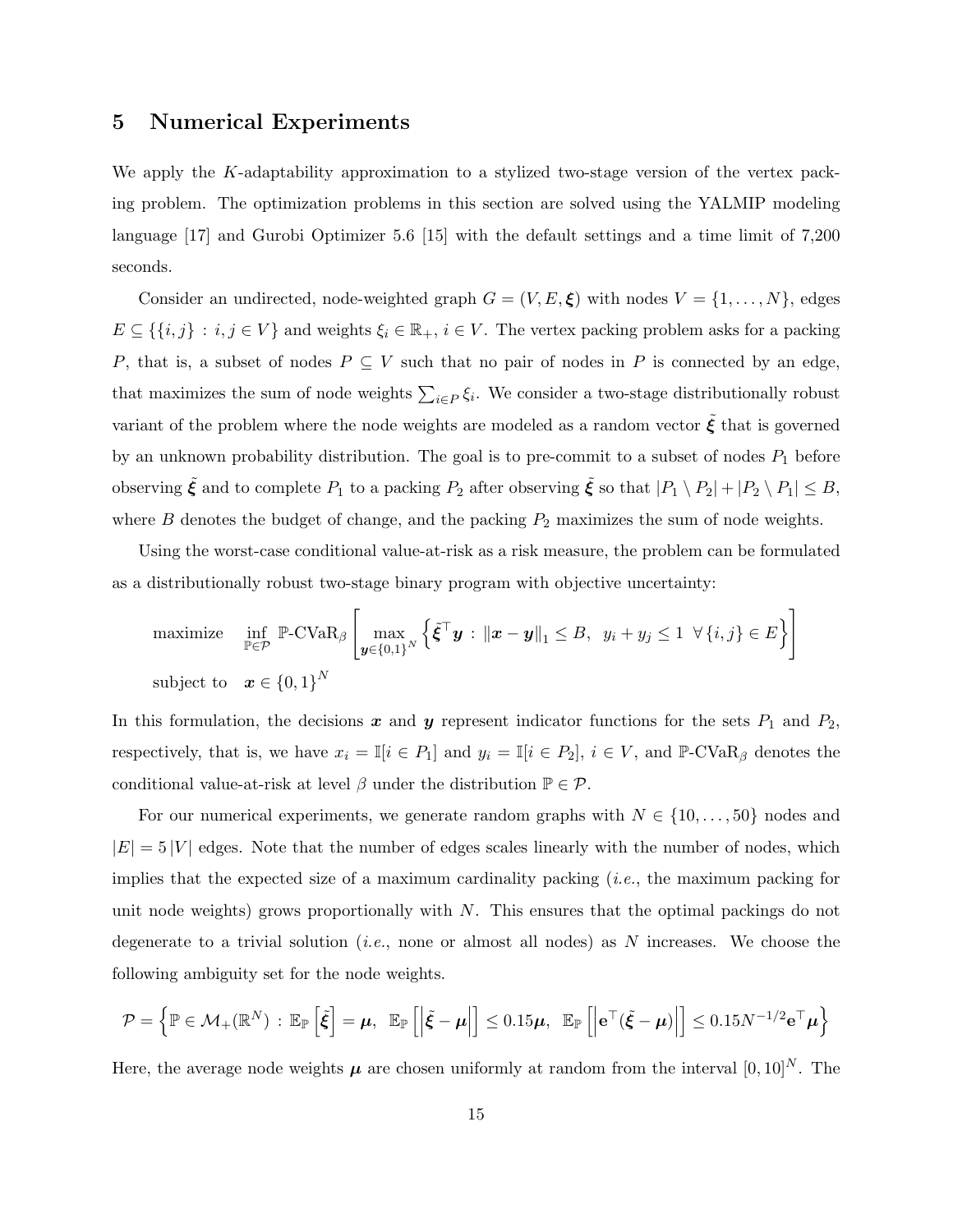|               | К              | 10                                        | 20                 | 30                 | 40                 | 50                 |  |  |
|---------------|----------------|-------------------------------------------|--------------------|--------------------|--------------------|--------------------|--|--|
| 0.2N          | 2              | $100\% / \langle 1 \text{s}/0 \rangle$    | $100\% / < 1s/0\%$ | $100\%/1s/0\%$     | 100%/17s/0%        | $100\%/4m:12s/0\%$ |  |  |
|               | 3              | $100\% / < 1s/0\%$                        | $100\% / < 1s/0\%$ | 100%/12s/0%        | 100%/3m:14s/0%     | 74%/44m:39s/22.35% |  |  |
| $\mathcal{B}$ | 4              | $100\% / < 1s/0\%$                        | $100\%/2s/0\%$     | $100\%/2m:11s/0\%$ | 65%/54m:27s/13.52% | $0\%/$ -/22.38%    |  |  |
| $0.4N$        | $\overline{2}$ | $100\% / \langle 1 \text{s}/0 \% \rangle$ | $100\% / < 1s/0\%$ | $100\%/1s/0\%$     | $100\%/9s/0\%$     | 100%/1m:13s/0%     |  |  |
|               | 3              | $100\% / < 1s/0\%$                        | $100\% / < 1s/0\%$ | $100\%/3s/0\%$     | 100%/49s/0%        | 100%/12m:24s/0%    |  |  |
| Б             | 4              | $100\% / < 1s/0\%$                        | $100\%/1s/0\%$     | 100%/36s/0%        | 100%/17m:33s/0%    | 10%/29m:05s/21.68% |  |  |
|               |                |                                           |                    |                    |                    |                    |  |  |

Number of nodes N

Table 1. Summary of the results for the vertex packing problem. Each entry in the table documents the percentage of instances solved within the time limit, the average solution time for the instances solved within the time limit and the average optimality gap for the instances not solved to optimality. All results are averaged over 100 instances.

second condition in  $\mathcal P$  imposes upper bounds on the mean absolute deviations of the individual node weights. The third condition is inspired by the central limit theorem, and it imposes an upper bound on the cumulative deviation of the node weights from their expected values  $[1, \S2]$ .

The K-adaptability formulation (4) corresponding to the vertex packing problem has  $\mathcal{O}(KN)$ binary variables. Table 1 shows that most of the problem instances can be solved to optimality within the set time limit. The table also shows that problems with a smaller budget of change  $B$  are harder to solve. An investigation of the reports generated by Gurobi reveals that for small values of B, the solver requires a long time to determine good feasible solutions. Finally, the table presents estimates for the optimality gaps of those instances that could not be solved to optimality. These estimates are derived from a progressive (upper) bound on the optimal value of problem  $\mathcal{DPO}$  that results from disregarding the integrality requirement for the second-stage decisions  $y$ , applying the classical min-max theorem to exchange the order of the maximization problem over  $\mathbb{P} \in \mathcal{P}$  and the minimization problem over  $y \in \mathcal{Y}$  and subsequently dualizing the maximization problem.

Figure 1 shows the improvement of the 2-, 3- and 4-adaptable solutions over the static solutions that take all decisions here-and-now. The figure reveals that the improvement increases with the number of nodes  $N$ , but it saturates as  $N$  increases. Indeed, one can show that for the considered problem class, the outperformance of the fully adaptable solutions to problem  $\mathcal{DPO}$  over the static solutions is bounded by a constant. The figure also shows that the improvement of the adaptable solutions increases with the budget of change  $B$ . This is intuitive as higher values of  $B$  give more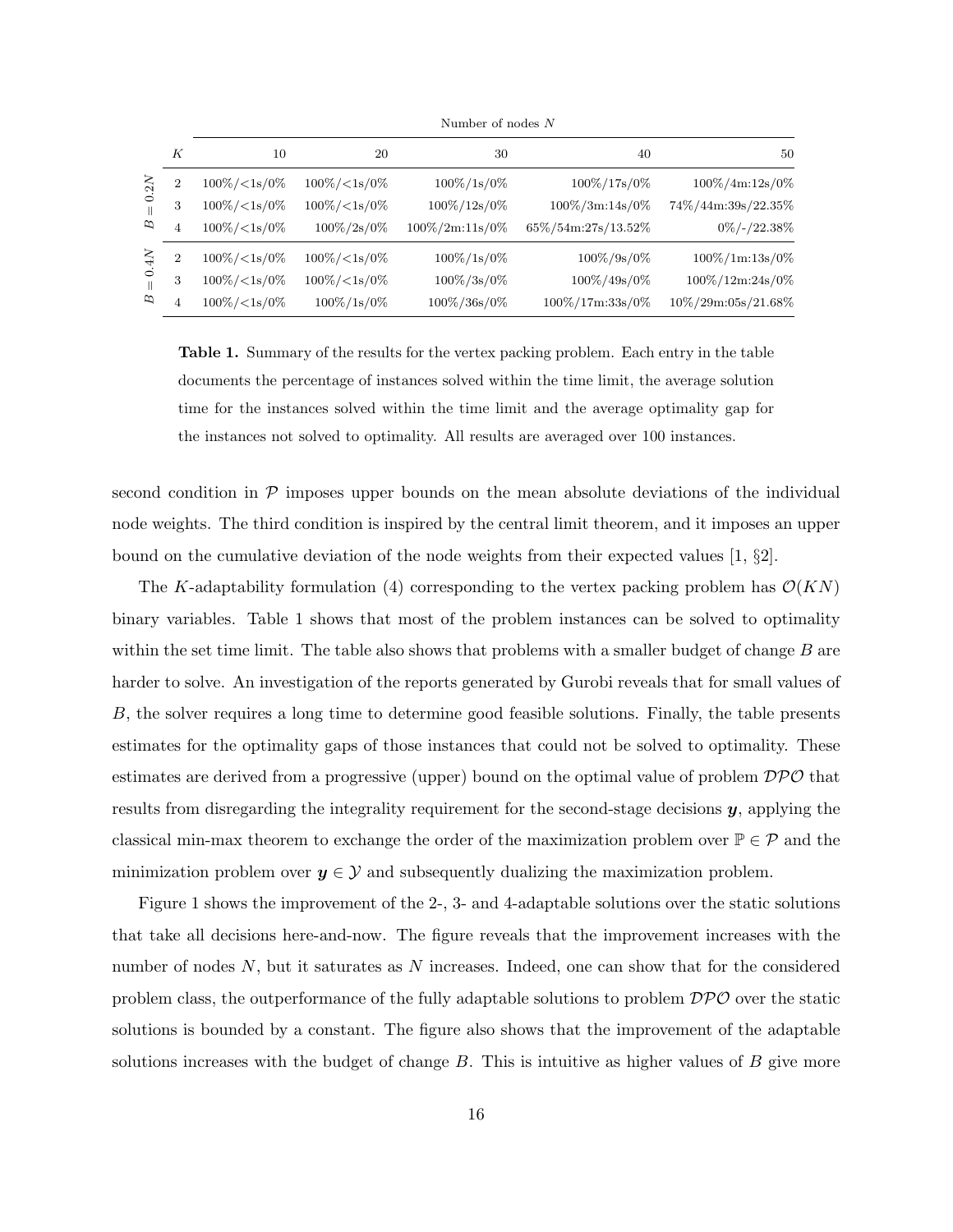

Figure 1. Improvement of the best 2-, 3- and 4-adaptable solutions determined within the set time limit over the static solutions for the vertex packing problem with  $B = 0.2N$ (left) and  $B = 0.4N$  (right). The figures show the improvements for problems with  $N = 10, 20, \ldots, 50$  nodes as averages over 100 instances.

| Number of nodes N |  |  |  |
|-------------------|--|--|--|
|-------------------|--|--|--|

|   | 10                                           | 30                                           | 50                                           |
|---|----------------------------------------------|----------------------------------------------|----------------------------------------------|
|   | $[0\ 0.32], [0.62\ 1]$                       | [0 0.65], [0.32 1]                           | [0 0.92], [0.07 1]                           |
| 3 | $[0\ 0.36], [0\ 0.66], [0.21\ 1]$            | $[0\ 0.60], [0\ 0.88], [0.05\ 1]$            | $[0\ 0.75], [0\ 0.91], [0.02\ 1]$            |
|   | $[0\ 0.27], [0\ 0.46], [0\ 0.74], [0.11\ 1]$ | $[0\ 0.34], [0\ 0.62], [0\ 0.86], [0.04\ 1]$ | $[0\ 0.35], [0\ 0.75], [0\ 0.91], [0.02\ 1]$ |

**Table 2.** Minimum and maximum probabilities with which the policies  $y^k$ ,  $k \in \mathcal{K}$ , are chosen in the vertex packing problem. The probabilities are averaged over 100 instances, and the policies are ordered according to increasing maximum probabilities.

flexibility to modify the vertex packing in the second stage when the node weights are known.

Table 2 shows the minimum and maximum probabilities with which the policies  $y^k, k \in \mathcal{K}$ , are chosen. Note that in all instances, one policy has a maximum probability of 1 while all other policies have a minimum probability of 0. This is due to the fact that the ambiguity set  $P$  contains the Dirac distribution that places all probability mass on the expected value  $\mu$ . For this distribution, there is always an optimal solution which selects a single policy with probability 1.

Acknowledgements This research was supported by EPSRC under grant EP/I014640/1 and the Swiss National Science Foundation under grant BSCGI0 157733.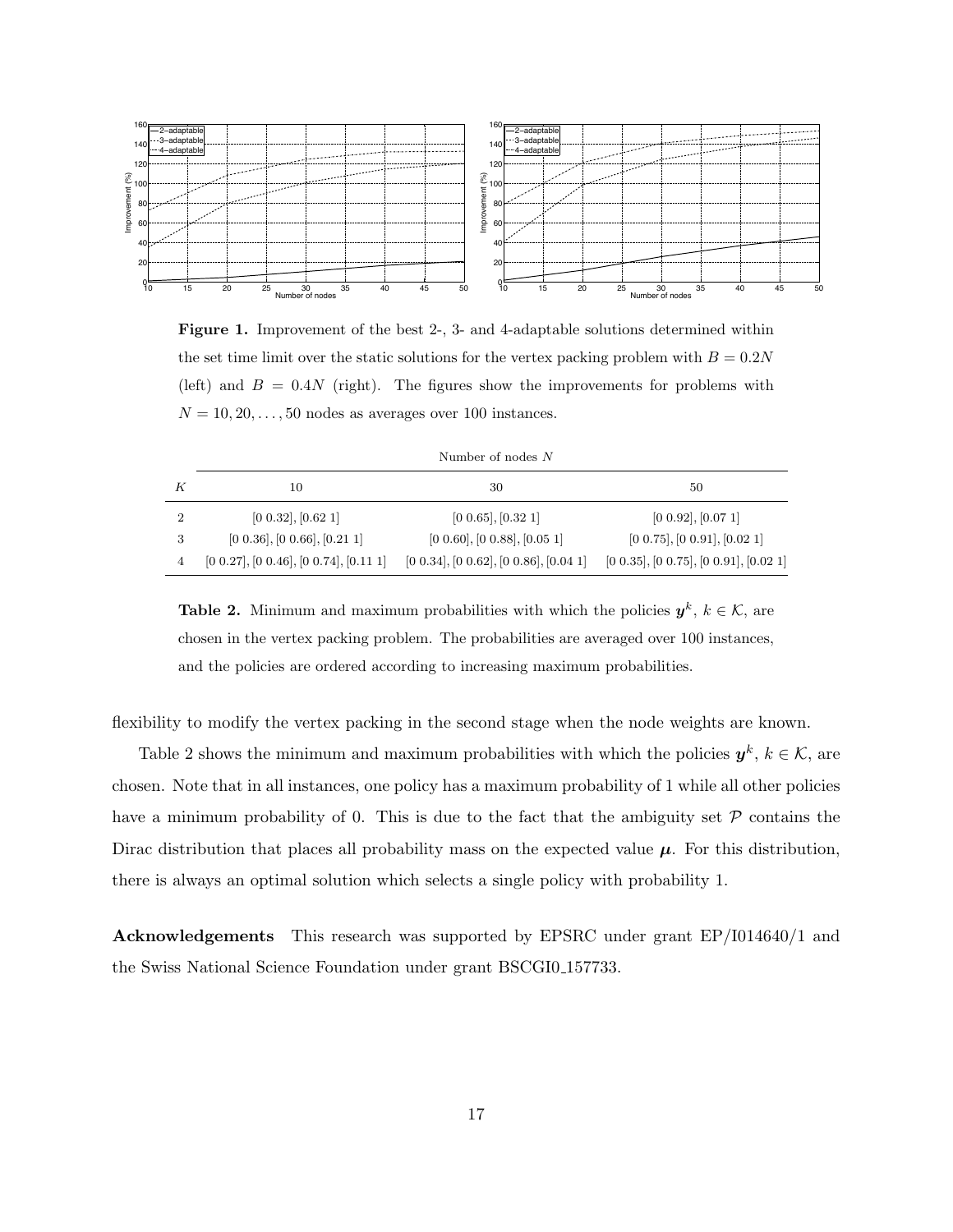## References

- [1] C. Bandi and D. Bertsimas. Tractable stochastic analysis in high dimensions via robust optimization. Mathematical Programming B, 134(1):23–70, 2012.
- [2] A. Ben-Tal and M. Teboulle. An old-new concept of convex risk measures: The optimized certainty equivalent. Mathematical Finance, 17(3):449–476, 2007.
- [3] D. Bertsimas and C. Caramanis. Adaptability via sampling. In Proceedings of the 46th IEEE Conference on Decision and Control (CDC), pages 4717–4722, 2007.
- [4] D. Bertsimas and C. Caramanis. Finite adaptibility in multistage linear optimization. IEEE Transactions on Automatic Control, 55(12):2751–2766, 2010.
- [5] D. Bertsimas and A. Georghiou. Binary decision rules for multistage adaptive mixed-integer optimization. Available on Optimization Online, 2014.
- [6] D. Bertsimas and A. Georghiou. Design of near optimal decision rules in multistage adaptive mixed-integer optimization. Forthcoming in Operations Research, 2015.
- [7] E. Delage and Y. Ye. Distributionally robust optimization under moment uncertainty with application to data-driven problems. Operations Research, 58(3):596–612, 2010.
- [8] I. Dunning and D. Bertsimas. Multistage robust mixed integer optimization with adaptive partitions. Technical report, Massachusetts Institute of Technology, 2014.
- [9] L. G. Epstein. A definition of uncertainty aversion. Review of Economic Studies, 66(3):579–608, 1999.
- [10] I. Gilboa and D. Schmeidler. Maxmin expected utility with non-unique prior. Journal of Mathematical Economics, 18(2):141–153, 1989.
- [11] J. Goh and M. Sim. Distributionally robust optimization and its tractable approximations. Operations Research, 58(4):902–917, 2010.
- [12] B. L. Gorissen, I. Yanikoglu, and D. den Hertog. Hints for practical robust optimizations. Available on SSRN, 2013.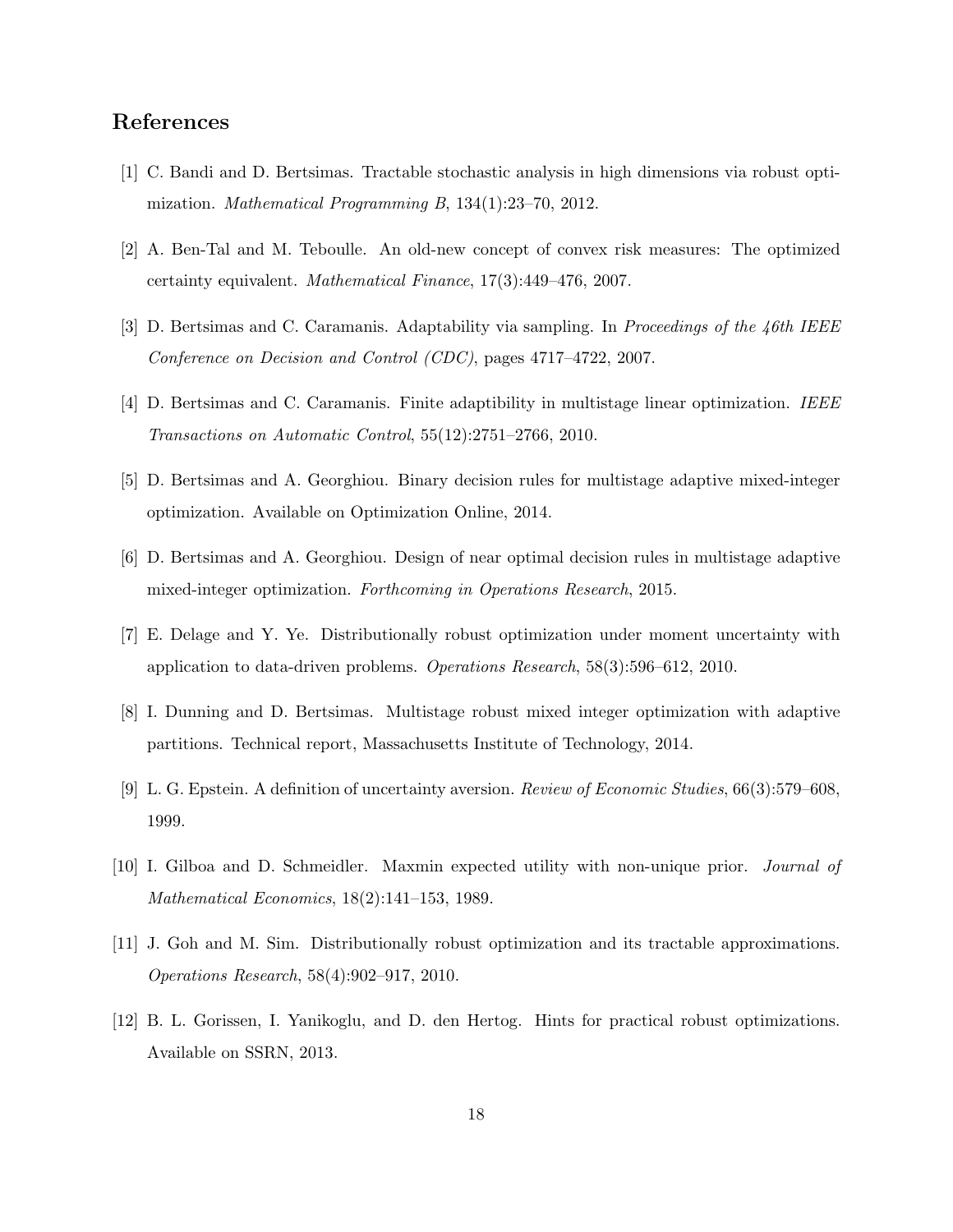- [13] M. J. Hadjiyiannis, P. Goulart, and D. Kuhn. A scenario approach for measuring the suboptimality of linear decision rules in two-stage robust optimization. In Proceedings of the 50th IEEE Conference on Decision and Control (CDC), pages 7386–7391, 2011.
- [14] G. A. Hanasusanto, D. Kuhn, and W. Wiesemann. K-adaptability in two-stage robust binary programming. Forthcoming in Operations Research, 2015.
- [15] Gurobi Optimization, Inc. Gurobi optimizer reference manual, 2014.
- [16] X. Li, K. Natarajan, C.-P. Teo, and Z. Zheng. Distributionally robust mixed integer linear programs: Persistency model with applications. European Journal of Operational Research, 233(3):459–473, 2014.
- [17] J. Löfberg. YALMIP : A toolbox for modeling and optimization in MATLAB. In IEEE International Symposium on Computer Aided Control Systems Design, pages 284–289, 2004.
- [18] K. S. Postek and D. den Hertog. Multi-stage adjustable robust mixed-integer optimization via iterative splitting of the uncertainty set. Technical report, Tilburg University, 2014.
- [19] A. Ruszczyński and A. Shapiro, editors. *Stochastic Programming*, volume 10 of *Handbooks in* Operations Research and Management Science. Elsevier, 2003.
- [20] A. Shapiro. On duality theory of conic linear problems. In Semi-Infinite Programming, chapter 7, pages 135–165. Kluwer Academic Publishers, 2001.
- [21] P. Vayanos, D. Kuhn, and B. Rustem. Decision rules for information discovery in multi-stage stochastic programming. In Proceedings of the 50th IEEE Conference on Decision and Control and European Control Conference (CDC-ECC), pages 7368–7373, 2011.
- [22] W. Wiesemann, D. Kuhn, and M. Sim. Distributionally robust convex optimization. Operations Research, 62(6):1358–1376, 2014.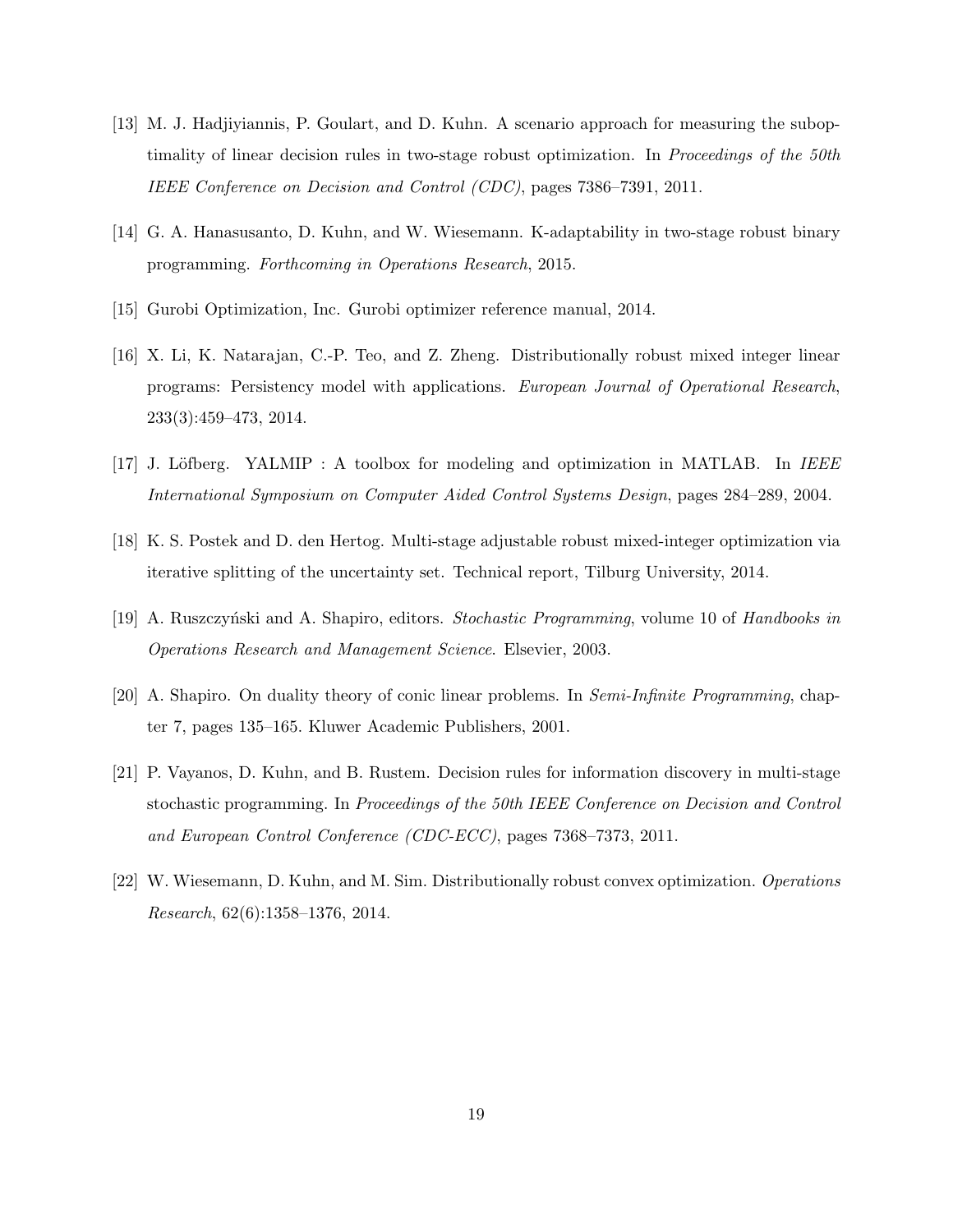# E-Companion: Proofs

**Proof of Theorem 1.** Replacing  $\mathbb{P}\text{-}OCE_U[\cdot]$  with its definition, the objective function in  $\mathcal{DPO}_K$ evaluates to

$$
\sup_{\mathbb{P}\in\mathcal{P}}\inf_{\theta\in\mathbb{R}}\theta+\mathbb{E}_{\mathbb{P}}\left[U\left(\tilde{\xi}^{\top}\mathbf{C}\,\boldsymbol{x}+\min_{k\in\mathcal{K}}\,\tilde{\xi}^{\top}\mathbf{Q}\,\boldsymbol{y}^{k}-\theta\right)\right].
$$

Since the expectation is linear in  $\mathbb P$  and convex in  $\theta$ , we can use Sion's min-max theorem to reformulate  $\mathcal{DPO}_K$  as

$$
\begin{aligned} & \text{minimize} && \text{sup} \;\; \theta + \mathbb{E}_{\mathbb{P}}\left[U\left(\tilde{\boldsymbol{\xi}}^\top \boldsymbol{C}\, \boldsymbol{x} + \min_{k \in \mathcal{K}} \; \tilde{\boldsymbol{\xi}}^\top \boldsymbol{Q}\, \boldsymbol{y}^k - \theta\right)\right] \\ & \text{subject to} && \boldsymbol{x} \in \mathcal{X}, \;\; \boldsymbol{y}^k \in \mathcal{Y}, \; k \in \mathcal{K}, \;\; \theta \in \mathbb{R} \\ && && \boldsymbol{T}\boldsymbol{x} + \boldsymbol{W}\boldsymbol{y}^k \leq \boldsymbol{h} \qquad \quad \forall k \in \mathcal{K}. \end{aligned}
$$

We can express the objective function of this problem as the optimal value of the moment problem

maximize 
$$
\theta + \int_{\Xi} U\left(\boldsymbol{\xi}^{\top} \boldsymbol{C} \boldsymbol{x} + \min_{k \in \mathcal{K}} \boldsymbol{\xi}^{\top} \boldsymbol{Q} \boldsymbol{y}^{k} - \theta\right) d\mu(\boldsymbol{\xi})
$$
  
\nsubject to  $\mu \in \mathcal{M}_{+}(\mathbb{R}^{Q})$   
\n
$$
\int_{\Xi} d\mu(\boldsymbol{\xi}) = 1
$$
\n
$$
\int_{\Xi} \boldsymbol{g}(\boldsymbol{\xi}) d\mu(\boldsymbol{\xi}) \leq \boldsymbol{c}.
$$

Strong duality is guaranteed by Proposition 3.4 in [20], which is applicable since the ambiguity set  $P$  contains a Slater point. Thus, the dual problem

minimize 
$$
\alpha + \mathbf{c}^\top \boldsymbol{\beta} + \theta
$$
  
\nsubject to  $\alpha \in \mathbb{R}, \ \boldsymbol{\beta} \in \mathbb{R}_+^S$   
\n $\alpha + g(\boldsymbol{\xi})^\top \boldsymbol{\beta} \ge U\left(\boldsymbol{\xi}^\top \mathbf{C} \mathbf{x} + \min_{k \in \mathcal{K}} \boldsymbol{\xi}^\top \mathbf{Q} \mathbf{y}^k - \theta\right) \qquad \forall \boldsymbol{\xi} \in \Xi$ 

attains the same optimal value. Replacing  $U$  with its definition, we see that the semi-infinite constraint in this problem is equivalent to

$$
\max_{\boldsymbol{\xi}\in\Xi}\left\{\max_{i\in\mathcal{I}}\left(s_i\cdot\boldsymbol{\xi}^\top\boldsymbol{C}\,\boldsymbol{x}+\min_{k\in\mathcal{K}}\;s_i\cdot\boldsymbol{\xi}^\top\boldsymbol{Q}\,\boldsymbol{y}^k-s_i\theta+t_i\right)-\boldsymbol{\beta}^\top\boldsymbol{g}(\boldsymbol{\xi})\right\}\leq\alpha.
$$

We can exchange the order of the maximum operators to obtain

$$
\max_{\boldsymbol{\xi}\in\Xi}\left\{s_i\cdot\boldsymbol{\xi}^\top\boldsymbol{C}\,\boldsymbol{x}+\min_{k\in\mathcal{K}}\,s_i\cdot\boldsymbol{\xi}^\top\boldsymbol{Q}\,\boldsymbol{y}^k-s_i\theta+t_i-\boldsymbol{\beta}^\top\boldsymbol{g}(\boldsymbol{\xi})\right\}\leq\alpha\quad\forall i\in\mathcal{I}.\tag{8}
$$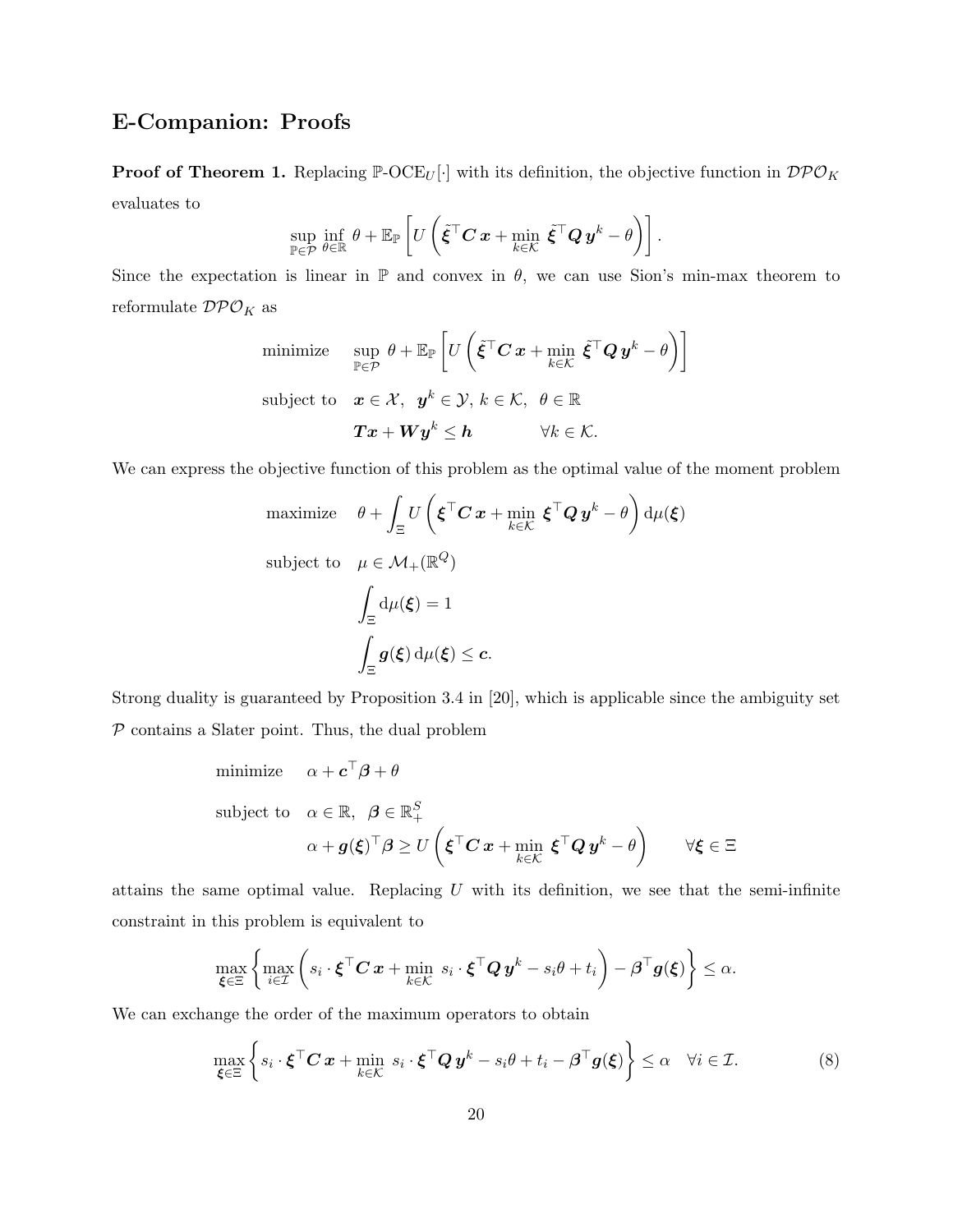Replacing  $g$  with its definition and employing an epigraph formulation, we can express the maximization embedded in the  $i$ -th constraint as the optimal value of the following linear program.

maximize 
$$
s_i \cdot \boldsymbol{\xi}^\top \boldsymbol{C} \boldsymbol{x} + \zeta - s_i \theta + t_i + \boldsymbol{\beta}^\top \boldsymbol{\eta}
$$
  
\nsubject to  $\boldsymbol{\xi} \in \mathbb{R}^Q$ ,  $\zeta \in \mathbb{R}$ ,  $\boldsymbol{\eta} \in \mathbb{R}^S$   
\n $\boldsymbol{A} \boldsymbol{\xi} \leq \boldsymbol{b}$   
\n $\zeta \leq s_i \cdot \boldsymbol{\xi}^\top \boldsymbol{Q} \boldsymbol{y}^k \qquad \forall k \in \mathcal{K}$   
\n $\eta_s \leq -\boldsymbol{g}_{st}^\top \boldsymbol{\xi} \qquad \forall s \in \mathcal{S}, \forall t \in \mathcal{T}$ 

This reformulation exploits the fact that  $\beta \geq 0$ . Strong linear programming duality, which applies since problem (9) is feasible, implies that (9) has the same optimal value as its dual problem,

minimize 
$$
\mathbf{b}^{\top} \boldsymbol{\gamma} - s_i \theta + t_i
$$
  
\nsubject to  $\boldsymbol{\gamma} \in \mathbb{R}_+^R$ ,  $\mathbf{\delta} \in \mathbb{R}_+^K$ ,  $\mathbf{\Lambda} \in \mathbb{R}_+^{S \times T}$   
\n $\mathbf{A}^{\top} \boldsymbol{\gamma} + \sum_{s \in S} \sum_{t \in \mathcal{T}} \Lambda_{st} g_{st} = s_i \mathbf{C} \mathbf{x} + \sum_{k \in \mathcal{K}} s_i \delta_k \mathbf{Q} \mathbf{y}^k$   
\n $\mathbf{e}^{\top} \mathbf{\delta} = 1$ ,  $\mathbf{\Lambda} \mathbf{e} = \boldsymbol{\beta}$ .

The result now follows if we replace the bilinear terms  $\delta_k \mathbf{y}^k$  with auxiliary variables  $\mathbf{z}^k \in \mathbb{R}^M_+$ ,  $k \in \mathcal{K}$ , subject to the constraints that

$$
z^k = \delta_k y^k \iff z^k \leq y^k, \ z^k \leq \delta_k e, \ z^k \geq (\delta_k - 1)e + y^k.
$$

This reformulation exploits the fact that  $0 \leq \delta, y^k \leq e$  and that  $y^k$  is binary.

**Proof of Theorem 2.** Consider the  $\overline{K}$ -adaptability problem with  $\overline{K} = |\mathcal{Y}|$ , which by construction has the same optimal value as problem  $\mathcal{DP}$ . By Theorem 1, this problem can be formulated as

minimize 
$$
\alpha + \mathbf{c}^\top \boldsymbol{\beta} + \theta
$$
  
\nsubject to  $\mathbf{x} \in \mathcal{X}, \ \mathbf{y}^k \in \mathcal{Y}, k \in \overline{\mathcal{K}}, \ \alpha \in \mathbb{R}, \ \beta \in \mathbb{R}_+^S$   
\n $\gamma^i \in \mathbb{R}_+^R, \ \delta^i \in \mathbb{R}_+^{\overline{K}}, \ \Lambda^i \in \mathbb{R}_+^{S \times T}, i \in \mathcal{I}, \ \theta \in \mathbb{R}$   
\n $\mathbf{T} \mathbf{x} + \mathbf{W} \mathbf{y}^k \leq \mathbf{h}$   $\forall k \in \overline{\mathcal{K}}$   
\n $\mathbf{b}^\top \gamma^i + t_i \leq \alpha + s_i \theta, \ \mathbf{e}^\top \delta^i = 1, \ \Lambda^i \mathbf{e} = \boldsymbol{\beta}$   
\n $\mathbf{A}^\top \gamma^i + \sum_{s \in S} \sum_{t \in \mathcal{T}} \Lambda^i_{st} g_{st} = s_i \mathbf{C} \mathbf{x} + \sum_{k \in \overline{\mathcal{K}}} s_i \delta^i_k Q \mathbf{y}^k$   $\forall i \in \mathcal{I},$ 

 $\Box$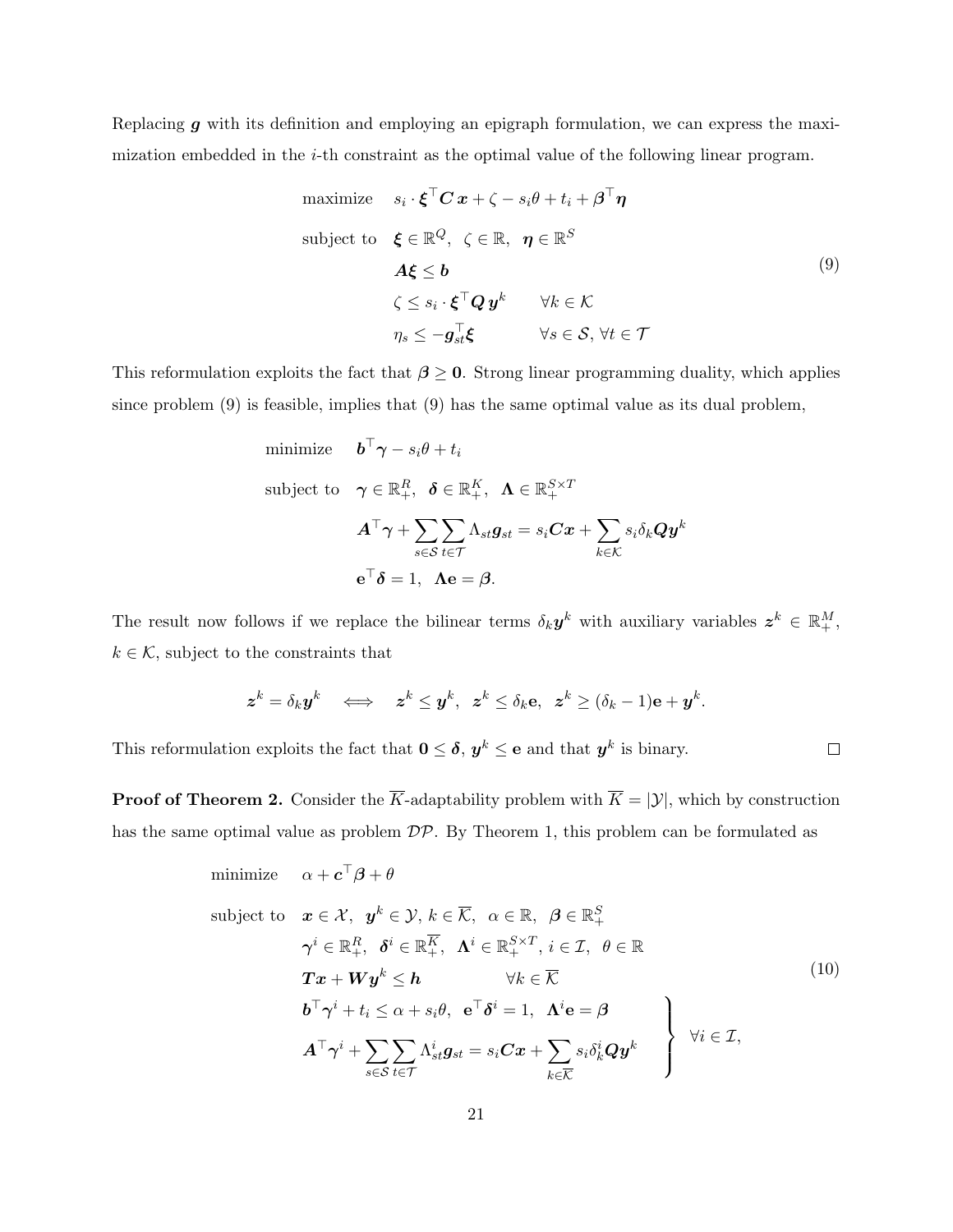where  $\overline{K} = \{1, \ldots, \overline{K}\}\$  and where we have replaced the auxiliary variables  $z^{i,k}$  in problem (4) with  $\delta_k^i \mathbf{y}^k$ . Fix any optimal solution  $(\mathbf{x}, {\{\mathbf{y}^k\}_k}, \alpha, \beta, {\{\gamma^i\}_i}, {\{\delta^i\}_i}, {\{\Lambda^i\}_i}, \theta)$  to this problem. Since  $e^{\top}\delta^i = 1$ , the expression  $\sum_{k \in \overline{\mathcal{K}}} s_i \delta^i_k Q y^k$  in the last constraint of (10) can be viewed either as a convex combination of the terms  $s_i \mathbf{Qy}^1, \ldots, s_i \mathbf{Qy}^{\overline{K}} \in \mathbb{R}^Q$  or as a convex combination of the terms  $s_i \mathbf{y}^1, \ldots, s_i \mathbf{y}^{\overline{K}} \in \mathbb{R}^M$ , multiplied from the left with the matrix  $\mathbf{Q}$ . Since  $\boldsymbol{\delta}^i$  does not participate in any other equations, Carathéodory's Theorem allows us to assume that at most min {dim  $\mathcal{Y}$ , rk  $\mathbf{Q}$ }+ 1 components of  $\delta^i$  are nonzero. If we further relax problem (10) by removing those constraints

$$
\boldsymbol{T}\boldsymbol{x}+\boldsymbol{W}\boldsymbol{y}^k\leq\boldsymbol{h},\quad k\in\mathcal{K}
$$

for which  $\delta_k^i = 0$  for all  $i \in \mathcal{I}$ , then we recover the K-adaptability problem with

$$
K \le I \cdot (\min{\dim \mathcal{Y}, \text{rk } \mathbf{Q}} + 1).
$$

By construction, this problem still attains the same optimal value as the problem  $\mathcal{DP}$ .  $\Box$ 

The proof of Theorem 3 requires the following auxiliary result, which we prove first.

**Lemma 1.** If a feasible solution  $(\phi, {\{\chi^i\}}_i, \psi, {\{\omega^i\}}_i)$  to problem (5) satisfies  $\phi_i = 0$  for some  $i \in \mathcal{I}$ , then it also satisfies  $\chi^i = 0$ .

**Proof.** Assume to the contrary that there is a feasible solution  $(\phi, {\{\chi^i\}}_i, \psi, {\{\omega^i\}}_i)$  to problem (5) such that  $\phi_i = 0$  and  $\chi^i \neq 0$  for some  $i \in \mathcal{I}$ . From the constraints in (5) we then conclude that  $A\chi^{i} \leq 0$ . Choose any  $\xi \in \Xi$ , which exists since  $\Xi$  is nonempty. We have  $A(\xi + \lambda \chi^{i}) \leq b$ , that is,  $\xi + \lambda \chi^i \in \Xi$ , for all  $\lambda \in \mathbb{R}_+$ . This contradicts the fact that  $\Xi$  is bounded, and we thus conclude that our assumption is wrong, that is, the assertion of the lemma indeed holds true.  $\Box$ 

**Proof of Theorem 3.** We first show that  $\mathbb{P}^*$  is an element of the ambiguity set  $\mathcal{P}$ . To this end, we note that  $\chi^{i}/\phi_{i} \in \Xi$  for all  $i \in \mathcal{I}$  that satisfy  $\phi_{i} > 0$  since the constraints in (5) imply that

$$
\mathbf{A} \chi^i \leq \mathbf{b} \phi_i \quad \Longleftrightarrow \quad \mathbf{A} \frac{\chi^i}{\phi_i} \leq \mathbf{b} \qquad \qquad \forall i \in \mathcal{I} \, : \, \phi_i > 0.
$$

We furthermore observe that for all  $s \in \mathcal{S}$ ,

$$
\mathbb{E}_{\mathbb{P}^{\star}}\left[\max_{t \in \mathcal{T}} g_{st}^{\top} \tilde{\xi}\right] = \sum_{\substack{i \in \mathcal{I}: \\ \phi_i > 0}} \phi_i \max_{t \in \mathcal{T}} \frac{g_{st}^{\top} \chi^i}{\phi_i} = \sum_{i \in \mathcal{I}} \max_{t \in \mathcal{T}} g_{st}^{\top} \chi^i \leq \sum_{i \in \mathcal{I}} \omega_s^i \leq c_s.
$$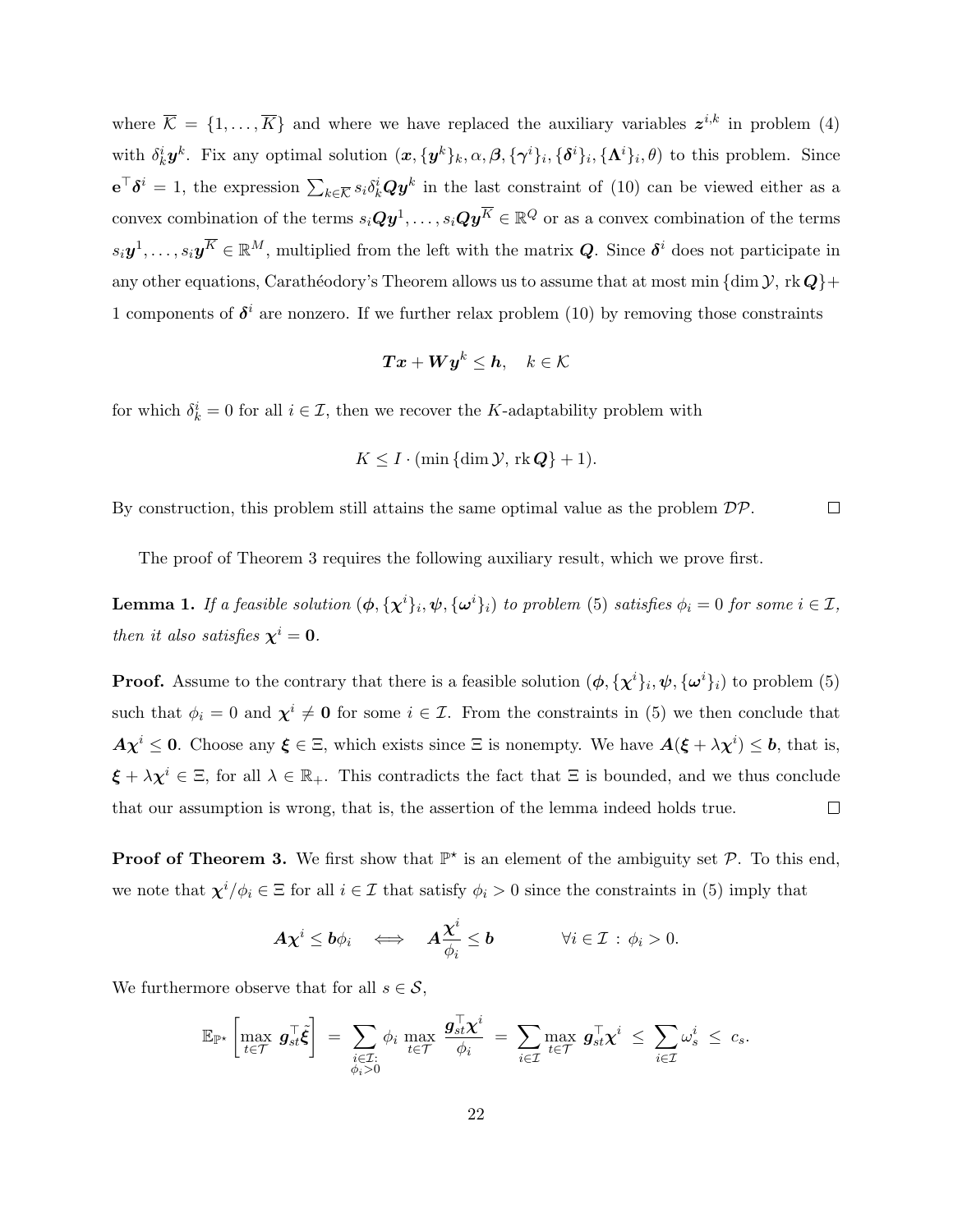Here, the first identity follows from the definition of  $\mathbb{P}^{\star}$ , the second one from Lemma 1, and the last two inequalities are due to the constraints in (5). Hence, we have  $\mathbb{P}^* \in \mathcal{P}$ .

To show that  $\mathbb{P}^*$  is in fact a worst-case distribution for  $(x, \{y^k\}_k)$  in problem  $\mathcal{DPO}_K$ , we first show that the optimized certainty equivalent of  $(\bm{x},\{\bm{y}^k\}_k)$  under  $\mathbb{P}^\star$  is bounded below by the optimal value of problem (5). Afterwards, we prove that the optimal value of problem (5) is identical to the worst-case (maximum) optimized certainty equivalent of  $(x, \{y^k\}_k)$  in  $\mathcal{DPO}_K$ .

In view of the first step, we observe that

$$
\mathbb{P}^{\star}\text{-OCE}_{U}\left[\tilde{\xi}^{\top}\mathbf{C}\mathbf{x}+\min_{k\in\mathcal{K}}\tilde{\xi}^{\top}\mathbf{Q}\mathbf{y}^{k}\right]
$$
\n
$$
=\inf_{\theta\in\mathbb{R}}\theta+\mathbb{E}_{\mathbb{P}^{\star}}\left[\max_{i'\in\mathcal{I}}\left\{s_{i'}\tilde{\xi}^{\top}\mathbf{C}\mathbf{x}+\min_{k\in\mathcal{K}}s_{i'}\tilde{\xi}^{\top}\mathbf{Q}\mathbf{y}^{k}-s_{i'}\theta+t_{i'}\right\}\right]
$$
\n
$$
=\inf_{\theta\in\mathbb{R}}\theta+\sum_{\substack{i\in\mathcal{I}:\\ \phi_{i}>0}}\phi_{i}\max_{i'\in\mathcal{I}}\left\{\frac{s_{i'}(\chi^{i})^{\top}\mathbf{C}\mathbf{x}}{\phi_{i}}+\min_{k\in\mathcal{K}}\frac{s_{i'}(\chi^{i})^{\top}\mathbf{Q}\mathbf{y}^{k}}{\phi_{i}}-s_{i'}\theta+t_{i'}\right\}
$$
\n
$$
\geq\inf_{\theta\in\mathbb{R}}\theta+\sum_{\substack{i\in\mathcal{I}:\\ \phi_{i}>0}}\phi_{i}\frac{s_{i}(\chi^{i})^{\top}\mathbf{C}\mathbf{x}}{\phi_{i}}+\min_{k\in\mathcal{K}}\phi_{i}\frac{s_{i}(\chi^{i})^{\top}\mathbf{Q}\mathbf{y}^{k}}{\phi_{i}}-s_{i}\phi_{i}\theta+\phi_{i}t_{i}
$$
\n
$$
=\inf_{\theta\in\mathbb{R}}\theta+\sum_{i\in\mathcal{I}}s_{i}(\chi^{i})^{\top}\mathbf{C}\mathbf{x}+\min_{k\in\mathcal{K}}s_{i}(\chi^{i})^{\top}\mathbf{Q}\mathbf{y}^{k}-s_{i}\phi_{i}\theta+\phi_{i}t_{i}
$$
\n
$$
\geq\inf_{\theta\in\mathbb{R}}\theta+\sum_{i\in\mathcal{I}}s_{i}(\chi^{i})^{\top}\mathbf{C}\mathbf{x}+\psi_{i}+\phi_{i}t_{i}-\theta=\sum_{i\in\mathcal{I}}s_{i}(\chi^{i})^{\top}\mathbf{C}\mathbf{x}+\psi_{i}+\phi_{i}t_{i},
$$

where the first identity holds because of the definition of the optimized certainty equivalent and the disutility function U, the second one is due to the definition of  $\mathbb{P}^{\star}$ , the third one follows from Lemma 1, and the last inequality is implied by the constraints in (5). By definition of  $\phi$ ,  $\chi^i$ ,  $\psi$ and  $\omega^i$ , the last expression is the optimal value of problem (5), which proves the first statement.

To prove that the optimal value of problem (5) is identical to the worst-case expected disutility of  $(\boldsymbol{x}, {\{\boldsymbol{y}^k\}}_k)$  in  $\mathcal{DPO}_K$ , we consider the dual of (5):

minimize  $\alpha + \boldsymbol{c}^\top \boldsymbol{\beta} + \theta$ 

subject to 
$$
\alpha \in \mathbb{R}, \ \beta \in \mathbb{R}_{+}^{S}, \ \theta \in \mathbb{R}
$$
  
\n $\gamma^{i} \in \mathbb{R}_{+}^{R}, \ \delta^{i} \in \mathbb{R}_{+}^{K}, \ \Lambda^{i} \in \mathbb{R}_{+}^{S \times T}$   
\n $b^{\top} \gamma^{i} + t_{i} \leq \alpha + s_{i} \theta, \ \mathbf{e}^{\top} \delta^{i} = 1, \ \Lambda^{i} \mathbf{e} = \beta$   
\n $A^{\top} \gamma^{i} + \sum_{s \in S} \sum_{t \in \mathcal{T}} \Lambda_{st}^{i} g_{st} = s_{i} C x + \sum_{k \in \mathcal{K}} s_{i} Q \delta_{k}^{i} y^{k}$  (11)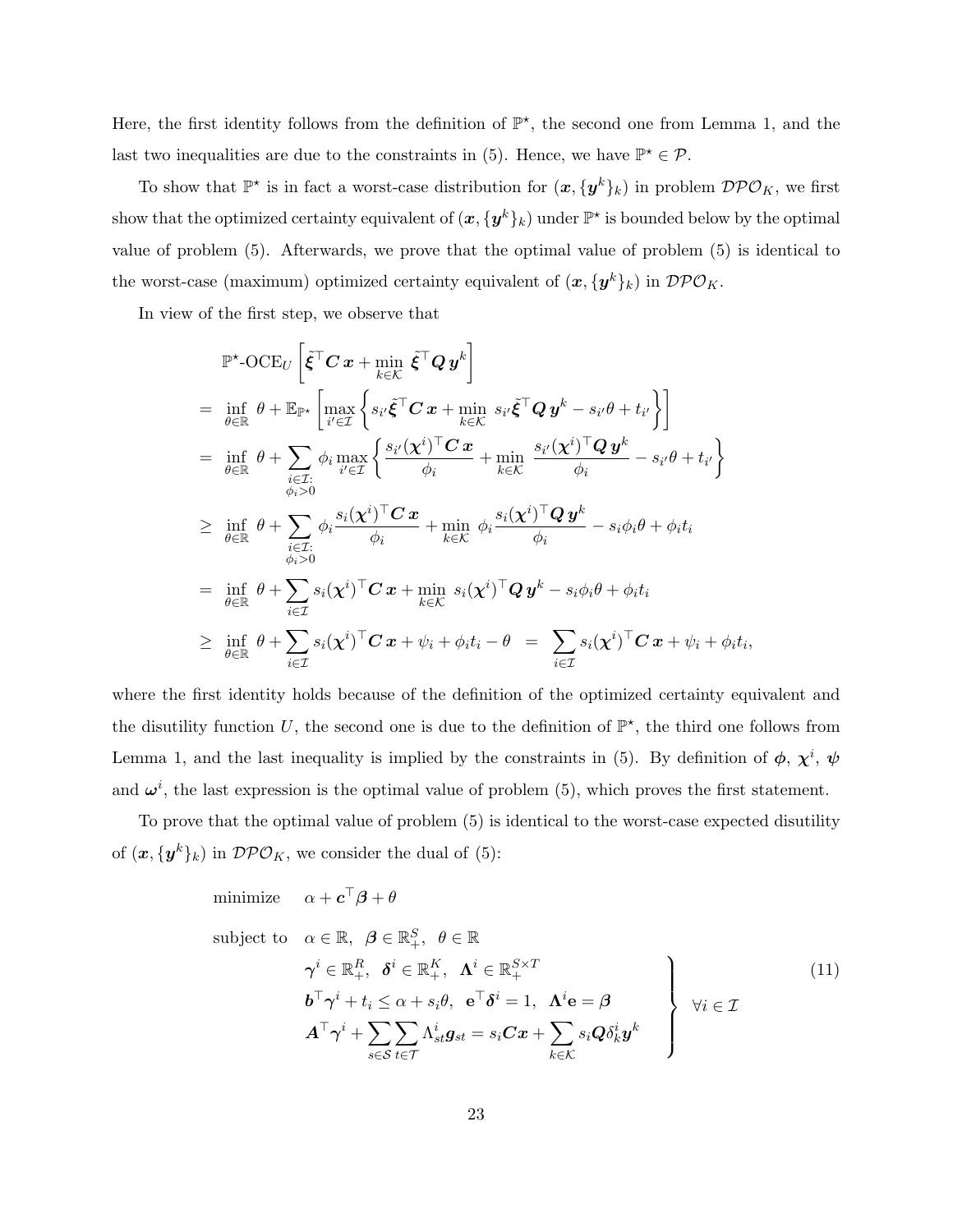Strong linear programming duality, which applies since problem (11) is feasible, implies that the optimal value of this problem is identical to the optimal value of (5). An inspection of the proof of Theorem 1 reveals, however, that the optimal value of problem (11) is the value of the objective function of problem  $\mathcal{DPO}_K$  at  $(\boldsymbol{x}, {\{\boldsymbol{y}^k\}}_k)$ .

To compute the probability that policy  $y^k, k \in \mathcal{K}$ , is chosen under  $\mathbb{P}^*$ , we observe that

$$
\mathbb{P}^\star \left[ \tilde{\xi}^\top \mathbf{Q} \, \boldsymbol{y}^k \leq \tilde{\xi}^\top \mathbf{Q} \, \boldsymbol{y}^{k'} \ \ \forall k' \in \mathcal{K} \right] \\ = \sum_{\substack{i \in \mathcal{I}: \\ \phi_i > 0}} \phi_i \cdot \mathbb{I} \left[ \frac{(\boldsymbol{\chi}^i)^\top \mathbf{Q} \, \boldsymbol{y}^k}{\phi_i} \leq \frac{(\boldsymbol{\chi}^i)^\top \mathbf{Q} \, \boldsymbol{y}^{k'}}{\phi_i} \ \ \forall k' \in \mathcal{K} \right] \\ = \sum_{i \in \mathcal{I}} \phi_i \cdot \mathbb{I} \left[ (\boldsymbol{\chi}^i)^\top \mathbf{Q} \, \boldsymbol{y}^k \leq (\boldsymbol{\chi}^i)^\top \mathbf{Q} \, \boldsymbol{y}^{k'} \ \ \forall k' \in \mathcal{K} \right].
$$

 $\Box$ 

This completes the proof.

**Proof of Proposition 1.** The maximum probability with which policy  $y^k$  is chosen under any probability distribution  $\mathbb{P} \in \mathcal{P}$  is given by the optimal value of the following moment problem.

$$
\begin{aligned}\n\text{maximize} & \quad \int_{\Xi} \mathbb{I} \left[ \boldsymbol{\xi}^{\top} \boldsymbol{Q} \, \boldsymbol{y}^{k} \leq \boldsymbol{\xi}^{\top} \boldsymbol{Q} \, \boldsymbol{y}^{k'} \ \forall k' \in \mathcal{K} \right] \, \mathrm{d}\mu(\boldsymbol{\xi}) \\
\text{subject to} & \quad \mu \in \mathcal{M}_{+}(\mathbb{R}^{Q}) \\
& \quad \int_{\Xi} \mathrm{d}\mu(\boldsymbol{\xi}) = 1 \\
& \quad \int_{\Xi} \boldsymbol{g}(\boldsymbol{\xi}) \, \mathrm{d}\mu(\boldsymbol{\xi}) \leq \boldsymbol{c}\n\end{aligned}
$$

Strong duality is guaranteed by Proposition 3.4 in [20], which is applicable since the ambiguity set  $P$  contains a Slater point. Thus, the dual problem

minimize 
$$
\alpha + c^{\top}\beta
$$
  
\nsubject to  $\alpha \in \mathbb{R}, \ \beta \in \mathbb{R}_{+}^{S}$   
\n $\alpha + g(\xi)^{\top}\beta \geq \mathbb{I} \left[ \xi^{\top} Q y^{k} \leq \xi^{\top} Q y^{k'} \ \forall k' \in \mathcal{K} \right] \qquad \forall \xi \in \Xi$ 

attains the same optimal value. We can replace the semi-infinite constraint in this problem with the two constraints

$$
\alpha + g(\xi)^{\top} \beta \ge 1 \quad \forall \xi \in \Xi : \xi^{\top} Q y^k \le \xi^{\top} Q y^{k'} \quad \forall k' \in \mathcal{K}
$$
  

$$
\alpha + g(\xi)^{\top} \beta \ge 0 \quad \forall \xi \in \Xi.
$$
 (12)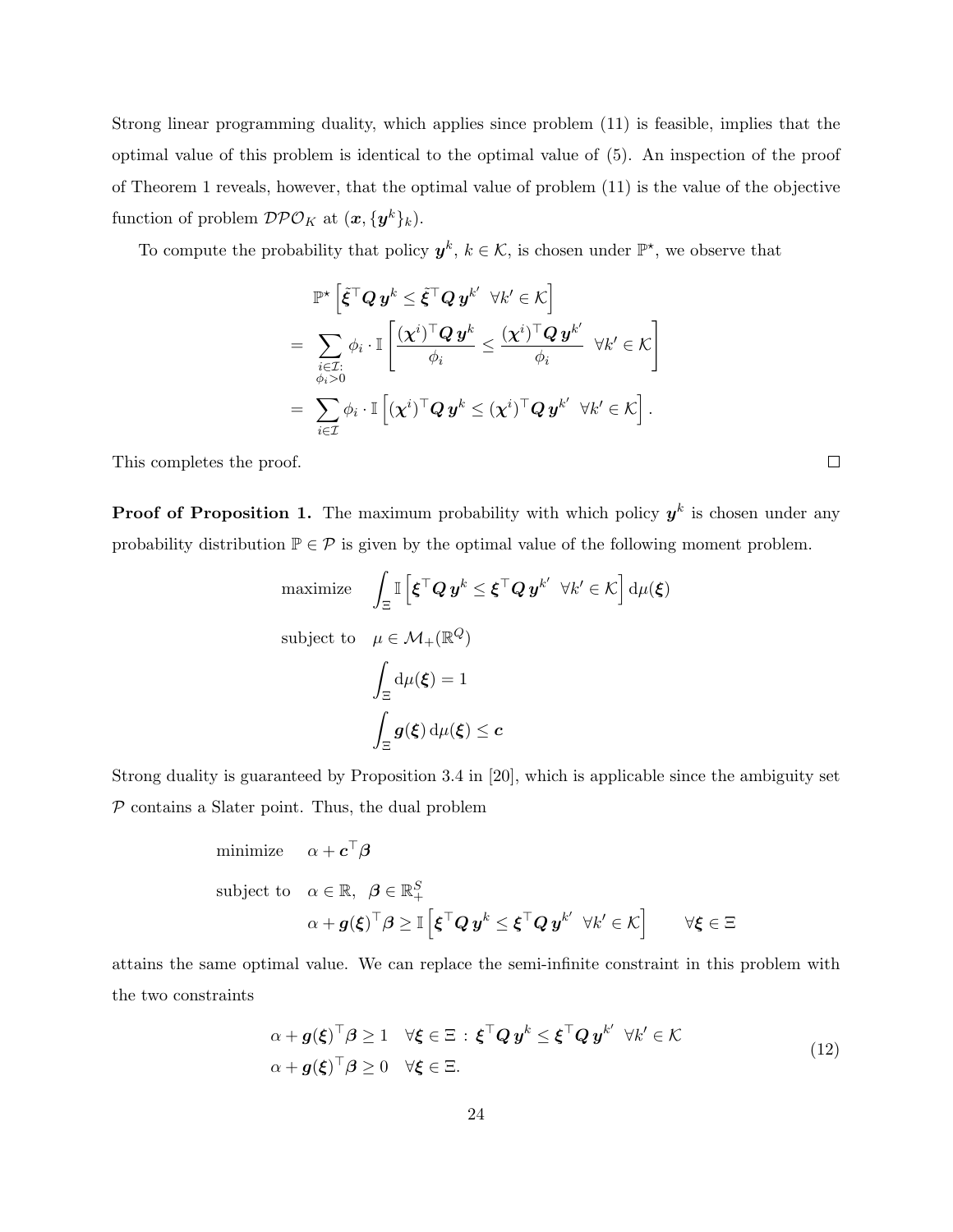In the following, we focus on the reformulation of the first constraint; the second constraint can be dealt with analogously. The first constraint is satisfied if and only if the optimal value of

minimize 
$$
\alpha + \boldsymbol{\beta}^{\top} \boldsymbol{g}(\boldsymbol{\xi})
$$
  
\nsubject to  $\boldsymbol{\xi} \in \mathbb{R}^{Q}$   
\n $\boldsymbol{A} \boldsymbol{\xi} \leq \boldsymbol{b}$   
\n $\boldsymbol{\xi}^{\top} \boldsymbol{Q} \boldsymbol{y}^{k} \leq \boldsymbol{\xi}^{\top} \boldsymbol{Q} \boldsymbol{y}^{k'} \qquad \forall k' \in \mathcal{K}$ 

is greater than or equal to 1. By employing an epigraph reformulation, we can replace  $g$  with its definition to obtain the following equivalent problem:

minimize 
$$
\alpha + \beta^{\top} \eta
$$
  
\nsubject to  $\boldsymbol{\xi} \in \mathbb{R}^{Q}$ ,  $\eta \in \mathbb{R}^{S}$   
\n $\mathbf{A} \boldsymbol{\xi} \leq \boldsymbol{b}$   
\n $\boldsymbol{\xi}^{\top} \boldsymbol{Q} \boldsymbol{y}^{k} \leq \boldsymbol{\xi}^{\top} \boldsymbol{Q} \boldsymbol{y}^{k'} \qquad \forall k' \in \mathcal{K}$   
\n $\eta_{s} \geq \boldsymbol{g}_{st}^{\top} \boldsymbol{\xi} \qquad \forall s \in \mathcal{S}, \forall t \in \mathcal{T}$ 

This reformulation exploits the fact that  $\beta \geq 0$ . The dual problem

maximize 
$$
\alpha - \mathbf{b}^{\top} \boldsymbol{\gamma}
$$
  
\nsubject to  $\boldsymbol{\gamma} \in \mathbb{R}_{+}^{R}, \ \boldsymbol{\delta} \in \mathbb{R}_{+}^{K}, \ \boldsymbol{\Lambda} \in \mathbb{R}_{+}^{S \times T}$   
\n
$$
\mathbf{A}^{\top} \boldsymbol{\gamma} + \sum_{s \in S} \sum_{t \in \mathcal{T}} \Lambda_{st} \mathbf{g}_{st} = \sum_{k' \in \mathcal{K}} \mathbf{Q}(\mathbf{y}^{k'} - \mathbf{y}^{k}) \delta_{k'}
$$
\n
$$
\mathbf{\Lambda} \mathbf{e} = \boldsymbol{\beta}
$$
\n(13)

is feasible, which implies that strong duality holds. We conclude that the first constraint in (12) is satisfied if and only if there exists  $(\gamma, \delta, \Lambda)$  feasible in (13) for which  $\alpha - \mathbf{b}^\top \gamma \geq 1$ . A similar reformulation can be derived for the second constraint in (12), which concludes the proof.  $\Box$ 

**Proof of Proposition 2.** The minimum probability with which policy  $y^k$  is chosen under any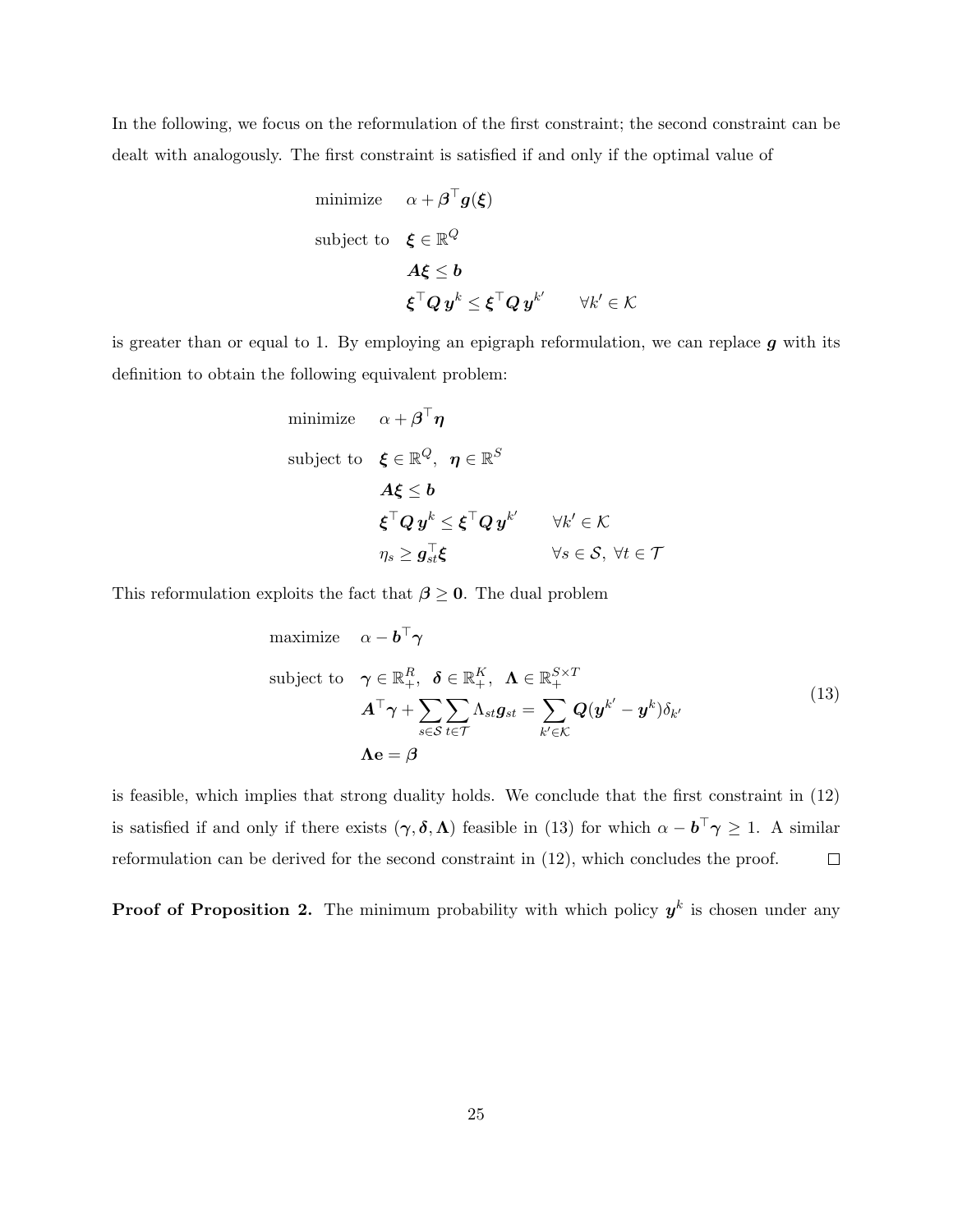probability distribution  $\mathbb{P} \in \mathcal{P}$  is given by the optimal value of the following moment problem.

minimize 
$$
\int_{\Xi} \mathbb{I} \left[ \boldsymbol{\xi}^{\top} \boldsymbol{Q} \, \boldsymbol{y}^{k} \leq \boldsymbol{\xi}^{\top} \boldsymbol{Q} \, \boldsymbol{y}^{k'} \ \forall k' \in \mathcal{K} \right] d\mu(\boldsymbol{\xi})
$$
  
subject to 
$$
\mu \in \mathcal{M}_{+}(\mathbb{R}^{Q})
$$

$$
\int_{\Xi} d\mu(\boldsymbol{\xi}) = 1
$$

$$
\int_{\Xi} \boldsymbol{g}(\boldsymbol{\xi}) d\mu(\boldsymbol{\xi}) \leq \boldsymbol{c}
$$

Strong duality is guaranteed by Proposition 3.4 in [20], which is applicable since the ambiguity set  $P$  contains a Slater point. Thus, the dual problem

maximize 
$$
\alpha - c^{\top} \beta
$$
  
\nsubject to  $\alpha \in \mathbb{R}, \ \beta \in \mathbb{R}_{+}^{S}$   
\n
$$
\alpha - g(\xi)^{\top} \beta \leq \mathbb{I} \left[ \xi^{\top} Q y^{k} \leq \xi^{\top} Q y^{k'} \ \forall k' \in \mathcal{K} \right] \qquad \forall \xi \in \Xi
$$

attains the same optimal value. We can replace the semi-infinite constraint in this problem with the two constraints

$$
\alpha - g(\xi)^{\top} \beta \le 1 \quad \forall \xi \in \Xi
$$
  
\n
$$
\alpha - g(\xi)^{\top} \beta \le 0 \quad \forall \xi \in \Xi \setminus \Xi_k,
$$
\n(14)

where  $\Xi_k = \{ \boldsymbol{\xi} \in \Xi \, : \, \boldsymbol{\xi}^\top \boldsymbol{Q} \, \boldsymbol{y}^k \leq \boldsymbol{\xi}^\top \boldsymbol{Q} \, \boldsymbol{y}^{k'} \enspace \forall k' \in \mathcal{K} \}.$  Note that

$$
\Xi \setminus \Xi_k = \bigcup_{k' \in \mathcal{K}} \left\{ \boldsymbol{\xi} \in \Xi \, : \, \boldsymbol{\xi}^\top \boldsymbol{Q} \, (\boldsymbol{y}^k - \boldsymbol{y}^{k'}) > 0 \right\}.
$$

Since the constraint functions in (14) are continuous in  $\xi$ , we can replace the set  $\Xi \setminus \Xi_k$  in (14) with

$$
\mathrm{cl}\left(\Xi\setminus\Xi_{k}\right)=\mathrm{cl}\bigcup_{k'\in\mathcal{K}}\left\{\boldsymbol{\xi}\in\Xi:\boldsymbol{\xi}^{\top}\boldsymbol{Q}\left(\boldsymbol{y}^{k}-\boldsymbol{y}^{k'}\right)>0\right\}
$$
\n
$$
=\bigcup_{k'\in\mathcal{K}}\mathrm{cl}\left\{\boldsymbol{\xi}\in\Xi:\boldsymbol{\xi}^{\top}\boldsymbol{Q}\left(\boldsymbol{y}^{k}-\boldsymbol{y}^{k'}\right)>0\right\}
$$
\n
$$
=\bigcup_{k'\in\mathcal{K}(k)}\left\{\boldsymbol{\xi}\in\Xi:\boldsymbol{\xi}^{\top}\boldsymbol{Q}\left(\boldsymbol{y}^{k}-\boldsymbol{y}^{k'}\right)\geq0\right\}.
$$

Here, the second identity holds because  $K$  is finite, which implies that the union and the closure operators commute. The last identity follows from the fact that the  $k'$ -th set in the union is nonempty if and only if  $k' \in \mathcal{K}(k)$ . Hence, the semi-infinite constraints in (14) are satisfied if and only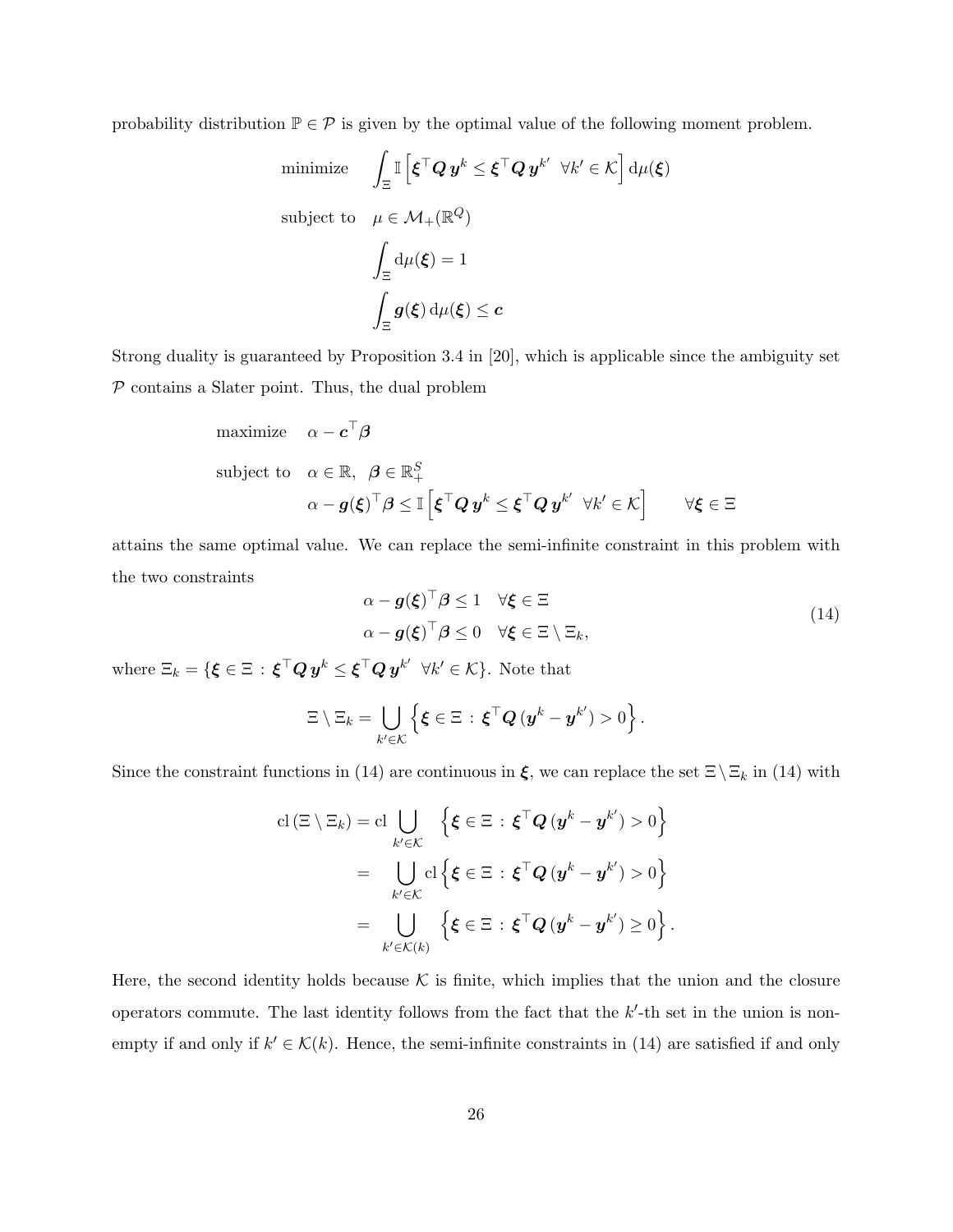if the constraints

$$
\alpha - g(\xi)^{\top} \beta \leq 1 \quad \forall \xi \in \Xi
$$
  

$$
\alpha - g(\xi)^{\top} \beta \leq 0 \quad \forall k' \in \mathcal{K}(k), \ \forall \xi \in \Xi \, : \, \xi^{\top} \mathbf{Q} \mathbf{y}^k \geq \xi^{\top} \mathbf{Q} \mathbf{y}^{k'}
$$

are satisfied. The result now follows if we apply similar reformulations to these semi-infinite constraints as in the proof of Proposition 1.  $\Box$ 

For the proofs of the statements in Section 4, we introduce the sets

$$
\Xi(\boldsymbol{\ell}) = \left\{ \boldsymbol{\xi} \in \Xi : \begin{array}{ll} \boldsymbol{T} \boldsymbol{x} + \boldsymbol{W} \boldsymbol{y}^k \leq \boldsymbol{H} \boldsymbol{\xi} & \forall k \in \mathcal{K} : \ell_k = 0 \\ [\boldsymbol{T} \boldsymbol{x} + \boldsymbol{W} \boldsymbol{y}^k]_{\ell_k} > [\boldsymbol{H} \boldsymbol{\xi}]_{\ell_k} & \forall k \in \mathcal{K} : \ell_k \neq 0 \end{array} \right\} \quad \text{for } \boldsymbol{\ell} \in \mathcal{L},
$$

as well as their parameterized closed inner approximations

$$
\Xi_{\epsilon}(\boldsymbol{\ell}) = \left\{ \boldsymbol{\xi} \in \Xi : \begin{array}{ll} \boldsymbol{T} \boldsymbol{x} + \boldsymbol{W} \boldsymbol{y}^k \leq \boldsymbol{H} \boldsymbol{\xi} & \forall k \in \mathcal{K} : \ell_k = 0 \\ [\boldsymbol{T} \boldsymbol{x} + \boldsymbol{W} \boldsymbol{y}^k]_{\ell_k} \geq [\boldsymbol{H} \boldsymbol{\xi}]_{\ell_k} + \epsilon & \forall k \in \mathcal{K} : \ell_k \neq 0 \end{array} \right\} \text{ for } \boldsymbol{\ell} \in \mathcal{L}, \epsilon > 0.
$$

**Proof of Theorem 4.** By construction, for fixed  $(x, \{y\}_k)$  the objective value of  $\mathcal{DP}_K$  is finite if and only if  $\Xi(\ell) = \emptyset$  for all  $\ell \in \mathcal{L}_+$ . In that case, we can proceed as in the proof of Theorem 1 to conclude that the objective function of  $\mathcal{DP}_K$  equals the optimal value of the problem

minimize  $\alpha + \boldsymbol{c}^\top \boldsymbol{\beta} + \theta$ subject to  $\alpha \in \mathbb{R}, \ \beta \in \mathbb{R}_+^S$  $\alpha + \boldsymbol{g}(\boldsymbol{\xi})^\top \boldsymbol{\beta} \geq U \left(\boldsymbol{\xi}^\top \boldsymbol{C}\, \boldsymbol{x} + \min_{k \in \mathcal{K}} \right)$  $\left\{ \boldsymbol{\xi}^\top \boldsymbol{Q} \, \boldsymbol{y}^k \, : \, \boldsymbol{T} \boldsymbol{x} + \boldsymbol{W} \boldsymbol{y}^k \leq \boldsymbol{H} \boldsymbol{\xi} \right\} - \theta \Bigg\} \qquad \forall \boldsymbol{\xi} \in \Xi.$ (15)

The semi-infinite constraint in this problem can be reformulated as follows:

$$
\max_{\xi \in \Xi} \left\{ U \left( \xi^{\top} C x + \min_{k \in \mathcal{K}} \left\{ \xi^{\top} Q y^{k} : Tx + W y^{k} \leq H \xi \right\} - \theta \right) - g(\xi)^{\top} \beta \right\} \leq \alpha
$$
\n
$$
\iff \max_{\xi \in \partial \mathcal{L}} \max_{\xi \in \Xi(\ell)} \left\{ U \left( \xi^{\top} C x + \min_{k \in \mathcal{K}} \left\{ \xi^{\top} Q y^{k} : Tx + W y^{k} \leq H \xi \right\} - \theta \right) - g(\xi)^{\top} \beta \right\} \leq \alpha
$$
\n
$$
\iff \max_{\xi \in \partial \mathcal{L}} \max_{\xi \in \Xi(\ell)} \max_{i \in \mathcal{I}} \left\{ s_{i} \cdot \xi^{\top} C x + s_{i} \cdot \min_{k \in \mathcal{K}} \left\{ \xi^{\top} Q y^{k} : Tx + W y^{k} \leq H \xi \right\} - s_{i} \theta + t_{i} - g(\xi)^{\top} \beta \right\} \leq \alpha
$$
\n
$$
\iff \max_{\xi \in \partial \mathcal{L}} \max_{\xi \in \Xi(\ell)} \max_{i \in \mathcal{I}} \left\{ s_{i} \cdot \xi^{\top} C x + s_{i} \cdot \min_{k \in \mathcal{K}: \ell_{k} = 0} \xi^{\top} Q y^{k} - s_{i} \theta + t_{i} - g(\xi)^{\top} \beta \right\} \leq \alpha
$$
\n
$$
\iff \max_{\xi \in \mathcal{I}} \max_{i \in \mathcal{I}} \left\{ s_{i} \cdot \xi^{\top} C x + s_{i} \cdot \min_{k \in \mathcal{K}: \ell_{k} = 0} \xi^{\top} Q y^{k} - s_{i} \theta + t_{i} - g(\xi)^{\top} \beta \right\} \leq \alpha
$$
\n
$$
(16)
$$

$$
\iff \max_{\boldsymbol{\ell} \in \partial \mathcal{L}} \max_{\boldsymbol{\xi} \in \Xi(\boldsymbol{\ell})} \max_{i \in \mathcal{I}} \left\{ s_i \cdot \boldsymbol{\xi}^\top \boldsymbol{C} \, \boldsymbol{x} + s_i \cdot \min_{\boldsymbol{\lambda} \in \Delta_K(\boldsymbol{\ell})} \sum_{k \in \mathcal{K}} \lambda_k \cdot \boldsymbol{\xi}^\top \boldsymbol{Q} \, \boldsymbol{y}^k - s_i \theta + t_i - \boldsymbol{g}(\boldsymbol{\xi})^\top \boldsymbol{\beta} \right\} \leq \alpha \tag{17}
$$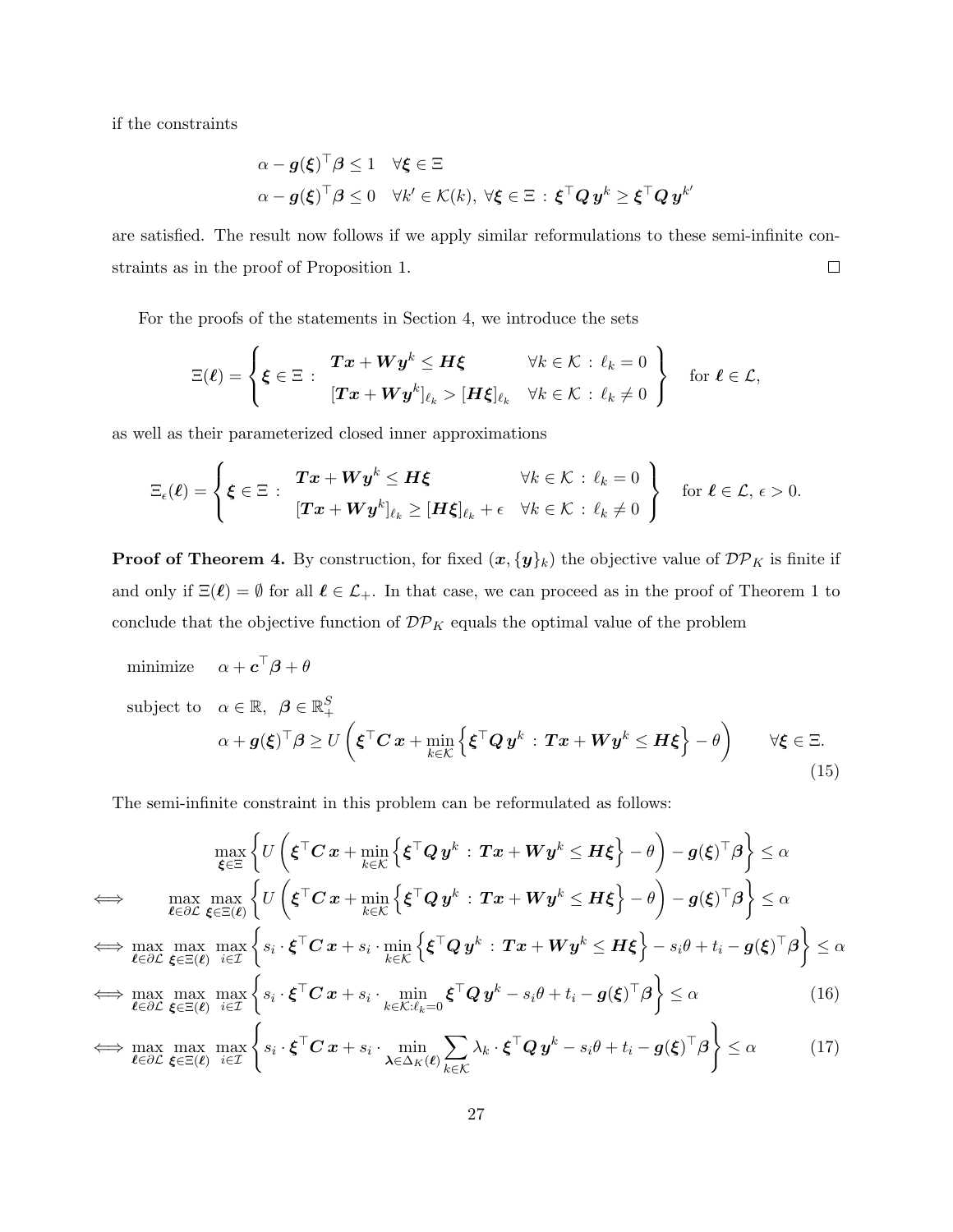Here, the first equivalence follows from the fact that  $\Xi = \bigcup_{\ell \in \mathcal{L}} \Xi(\ell)$  and the assumption that  $\Xi(\ell) = \emptyset$  for all  $\ell \in \mathcal{L}_+$ , the second one is due to the definition of the disutility function U and the last one follows from the definition of  $\Xi(\ell)$  and  $\Delta_K(\ell)$ . The expression on the right-hand side of the last equivalence, however, is satisfied if and only if there exist  $\lambda(\ell) \in \Delta_K(\ell), \ell \in \partial \mathcal{L}$ , such that

$$
s_i \cdot \boldsymbol{\xi}^\top \boldsymbol{C} \, \boldsymbol{x} + s_i \sum_{k \in \mathcal{K}} \lambda_k(\boldsymbol{\ell}) \cdot \boldsymbol{\xi}^\top \boldsymbol{Q} \, \boldsymbol{y}^k - s_i \boldsymbol{\theta} + t_i \leq \alpha + \boldsymbol{g}(\boldsymbol{\xi})^\top \boldsymbol{\beta} \qquad \forall i \in \mathcal{I}, \ \forall \boldsymbol{\ell} \in \partial \mathcal{L}, \ \forall \boldsymbol{\xi} \in \Xi(\boldsymbol{\ell}).
$$

Our previous derivations thus imply that the problem  $\mathcal{DP}_K$  is equivalent to

minimize  $\alpha + \boldsymbol{c}^\top \boldsymbol{\beta} + \theta$ 

subject to 
$$
\boldsymbol{x} \in \mathcal{X}, \ \boldsymbol{y}^k \in \mathcal{Y}, k \in \mathcal{K}, \ \alpha \in \mathbb{R}, \ \beta \in \mathbb{R}_+^S
$$
  
\n
$$
s_i \cdot \boldsymbol{\xi}^\top \boldsymbol{C} \, \boldsymbol{x} + s_i \sum_{k \in \mathcal{K}} \lambda_k(\boldsymbol{\ell}) \cdot \boldsymbol{\xi}^\top \boldsymbol{Q} \, \boldsymbol{y}^k - s_i \boldsymbol{\theta} + t_i \leq \alpha + \boldsymbol{g}(\boldsymbol{\xi})^\top \boldsymbol{\beta} \quad \forall i \in \mathcal{I}, \ \forall \boldsymbol{\ell} \in \partial \mathcal{L}, \ \forall \boldsymbol{\xi} \in \Xi(\boldsymbol{\ell})
$$
\n
$$
\Xi(\boldsymbol{\ell}) = \emptyset \qquad \qquad \forall \boldsymbol{\ell} \in \mathcal{L}_+.
$$

The assertion now follows if we replace the sets  $\Xi(\ell)$  with their inner approximations  $\Xi_{\epsilon}(\ell), \ell \in \mathcal{L}$ , and reformulate the constraints as in [14, Theorem 5].  $\Box$ 

**Proof of Proposition 3.** As for assertion (i), it follows from [14, Lemma 1] that for small  $\epsilon > 0$ , the inner approximations  $\Xi_{\epsilon}(\ell), \ell \in \mathcal{L}$ , are nonempty if and only if the exact uncertainty sets  $\Xi(\ell)$ are. Thus, the proof of Theorem 4 implies that dom  $(6) = \text{dom}(\mathcal{DP}_K)$  for sufficiently small  $\epsilon > 0$ .

As for assertion (ii), fix any  $(x, \{y^k\}_k) \in \text{dom}(\mathcal{DP}_K)$  and  $\epsilon > 0$  such that  $\text{dom}(6) = \text{dom}(\mathcal{DP}_K)$ . It then follows from (15) and (17) in the proof of Theorem 4 that the objective function value of  $(x, \{y^k\}_k)$  in problem  $\mathcal{DP}_K$  is representable as

$$
\varphi = \text{minimize} \quad \mathbf{c}^{\top} \boldsymbol{\beta} + \theta + \max_{\boldsymbol{\ell} \in \mathcal{L}} \max_{\boldsymbol{\xi} \in \Xi(\boldsymbol{\ell})} \max_{i \in \mathcal{I}} -\mathbf{g}(\boldsymbol{\xi})^{\top} \boldsymbol{\beta} + s_i \cdot \boldsymbol{\xi}^{\top} \mathbf{C} \mathbf{x} + s_i \min_{\substack{k \in \mathcal{K}: \\ \boldsymbol{\ell}_k = 0}} \boldsymbol{\xi}^{\top} \mathbf{Q} \mathbf{y}^k - s_i \theta + t_i
$$
\nsubject to  $\boldsymbol{\beta} \in \mathbb{R}^S_+, \ \theta \in \mathbb{R}.$ \n
$$
(18)
$$

Likewise, Theorem 4 implies that the objective function value of  $(\bm{x},\{\bm{y}^k\}_k)$  in the  $\epsilon$ -approximation  $(6)$ can be expressed as

$$
\varphi_{\epsilon} = \text{minimize} \quad \mathbf{c}^{\top} \boldsymbol{\beta} + \theta + \max_{\ell \in \mathcal{L}} \max_{\xi \in \Xi_{\epsilon}(\ell)} \max_{i \in \mathcal{I}} -g(\xi)^{\top} \boldsymbol{\beta} + s_i \cdot \xi^{\top} \mathbf{C} \mathbf{x} + s_i \min_{\substack{k \in \mathcal{K}: \\ \ell_k = 0}} \xi^{\top} \mathbf{Q} \mathbf{y}^k - s_i \theta + t_i
$$
\nsubject to  $\boldsymbol{\beta} \in \mathbb{R}^S_+, \ \theta \in \mathbb{R}.$ \n
$$
(18_{\epsilon})
$$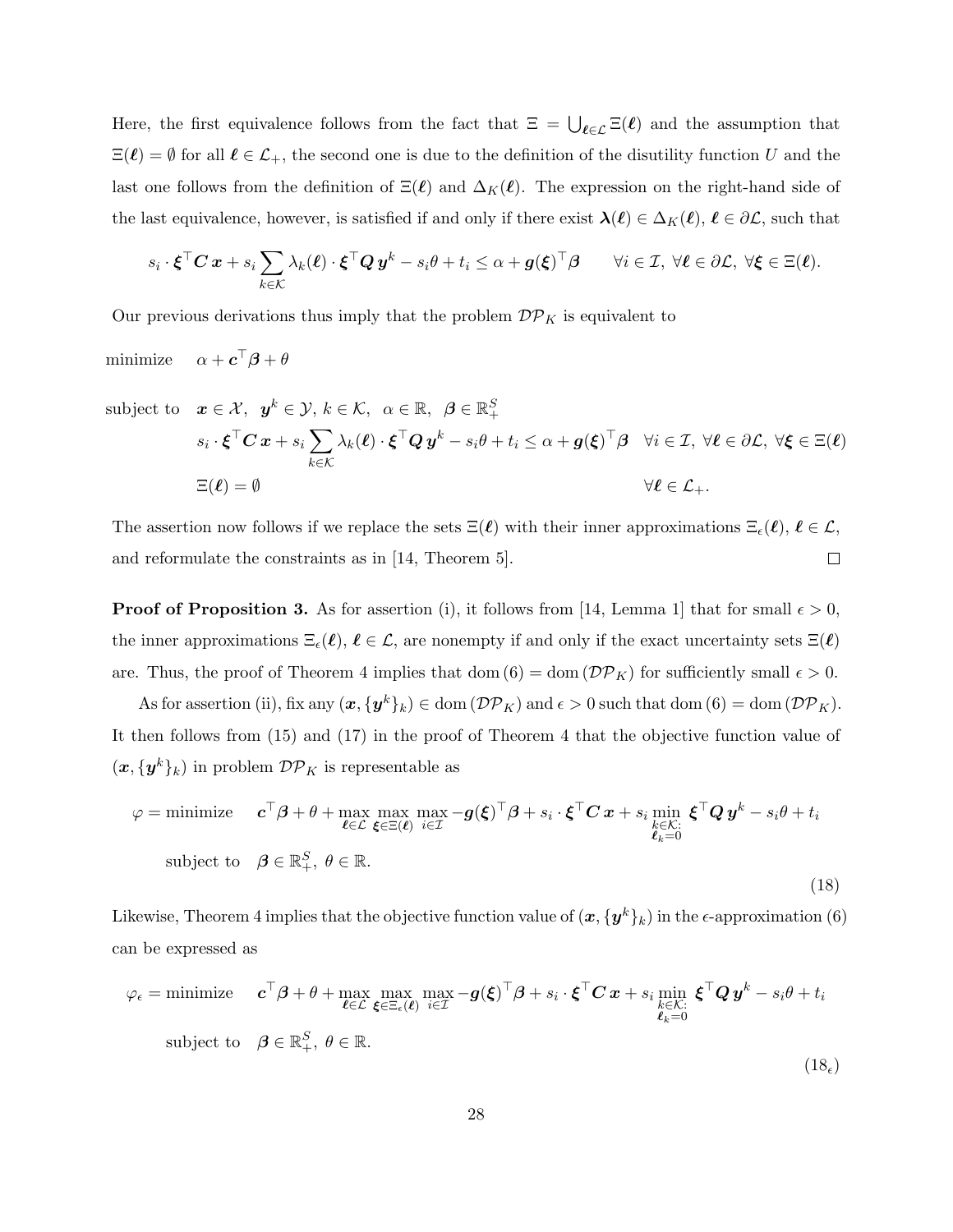Let  $(\beta^{\epsilon}, \theta^{\epsilon})$  be a minimizer of  $(18_{\epsilon})$ . Similar derivations as in [14, Proposition 2] imply that

$$
0 \leq \varphi - \varphi_{\epsilon} \leq \max_{i \in \mathcal{I}} \max_{\boldsymbol{\ell} \in \mathcal{L}} \max_{\boldsymbol{\ell} \in \mathcal{L}} \max_{\boldsymbol{\ell} \in \mathcal{L}} \min_{\boldsymbol{\ell} \in \mathcal{L}} \max_{\boldsymbol{\ell} \in \mathcal{L}} \min_{\boldsymbol{\ell} \in \mathcal{L}} \max_{\boldsymbol{\ell} \in \mathcal{L}} \left\{ \sum_{s \in \mathcal{S}} \beta_s^{\epsilon} \max_{t \in \mathcal{T}} \boldsymbol{g}_{st}^{\top}(\boldsymbol{\xi}' - \boldsymbol{\xi}) + s_i(\boldsymbol{\xi} - \boldsymbol{\xi}')^{\top}(\boldsymbol{C} \, \boldsymbol{x} + \boldsymbol{Q} \, \boldsymbol{y}^k) \right\} \\ \leq \left( \max_{\boldsymbol{\ell} \in \mathcal{L}} \max_{\boldsymbol{\xi} \in \mathcal{L}(\boldsymbol{\ell})} \min_{\boldsymbol{\xi}' \in \mathcal{L}(\boldsymbol{\ell})} \|\boldsymbol{\xi}' - \boldsymbol{\xi}\| \right) \cdot \left( \max_{i \in \mathcal{I}} \max_{\boldsymbol{\ell} \in \mathcal{K}:} \left\{ \sum_{s \in \mathcal{S}} \beta_s^{\epsilon} \max_{t \in \mathcal{T}} \|\boldsymbol{g}_{st}\| + s_i \|\boldsymbol{C} \, \boldsymbol{x} + \boldsymbol{Q} \, \boldsymbol{y}^k\| \right\} \right),
$$

where the last inequality invokes weak duality and the Cauchy-Schwarz inequality. It follows from [14, Lemma 1] that the first of the two factors in the last expression can be made arbitrarily small by choosing  $\epsilon > 0$  appropriately. The second product term, on the other hand, is bounded over  $(x, \{y^k\}_k) \in \text{dom}(\mathcal{DP}_K)$  since X and Y are bounded, while the set of optimal solutions  $(\beta^{\epsilon}, \theta^{\epsilon})$  to problem  $(18_{\epsilon})$  can without loss of generality be bounded uniformly over  $(\bm{x}, {\{\bm{y}^k\}}_k) \in$ dom ( $\mathcal{DP}_K$ ). For sufficiently small  $\epsilon > 0$ , we can thus upper bound the difference  $\varphi - \varphi_{\epsilon}$  uniformly over  $(x, \{y^k\}_k) \in \text{dom}(\mathcal{DP}_K)$  by an arbitrarily small constant, which concludes the proof.  $\Box$ 

**Proof of Theorem 5.** The proof is analogous to the proof of Theorem 3. Indeed, using the same reasoning as in that proof, we can show that  $\mathbb{P}^*$  is an element of the ambiguity set  $\mathcal{P}$ .

To prove that  $\mathbb{P}^*$  is a worst-case distribution for  $(x, \{y^k\}_k)$  in problem  $\mathcal{DP}_K$ , we first show that the optimized certainty equivalent of  $(x, \{y^k\}_k)$  under  $\mathbb{P}^*$  is bounded below by the optimal value of problem (7). Indeed, a similar argument as in the proof of Theorem 3 shows that

$$
\mathbb{P}^\star\text{-OCE}_U\left[ \tilde{\boldsymbol{\xi}}^\top \boldsymbol{C}\, \boldsymbol{x} + \min_{k\in\mathcal{K}} \left\{ \tilde{\boldsymbol{\xi}}^\top \boldsymbol{Q}\, \boldsymbol{y}^k \,:\, \boldsymbol{T}\boldsymbol{x} + \boldsymbol{W}\boldsymbol{y}^k \leq \boldsymbol{H}\tilde{\boldsymbol{\xi}} \right\} \right] \;\; \geq \;\; \sum_{i\in\mathcal{I}, \ \boldsymbol{\ell}\in\partial\mathcal{L}} t_i \phi(i,\boldsymbol{\ell}) + s_i(\boldsymbol{C}\, \boldsymbol{x})^\top \boldsymbol{\chi}(i,\boldsymbol{\ell}) + \psi(i,\boldsymbol{\ell}),
$$

and the last expression is the optimal value of problem (7) by definition of  $\phi$ ,  $\chi$  and  $\psi$ .

We now prove that the optimal value of problem (7) is identical to the worst-case (maximum)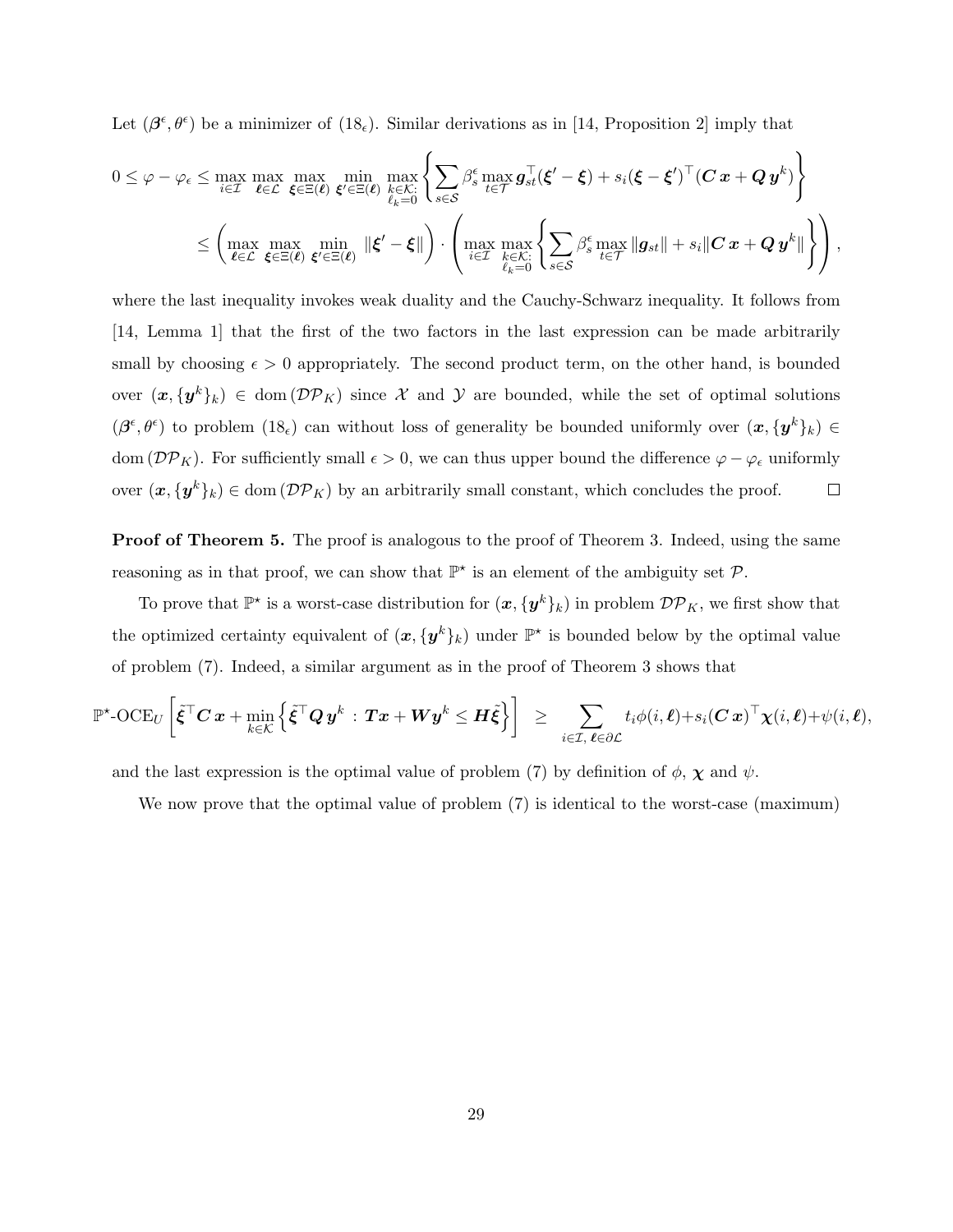optimized certainty equivalent of  $(x, \{y^k\}_k)$  in  ${\cal DP}_K$ . To this end, we consider the dual of (7):

minimize 
$$
\alpha + c^{\top}\beta + \theta
$$
  
\nsubject to  $\alpha \in \mathbb{R}, \ \beta \in \mathbb{R}_{+}^{S}, \ \theta \in \mathbb{R}$   
\n $\lambda(i,\ell) \in \Delta_{K}(\ell), \ \gamma(i,\ell) \in \mathbb{R}_{+}^{R}, \ \Lambda(i,\ell) \in \mathbb{R}_{+}^{S \times T}$   
\n $\chi^{k}(i,\ell) \in \mathbb{R}_{+}^{L}, k \in \mathcal{K}, \ \psi(i,\ell) \in \mathbb{R}_{+}^{K}$   
\n $b^{\top}\gamma(i,\ell) - \sum_{\substack{k \in \mathcal{K}: \\ \ell_{k} = 0}} (Tx + Wy^{k})^{\top}\chi^{k}(i,\ell)$   
\n $+ \sum_{\substack{k \in \mathcal{K}: \\ \ell_{k} \neq 0}} \left( [Tx + Wy^{k}]_{\ell_{k}} \right) \psi_{k}(i,\ell) + t_{i} \leq \alpha + s_{i}\theta$   
\n $+ \sum_{s \in S} \left[ (Tx + Wy^{k}]_{\ell_{k}} \right) \psi_{k}(i,\ell)$   
\n $+ \sum_{s \in S} \sum_{t \in \mathcal{T}} \Lambda_{st}(i,\ell)g_{st} - \sum_{\substack{k \in \mathcal{K}: \\ \ell_{k} = 0}} H^{\top}\chi^{k}(i,\ell)$   
\n $+ \sum_{\substack{k \in \mathcal{K}: \\ \ell_{k} \neq 0}} h_{\ell_{k}}\psi_{k}(i,\ell) = s_{i}Cx + \sum_{k \in \mathcal{K}} s_{i}\lambda_{k}(i,\ell)Qy^{k}$   
\n $\Lambda(i,\ell) e = \beta$  (19)

Strong linear programming duality, which holds since problem (19) can be shown to be feasible, implies that the optimal value of this problem is identical to the optimal value of (7). An inspection of the proof of Theorem 4 reveals, however, that the optimal value of problem (19) is the value of the objective function of problem  $\mathcal{DP}_K$  at  $(\boldsymbol{x}, {\{\boldsymbol{y}^k\}}_k)$ .

Finally, we can compute the probability with which policy  $y^k, k \in \mathcal{K}$ , is chosen under  $\mathbb{P}^*$  in the same way as in the proof of Theorem 3. This concludes the proof.  $\Box$ 

**Proof of Proposition 4.** The maximum probability with which policy  $y^k$  is chosen under any probability distribution  $\mathbb{P} \in \mathcal{P}$  is given by the optimal value of the following moment problem.

maximize 
$$
\int_{\Xi} \mathbb{I} \left[ \begin{array}{l} Tx + Wy^{k} \leq H\tilde{\xi}, \\ \tilde{\xi}^{\top}Qy^{k} \leq \tilde{\xi}^{\top}Qy^{k'} \quad \forall k' \in \mathcal{K} : Tx + Wy^{k'} \leq H\tilde{\xi} \end{array} \right] d\mu(\xi)
$$
subject to 
$$
\mu \in \mathcal{M}_{+}(\mathbb{R}^{Q})
$$

$$
\int_{\Xi} d\mu(\xi) = 1
$$

$$
\int_{\Xi} g(\xi) d\mu(\xi) \leq c
$$

Strong duality is guaranteed by Proposition 3.4 in [20], which is applicable since the ambiguity set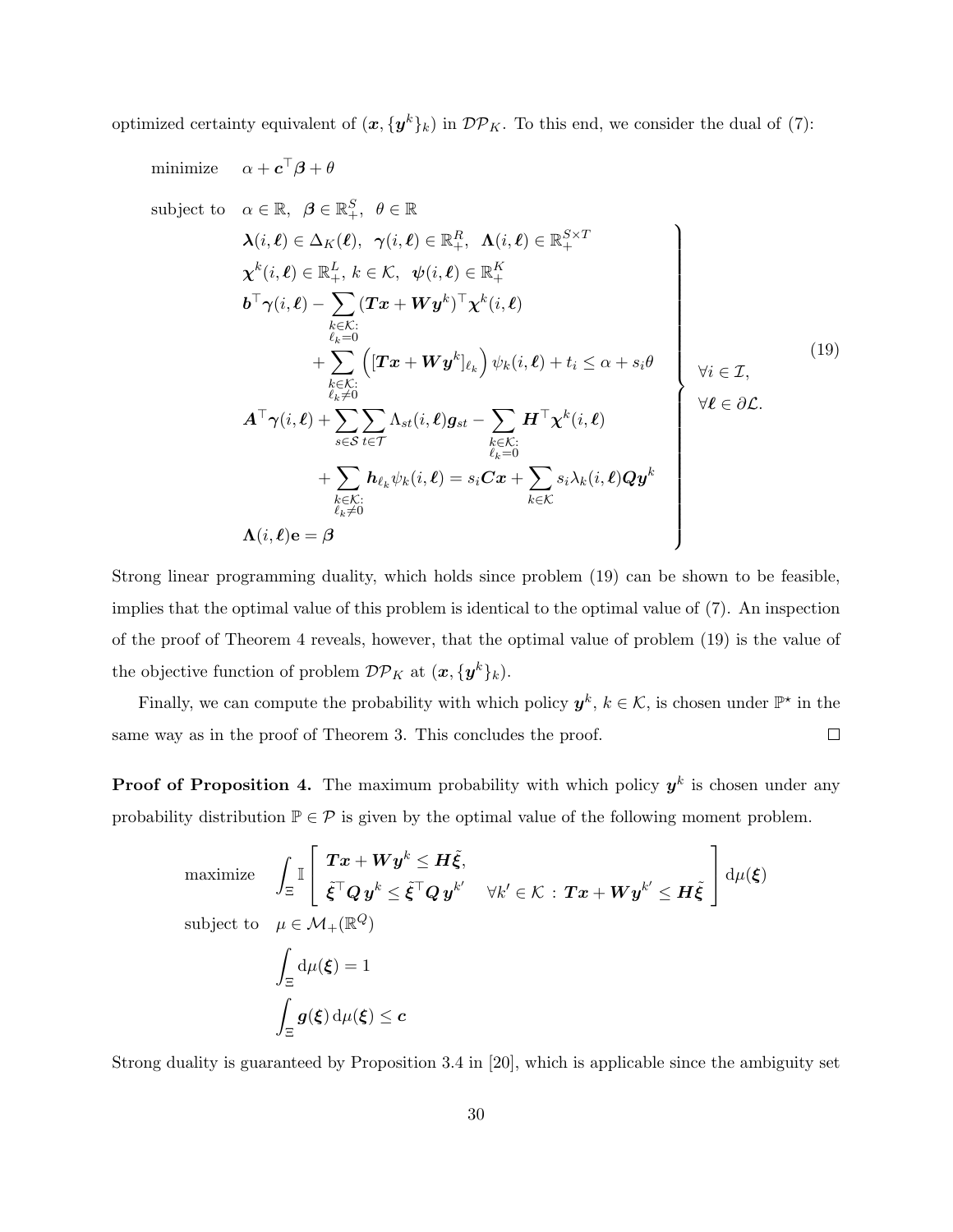$P$  contains a Slater point. Thus, the dual problem

minimize  $\alpha+\boldsymbol{c}^\top\boldsymbol{\beta}$ subject to  $\alpha \in \mathbb{R}, \ \beta \in \mathbb{R}_+^S$  $\alpha + \bm{g}(\bm{\xi})^\top \bm{\beta} \geq \mathbb{I}$  $\sqrt{ }$  $\overline{1}$  $\boldsymbol{T} \boldsymbol{x} + \boldsymbol{W} \boldsymbol{y}^k \leq \boldsymbol{H} \tilde{\boldsymbol{\xi}},$  $\tilde{\xi}^\top Q\, y^k \leq \tilde{\xi}^\top Q\, y^{k'} \quad \forall k'\in\mathcal{K} \, : \, \bm{T}\bm{x} + \bm{W} \bm{y}^{k'} \leq \bm{H}\tilde{\xi}$ 1 <sup>∀</sup><sup>ξ</sup> <sup>∈</sup> <sup>Ξ</sup>

attains the same optimal value. We can replace the semi-infinite constraint in this problem with the two constraints

$$
\alpha + g(\xi)^{\top} \beta \ge 1 \quad \forall \xi \in \Xi : Tx + Wy^k \le H\xi, \ \xi^{\top} Q \ y^k \le \xi^{\top} Q \ y^{k'} \ \forall k' \in \mathcal{K} : Tx + Wy^{k'} \le H\xi
$$
  

$$
\alpha + g(\xi)^{\top} \beta \ge 0 \quad \forall \xi \in \Xi.
$$
  
(20)

In the following, we focus on the reformulation of the first constraint; the second constraint can be dealt with analogously. The first constraint is equivalent to the system of semi-infinite constraints

$$
\alpha + g(\xi)^{\top} \beta \ge 1 \quad \forall \ell \in \partial \mathcal{L} : \ell_k = 0, \ \forall \xi \in \Xi(\ell) : \xi^{\top} Q y^k \le \xi^{\top} Q y^{k'} \ \forall k' \in \mathcal{K} : \ell_{k'} = 0. \tag{21}
$$

By dualizing the resulting semi-infinite constraints as in the proof of Proposition 1, we arrive at the linear program in the statement of the proposition.  $\Box$ 

**Proof of Proposition 5.** The minimum probability with which policy  $y^k$  is chosen under any probability distribution  $\mathbb{P} \in \mathcal{P}$  is given by the optimal value of the following moment problem.

minimize 
$$
\int_{\Xi} \mathbb{I} \left[ \begin{array}{l} \boldsymbol{T} \boldsymbol{x} + \boldsymbol{W} \boldsymbol{y}^{k} \leq \boldsymbol{H} \tilde{\boldsymbol{\xi}}, \\ \tilde{\boldsymbol{\xi}}^{\top} \boldsymbol{Q} \boldsymbol{y}^{k} \leq \tilde{\boldsymbol{\xi}}^{\top} \boldsymbol{Q} \boldsymbol{y}^{k'} \quad \forall k' \in \mathcal{K} : \boldsymbol{T} \boldsymbol{x} + \boldsymbol{W} \boldsymbol{y}^{k'} \leq \boldsymbol{H} \tilde{\boldsymbol{\xi}} \end{array} \right] d\mu(\boldsymbol{\xi})
$$
subject to 
$$
\mu \in \mathcal{M}_{+}(\mathbb{R}^{Q})
$$

$$
\int_{\Xi} d\mu(\boldsymbol{\xi}) = 1
$$

$$
\int_{\Xi} \boldsymbol{g}(\boldsymbol{\xi}) d\mu(\boldsymbol{\xi}) \leq \boldsymbol{c}
$$

Strong duality is guaranteed by Proposition 3.4 in [20], which is applicable since the ambiguity set  $P$  contains a Slater point. Thus, the dual problem

$$
\text{maximize} \quad \alpha - \boldsymbol{c}^\top \boldsymbol{\beta}
$$

subject to  $\alpha \in \mathbb{R}, \ \beta \in \mathbb{R}_+^S$ 

$$
\alpha - g(\xi)^{\top} \beta \leq \mathbb{I}\left[\begin{array}{cc} Tx + W y^k \leq H \tilde{\xi}, \\ \tilde{\xi}^{\top} Q y^k \leq \tilde{\xi}^{\top} Q y^{k'} & \forall k' \in \mathcal{K} \, : \, Tx + W y^{k'} \leq H \tilde{\xi} \end{array}\right] \qquad \forall \xi \in \Xi
$$